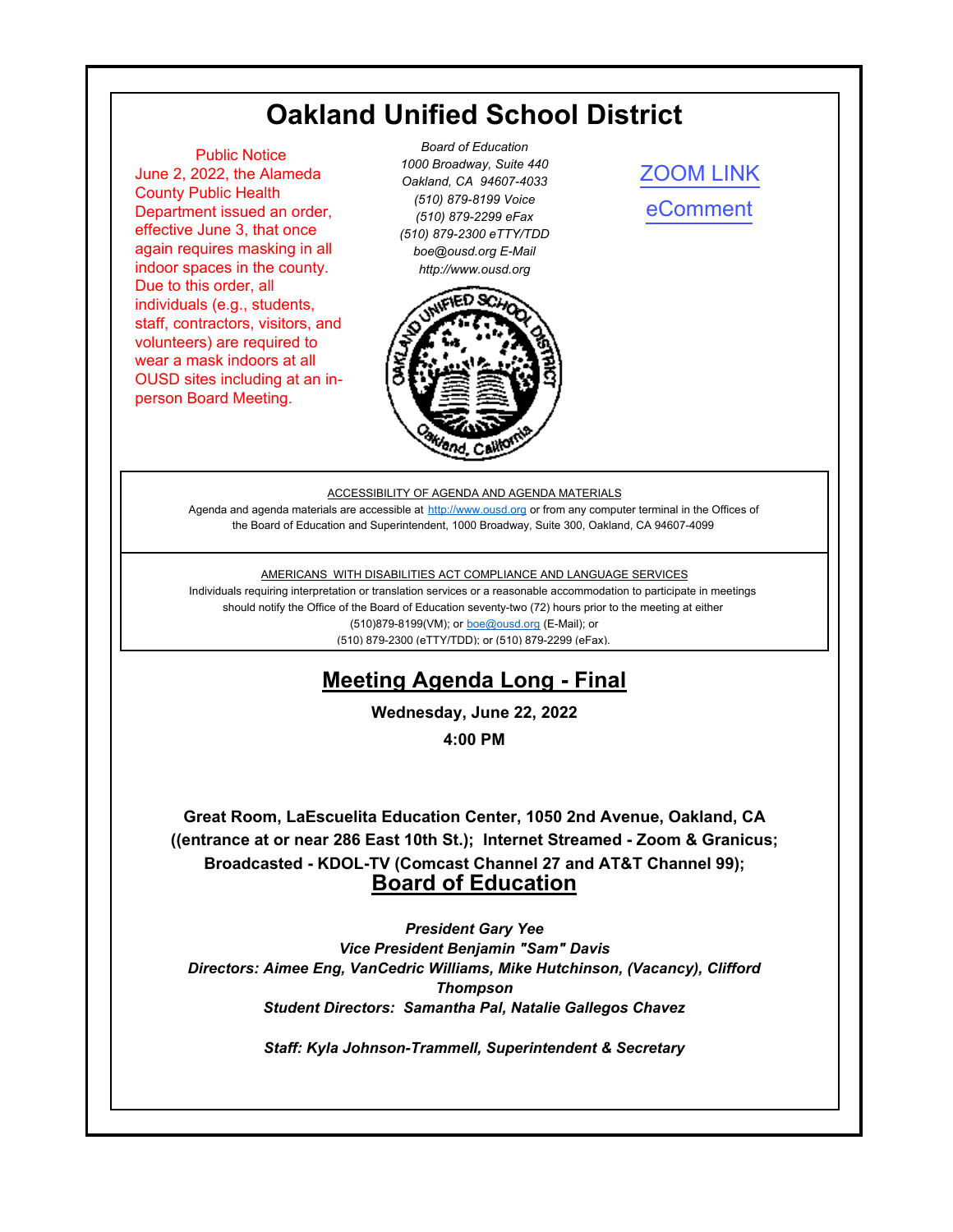# Table of Contents

| NOTICE - MEDIA/MEMBERS OF THE PUBLIC MAY ATTENDAND PARTICIPATE IN-                              |  |
|-------------------------------------------------------------------------------------------------|--|
|                                                                                                 |  |
| NOTICE - MEDIA/MEMBERS OF THE PUBLIC MAY ATTENDAND PARTICIPATE IN-                              |  |
|                                                                                                 |  |
| NOTICE - RESUME MEETING ENTIRELY VIRTUALLY IFTHERE ARE PUBLIC HEALTH                            |  |
|                                                                                                 |  |
|                                                                                                 |  |
|                                                                                                 |  |
|                                                                                                 |  |
|                                                                                                 |  |
| C. President's Statement Disclosing Item(s) To Be Discussed In ClosedSession Today (Listed      |  |
|                                                                                                 |  |
|                                                                                                 |  |
|                                                                                                 |  |
|                                                                                                 |  |
|                                                                                                 |  |
|                                                                                                 |  |
|                                                                                                 |  |
|                                                                                                 |  |
|                                                                                                 |  |
|                                                                                                 |  |
| G. President's Statement of Reportable Action Taken In Closed Sessionand the Vote or Abstention |  |
|                                                                                                 |  |
|                                                                                                 |  |
|                                                                                                 |  |
|                                                                                                 |  |
|                                                                                                 |  |
| 22-1540 Public Comment on All Non-Agenda Items Within the Subject Matter Jurisdiction of        |  |
|                                                                                                 |  |
|                                                                                                 |  |
| 22-1541 Public Comment on All Agenda Items Within the Subject Matter Jurisdiction of the        |  |
|                                                                                                 |  |
|                                                                                                 |  |
|                                                                                                 |  |
|                                                                                                 |  |
|                                                                                                 |  |
|                                                                                                 |  |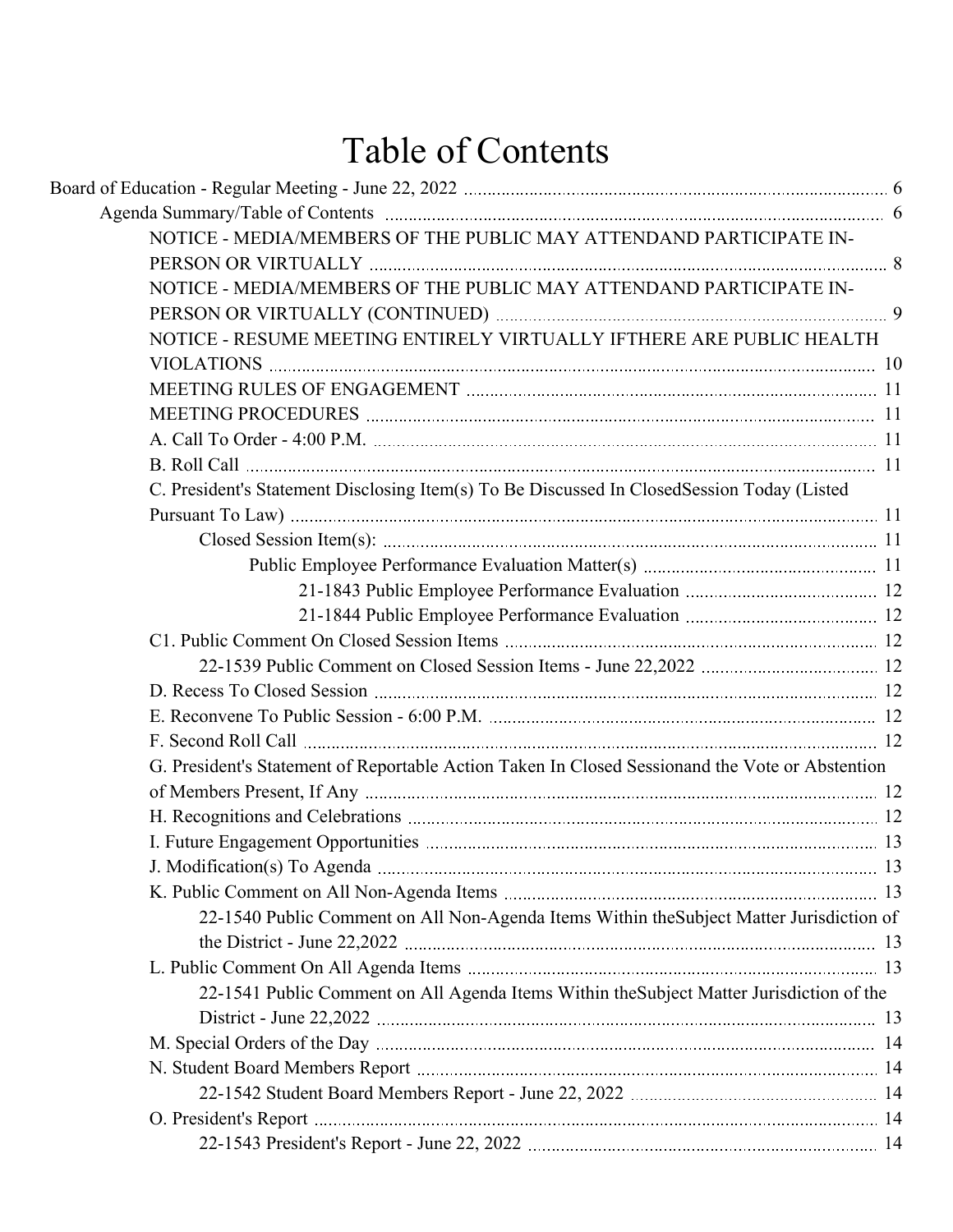| 22-1514 District 2022-2023 (Proposed) Fiscal (School) YearBudget - Chief Business Officer  |  |
|--------------------------------------------------------------------------------------------|--|
|                                                                                            |  |
| 22-1517 Creation of New Positions - 2022-23 Adopted Budget -Superintendent of Schools (    |  |
|                                                                                            |  |
| 22-1526 Calling Parcel Tax Election - "2022 Oakland UnifiedSchool District College and     |  |
|                                                                                            |  |
|                                                                                            |  |
| 22-1629 Employment Agreement - Kyla Johnson-Trammell -Implementation of Sabbatical -       |  |
|                                                                                            |  |
| 22-1222 Employment Agreement - Lisa Grant Dawson - ChiefBusiness Officer  18               |  |
| 22-1623 Employment Agreement - Joshua R. Daniels - ChiefGovernance Officer                 |  |
|                                                                                            |  |
| 22-1527 Measure QQ - Youth Voting - Election of Members, Board of Education                |  |
|                                                                                            |  |
| 22-0468 Delay - School Consolidations - School Year 2023-2024- Mike Hutchinson             |  |
|                                                                                            |  |
| 22-1630 Welcoming Schools and School Consolidations - SchoolYear 2022-2023 - Chief         |  |
|                                                                                            |  |
| 22-1475 Amendment, Classified Employees Reduction in Force -Lack of Funds and/or Lack      |  |
| of Work - 2022-2023 FiscalYear - Talent/Human Resources Department  19                     |  |
| 22-1457 Application for Provisional Internship Permit - California Commission on Teacher   |  |
|                                                                                            |  |
| 22-1459 Application for Variable Term Program WaiverCBEST, BCLAD and Program -             |  |
| CaliforniaCommission on Teacher Credentialing - NamedEmployee for School Year 2022-        |  |
|                                                                                            |  |
|                                                                                            |  |
| 22-1351 Budget Increase - Laurel Child Development Center -Division of Facilities Planning |  |
|                                                                                            |  |
|                                                                                            |  |
|                                                                                            |  |
|                                                                                            |  |
| 22-1304 Determining and Declaring OUSD Can Enter IntoOne-Year Extension of the             |  |
| Escape Technology, Inc.Agreement Without Competitive Bidding and                           |  |
| ApprovingAddendum No. 5, Agreement With Alameda CountyOffice of Education                  |  |
|                                                                                            |  |
|                                                                                            |  |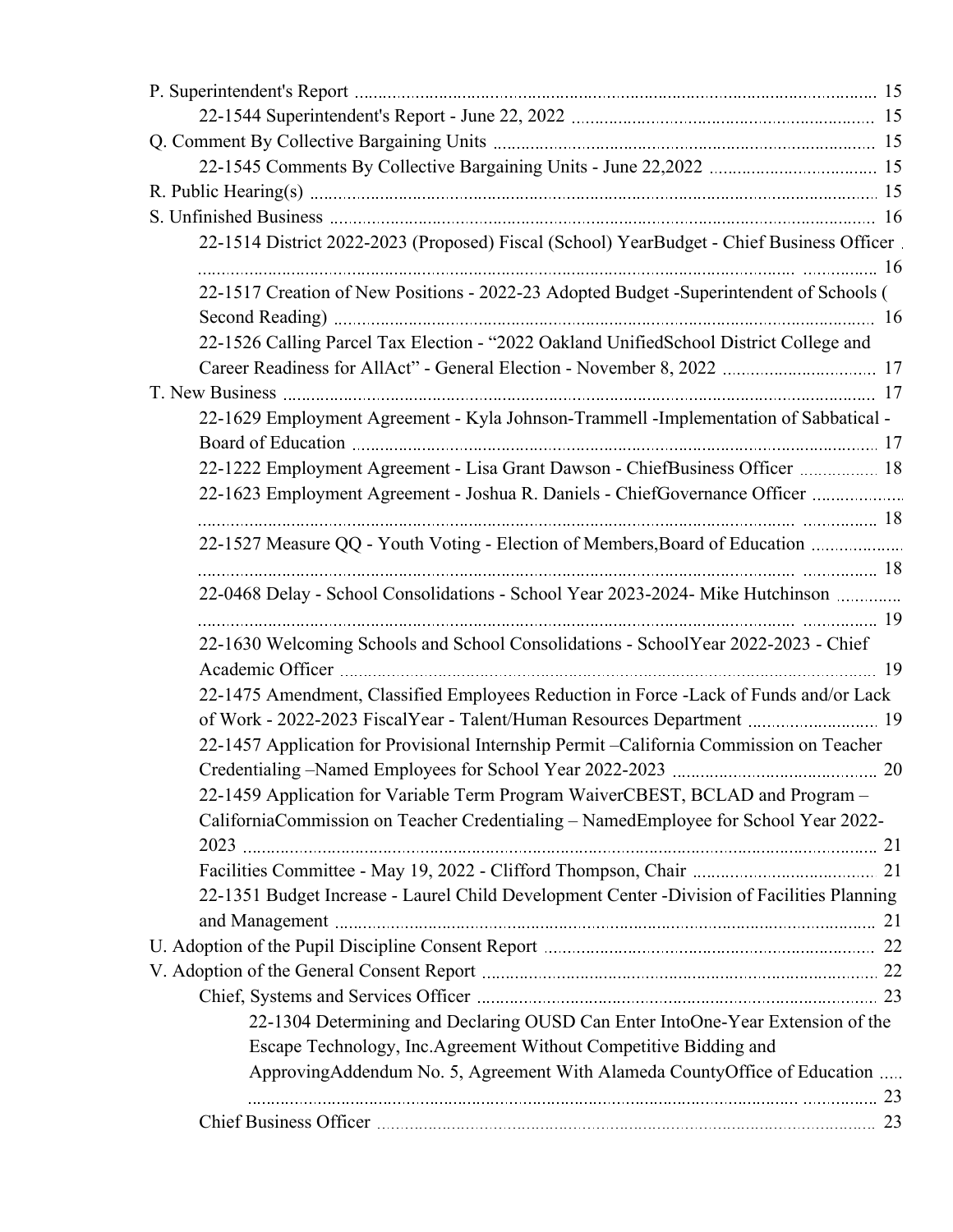| 22-1631 Blanket Student Accident Insurance - Premium Payment- Fiscal Year 2022-         |  |
|-----------------------------------------------------------------------------------------|--|
|                                                                                         |  |
| 22-1632 Catastrophic Accident Insurance for Students and Volunteers - Premium           |  |
|                                                                                         |  |
| 22-1633 Worker's Compensation Coverage and Excess Propertyand Liability Coverage        |  |
| - Premium Payment - FiscalYear 2022-2023 - Risk Management Department                   |  |
|                                                                                         |  |
| 22-1634 Services Agreement 2021-2022 - Arcina Risk Group, LLC - Insurance               |  |
|                                                                                         |  |
|                                                                                         |  |
| 22-1220 Creation/Revision of Job Descriptions - NamedPositions - Talent/Human           |  |
|                                                                                         |  |
|                                                                                         |  |
| 22-1311 Services Agreement 2021-2022 - E.W. Wainwright -Oakland Fine Arts               |  |
| Summer School - CommunitySchools and Student Services Department  28                    |  |
| 22-1378 Grant Application - California Department of Education- California              |  |
| Community Schools Partnership ProgramImplementation Grant - Community Schools           |  |
|                                                                                         |  |
| 22-1386 Amendment No. 1, Services Agreement 2021-2022 - Trina Fields -                  |  |
|                                                                                         |  |
| 22-1392 Services Agreement 2021-2022 - Safe Passages -Community Schools and             |  |
|                                                                                         |  |
| 22-1455 Services Agreement 2021-2022 - No Cost - AdventureTime/Tuller                   |  |
|                                                                                         |  |
| 22-1462 Services Agreement 2021-2022 - Alameda CountyHealth Care Services               |  |
|                                                                                         |  |
| 22-1478 Services Agreement - Zymbolic, LLC - ProfessionalDevelopment -                  |  |
| Transformative Social and EmotionalLearning - High School Linked Learning Office        |  |
|                                                                                         |  |
|                                                                                         |  |
| 22-1534 COVID-19 Addendum No. 2, Nonpublic, NonsectarianSchool/Agency                   |  |
| Services Master Contract 2021-22 -Maxim Healthcare Staffing Services, Inc. -            |  |
|                                                                                         |  |
|                                                                                         |  |
| 22-1638 Proposition 39 - Yu Ming Charter School - Finding -Charter School Shared Public |  |
|                                                                                         |  |
| 22-1373 Memorandum of Understanding and Engagement Policy- Olson Remcho Law Firm -      |  |
|                                                                                         |  |
|                                                                                         |  |
| 22-1548 Alignment - District COVID Policies, Protocols, andPractices w/State and County |  |
|                                                                                         |  |
| 22-1641 Appointments - Measure G1 - Districtwide TeacherRetention and Middle School     |  |
| Improvement ActOversight Commission - President, Board of Education  33                 |  |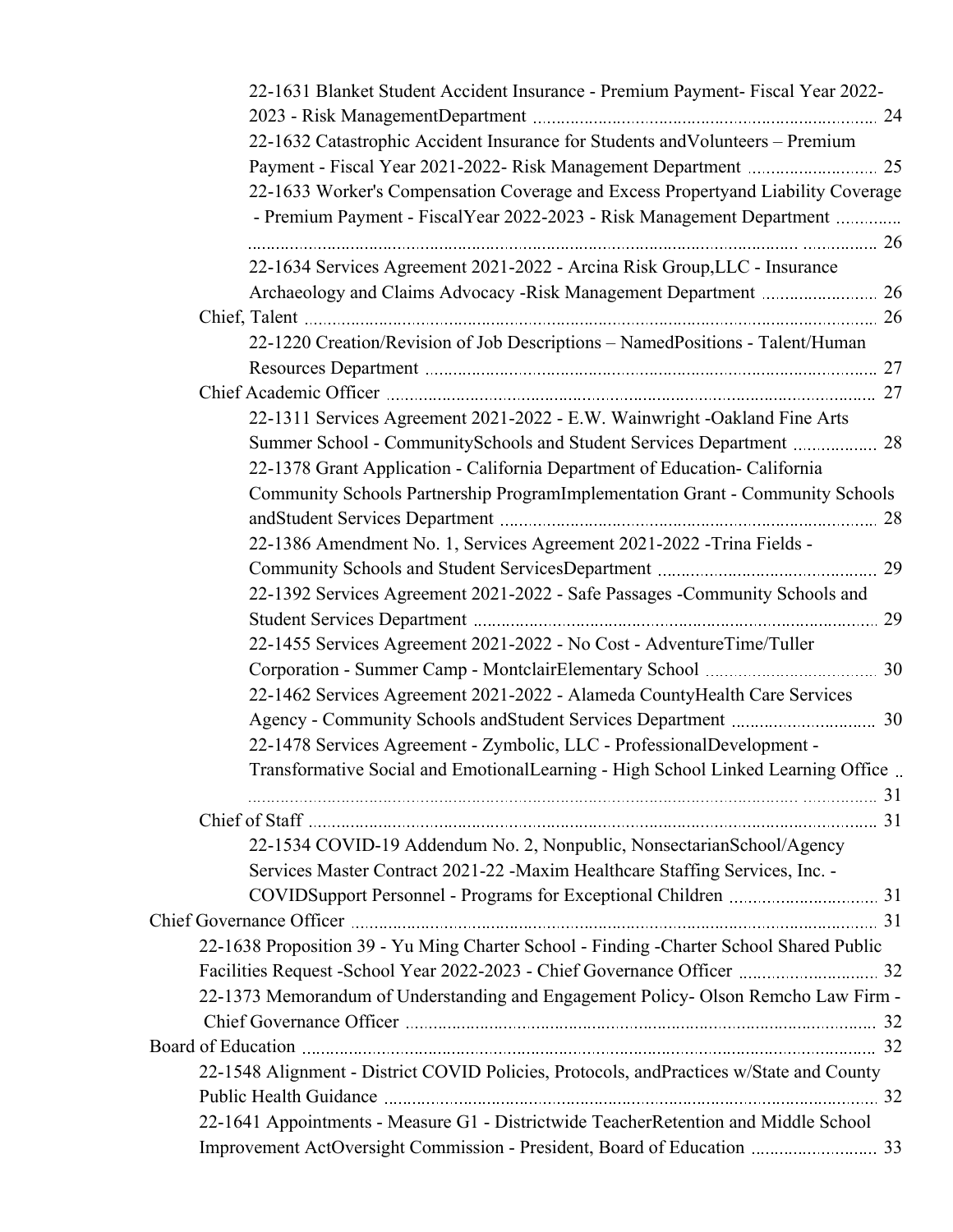| 22-1482 Measure N - College and Career ReadinessCommission -Recommendations -                 |  |
|-----------------------------------------------------------------------------------------------|--|
| EducationImprovement Plans and Budgets for District andCharter High Schools -                 |  |
|                                                                                               |  |
| 22-1464 Measure N Commission - ARISE High School - Measure N Memorandum of                    |  |
|                                                                                               |  |
| 22-1465 Measure N Commission - Aspire Golden State CollegePreparatory Academy -               |  |
|                                                                                               |  |
| 22-1466 Measure N Commission - Aspire Lionel Wilson CollegePreparatory Academy -              |  |
|                                                                                               |  |
| 22-1467 Measure N Commission - East Bay Innovation Academy- Measure N Memorandum              |  |
|                                                                                               |  |
| 22-1468 Measure N Commission - Envision Academy of Artsand Technology - Measure N             |  |
|                                                                                               |  |
| 22-1469 Measure N Commission - Leadership Public SchoolsOakland R&D - Measure N               |  |
|                                                                                               |  |
| 22-1470 Measure N Commission - Lighthouse CommunityCharter High School - Measure N            |  |
|                                                                                               |  |
| 22-1471 Measure N Commission - Lodestar: A LighthouseCommunity Charter Public School          |  |
|                                                                                               |  |
| 22-1472 Measure N Commission - Oakland School for the Arts - Measure N Memorandum of          |  |
|                                                                                               |  |
| 22-1473 Measure N Commission - Oakland Unity High School -Measure N Memorandum of             |  |
|                                                                                               |  |
|                                                                                               |  |
| 22-1604 Measure G1 Commission - Carryover of 2020-2021District Middle Schools Grant           |  |
|                                                                                               |  |
| 22-1605 Measure G1 Commission - Amended 2021-2022 DistrictMiddle Schools Grant                |  |
|                                                                                               |  |
| 22-1606 Measure G1 Commission - 2022-2023 District MiddleSchools Grant Application            |  |
|                                                                                               |  |
| V1. Adoption of General Consent Report - General Obligation Bonds(GOB) - Measures B, J and Y. |  |
|                                                                                               |  |
| 22-1167 Agreement Between Owner and Contractor -Competitively Bid - Arntz Builders,           |  |
| Inc. - ClaremontMiddle School Multi-Purpose Room & Kitchen Project -Division of Facilities    |  |
|                                                                                               |  |
| 22-1282 Agreement Between Owner and Contractor - Competitively Bid - Redgwick                 |  |
| Construction Company -Madison Park Academy Playmatting & Play StructureProject -              |  |
|                                                                                               |  |
| 22-1325 Agreement Between Owner and Contractor -Competitively Bid - Arntz Builders,           |  |
| Inc. – Laurel ChildDevelopment Center (CDC) Replacement Project –Division of Facilities       |  |
|                                                                                               |  |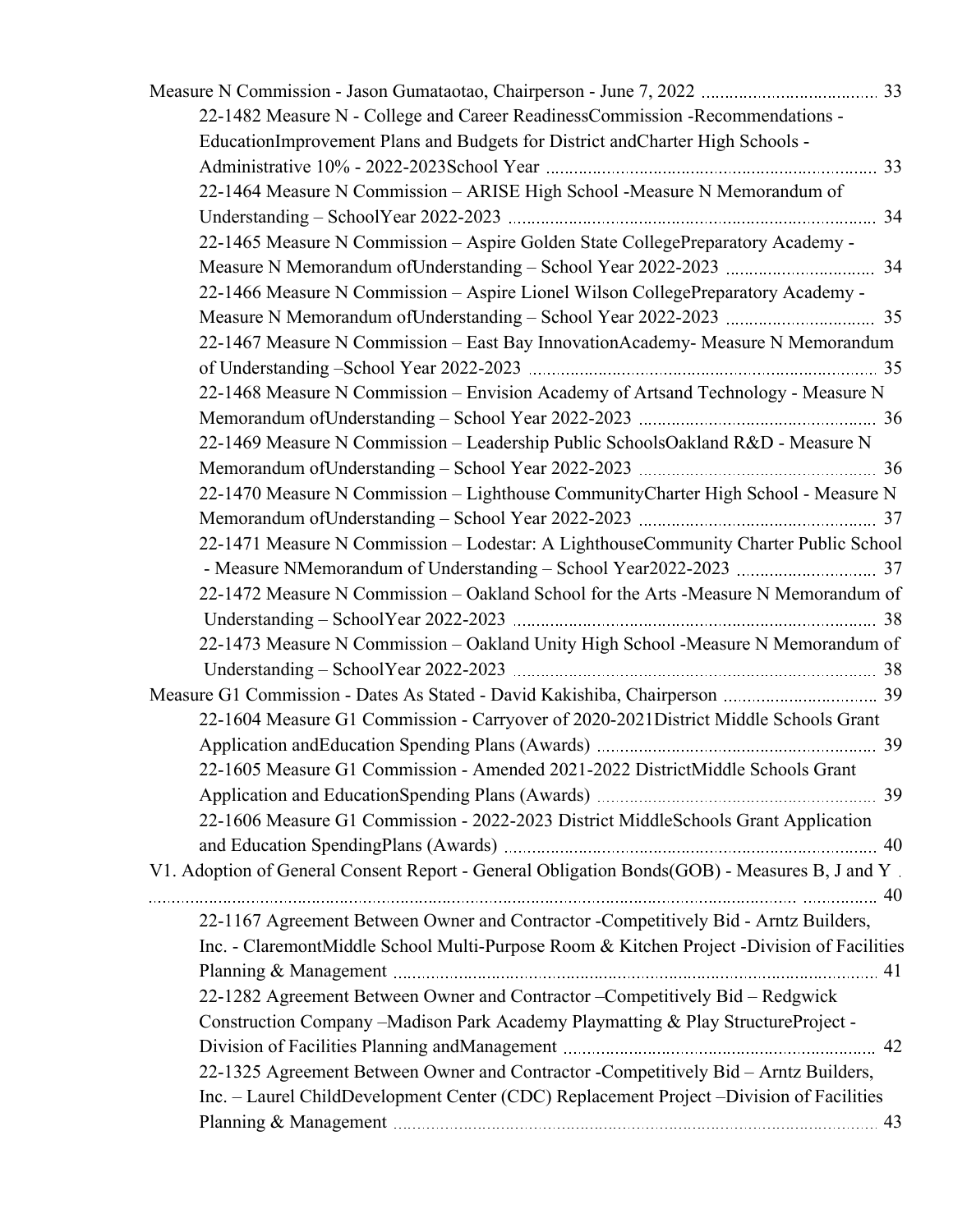| 22-1447 Change Order No. 1, Agreement Between Owner and Contractor - Competitively Bid                                                                                            |    |
|-----------------------------------------------------------------------------------------------------------------------------------------------------------------------------------|----|
| - RedgwickConstruction Company - Markham Elementary SchoolPlayMatting and                                                                                                         |    |
| Accessibility Project – Division of Facilities Planning and Management  44                                                                                                        |    |
| 22-1448 Agreement Between Owner and Contractor - G & GBuilders, Inc. - East Oakland                                                                                               |    |
| Pride Elementary SchoolPlaymatting & Structure Project - Division of FacilitiesPlanning and                                                                                       |    |
|                                                                                                                                                                                   |    |
| 22-1450 Agreement for Engineering Services - AGS, Inc. -McClymonds High School                                                                                                    |    |
|                                                                                                                                                                                   |    |
| 22-1451 Amendment No. 1, General Services Agreement - Jensen Hughes - Martin Luther<br>King, Jr. ElementarySchool Fire & Intrusion Alarm Project - Division ofFacilities Planning |    |
|                                                                                                                                                                                   |    |
| 22-1452 General Services Agreement – ACC Environmental Consultants – Burckhalter                                                                                                  |    |
| Elementary School SiteImprovements Project - Division of Facilities Planningand                                                                                                   |    |
|                                                                                                                                                                                   |    |
| 22-1453 Amendment No. 3, Independent Consultant Agreementfor Professional Services -                                                                                              |    |
| Lowe Consulting Group, Inc.- Facilities Planning & Management Project - Division of                                                                                               |    |
|                                                                                                                                                                                   |    |
|                                                                                                                                                                                   |    |
| 22-1458 General Services Agreement - Mayekawa USA, Inc. - Cole Administration the                                                                                                 |    |
| 22-1460 Agreement for Inspector of Record Services forConstruction - King Construction                                                                                            |    |
| Inspection, Inc. - Melrose Leadership Academy at Maxwell Park LivingSchoolyard Project -                                                                                          |    |
|                                                                                                                                                                                   |    |
| 22-1461 Agreement for Materials Testing and Special InspectionServices - Construction                                                                                             |    |
| Testing Services, Inc. - Melrose Leadership Academy at Maxwell Park LivingSchoolyard                                                                                              |    |
|                                                                                                                                                                                   |    |
| 22-1476 General Services Agreement - School FacilityConsultants - Facilities Planning and                                                                                         |    |
|                                                                                                                                                                                   |    |
|                                                                                                                                                                                   |    |
|                                                                                                                                                                                   | 51 |
|                                                                                                                                                                                   |    |
|                                                                                                                                                                                   |    |
| 22-1627 Reversal and Rescission of School Consolidations -Named Members of the Public                                                                                             |    |
|                                                                                                                                                                                   |    |
|                                                                                                                                                                                   |    |
|                                                                                                                                                                                   |    |
|                                                                                                                                                                                   |    |
| 21-1778 Implementation Status - 2021-2022 School Year WorkPlan - Board of Education                                                                                               |    |
|                                                                                                                                                                                   |    |
|                                                                                                                                                                                   |    |
|                                                                                                                                                                                   |    |
|                                                                                                                                                                                   |    |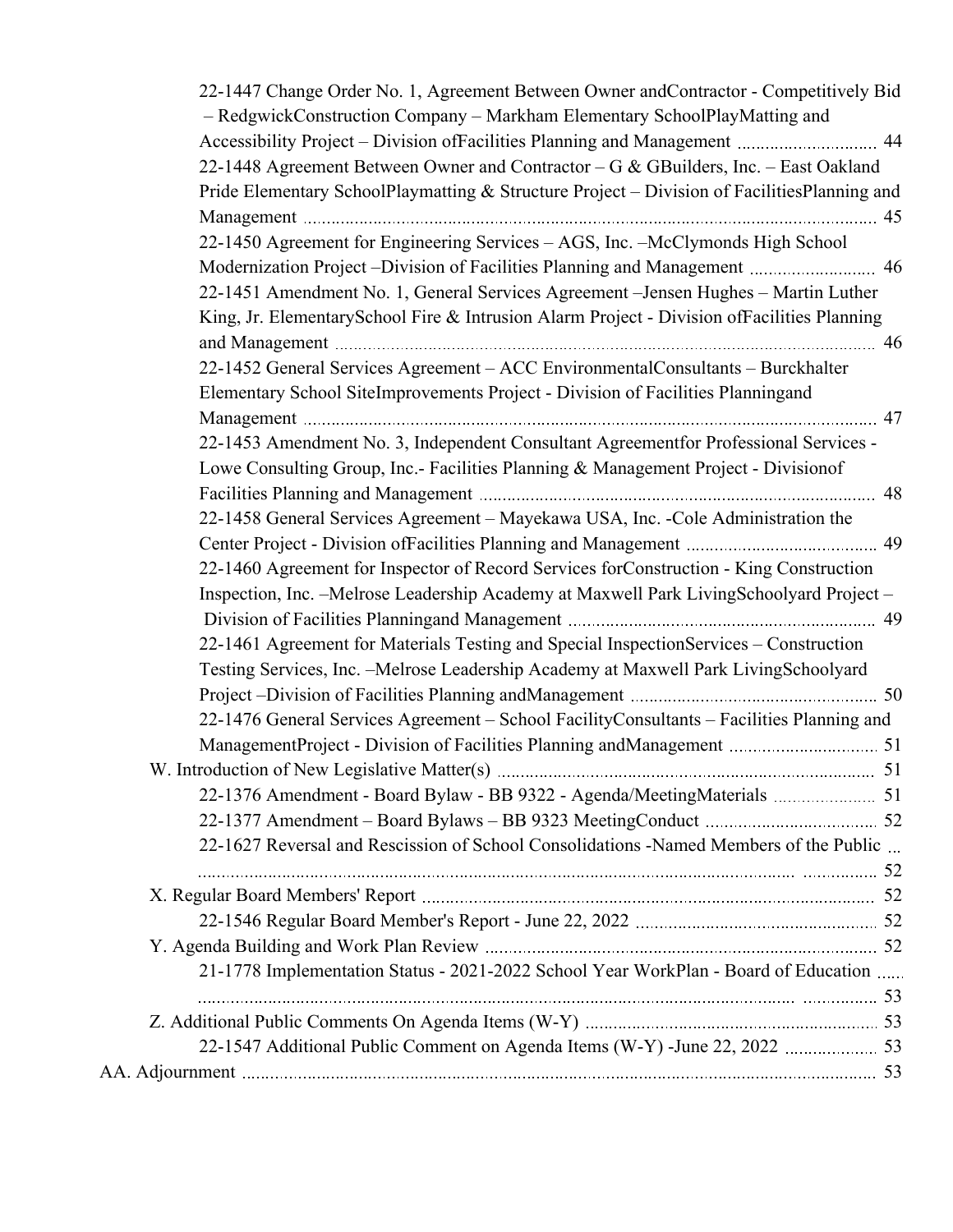LEY CUMPLIMIENTO PARA AMERICANOS CON DISCAPACIDADES Y SERVICIO DE IDIOMAS Personas que requieran servicios de traducción o interpretación o facilidades razonables para participar en juntas deberán notificar a la Oficina de la Mesa Directiva de Educación setenta y dos (72) horas antes de la junta ya sea al (510)879-8199(VM); o boe@ousd.org (E-Mail); o (510) 879-2300 (eTTY/TDD); o (510) 879-2299 (eFax).

### 美国残障人士法案條例遵守及語言服務

個别人士需要傳譯及翻譯服務或有合理安排去參與會議的應該在舉行會議之前的七十二(72)小時通知教育委員 會。請致電(510)879-8199(留言);或 boe@ousd.org (電郵) ;或(510) 879-2300 (電子文字電話/聽障專用電信 設備 (eTTY/TDD));或(510) 879-2299 (電子圖文傳真 (eFax))。

### TUẦN HÀNH ĐẠO LUẬT NGƯỜI MỸ KHUYẾT TẤT VÀ DỊCH THUẬT

Những người nào cần thông ngôn hay phiên dịch hay một sắp xếp hợp lý nào để tham gia các buổi họp phải thông báo Văn phòng của Hội đồng Giáo dục bảy mươi hai (72) tiếng đồng hồ trước buổi họp, số điện thoại (510)879-8199 (VM); hay là boe@ousd.org (E-Mail); hay là (510) 879-2300 (eTTY/TDD); hay là số (510) 879-2299 (eFax).

# សេវាបកប្រែភាសា និងការអនុលោមតាមច្បាប់ជនជាតិអាមេរិកាំងពិការ

អកណាដែលត្រូវការសេវាបកប្រែភាសាដោយផ្ទាល់មាត់ ឬជាលាយលក្ខអក្សរ ឬត្រូវការការជួយសម្រះសម្រលយ៉ាងសមរម្យ មួយ ដើម្បីចូលរួមក្នុងកិច្ចប្រជុំនានានោះ ត្រវង្គល់ដំណឹងទៅកាន់ទីការិយាល័យនៃក្រមប្រឹក្សាអប់រំ ឱ្យបានចិតសិបពី (72) ម៉ោង មុនកិច្ចប្រជុំ តាមរយៈទូរស័ព្ទ:លេខ <u>(510) 879-8199</u> បុតាមរយៈអ៊ីមែល <u>boe@ousd.org</u> បុទូរស័ព្ទ eTTY/TDD លេខ (510) 879-2300 ប៊ូទូសារលេខ (510) 879-2299។

الامتثال لقانون الأمريكيين نو ي الإحاقات (ADA) وتوفير الخدمات اللغوية من يحتاج إلى خدمات الترجمة المكتوبة أو خدمات الترجمة الفورية أو الترتيبات التيسيرية المعفّولة لكي يساهم في الإجتماعات فالمرجو منه إبلاغ مكتب إدارة التعليم إثنين وسبعين (72) ساعة قبل الإجتماع بوسيلة من الوسائل التالية: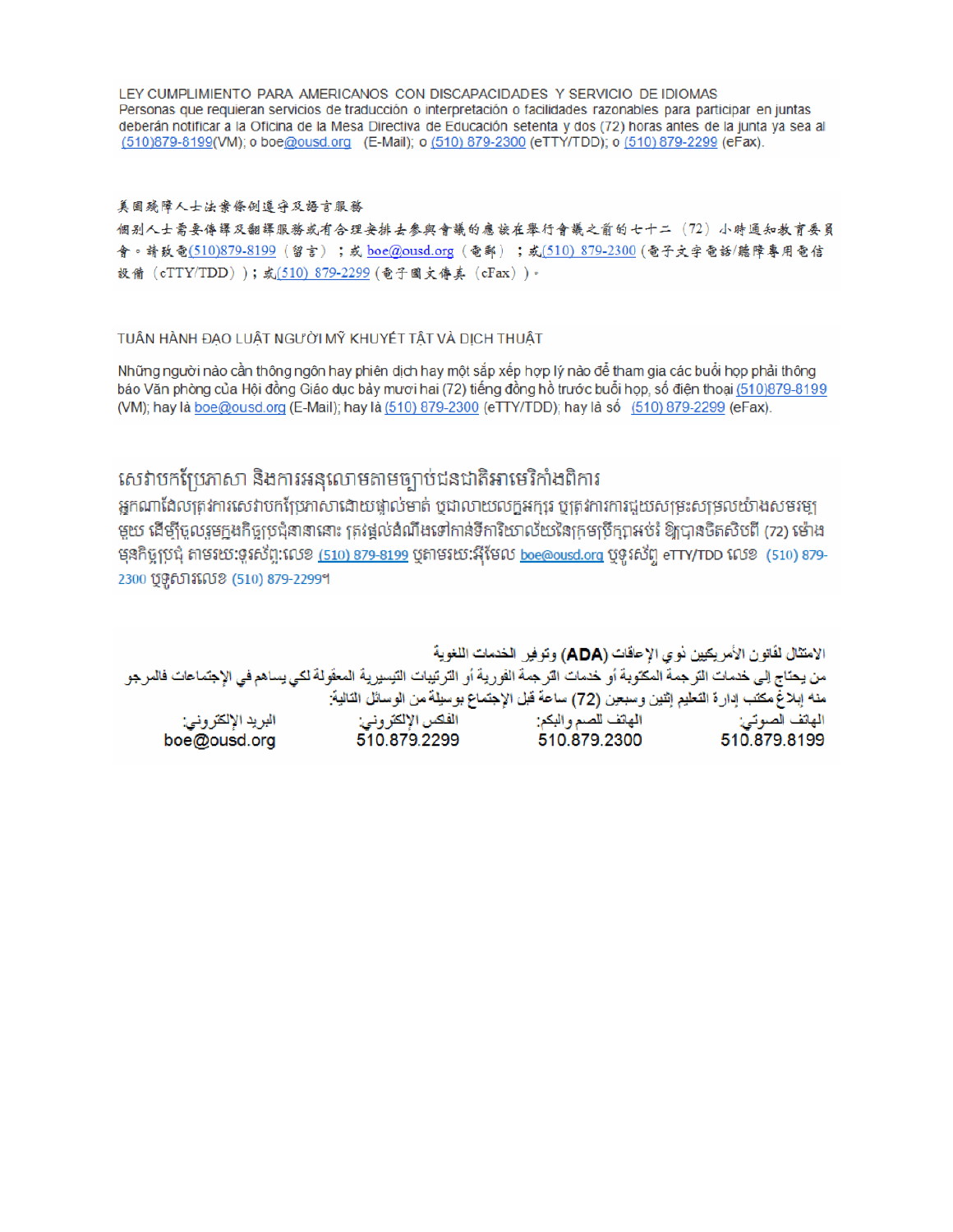# <span id="page-7-0"></span>**NOTICE - MEDIA/MEMBERS OF THE PUBLIC MAY ATTEND AND PARTICIPATE IN-PERSON OR VIRTUALLY**

*Members of the media and the public may attend and participate in the Board meeting in-person in The Great Room, La Escuelita Education Center, 1050 2nd Avenue, Oakland, CA 94606-2291 (entrance located at or near 286 East 10th St.) or virtually as described herein.*

*The following information is for those members of the media and public interested in viewing or listening to the Board meeting virtually.*

*• Zoom: To view by Zoom, please click https://ousd.zoom.us/j/82934604179 on or after the Noticed meeting time. Instructions on how to join a meeting by video conference are available at:*

*https://support.zoom.us/hc/en-us/articles/201362193 -Joining-a-Meeting.*

*• Phone: To listen by phone (via Zoom), please do the following at or after the Noticed meeting time: call (669) 900-9128, then enter Webinar ID 829 3460 4179, then press "#". If asked for a participant id or code, press #. Instructions on how to join a meeting by phone are available at:*

*https://support.zoom.us/hc/en-us/articles/201362663 - Joining-a-meeting-by-phone.*

*• To view the Board meeting from the District's Home Page - Upcoming Events & Live Meeting Video, please select the meeting name and click on the "In Progress" link under Video or go to the Legislative Information Center (under Board of Education on Home Page)>Calendar Tab>Calendar>Today>Board of Education>"In Progress" link under Video.*

*Public comment in-person is permitted within the times allotted for public comment on the Agenda. Virtual comment will also be permitted within the times allotted for public comment on the Agenda in the following two ways:*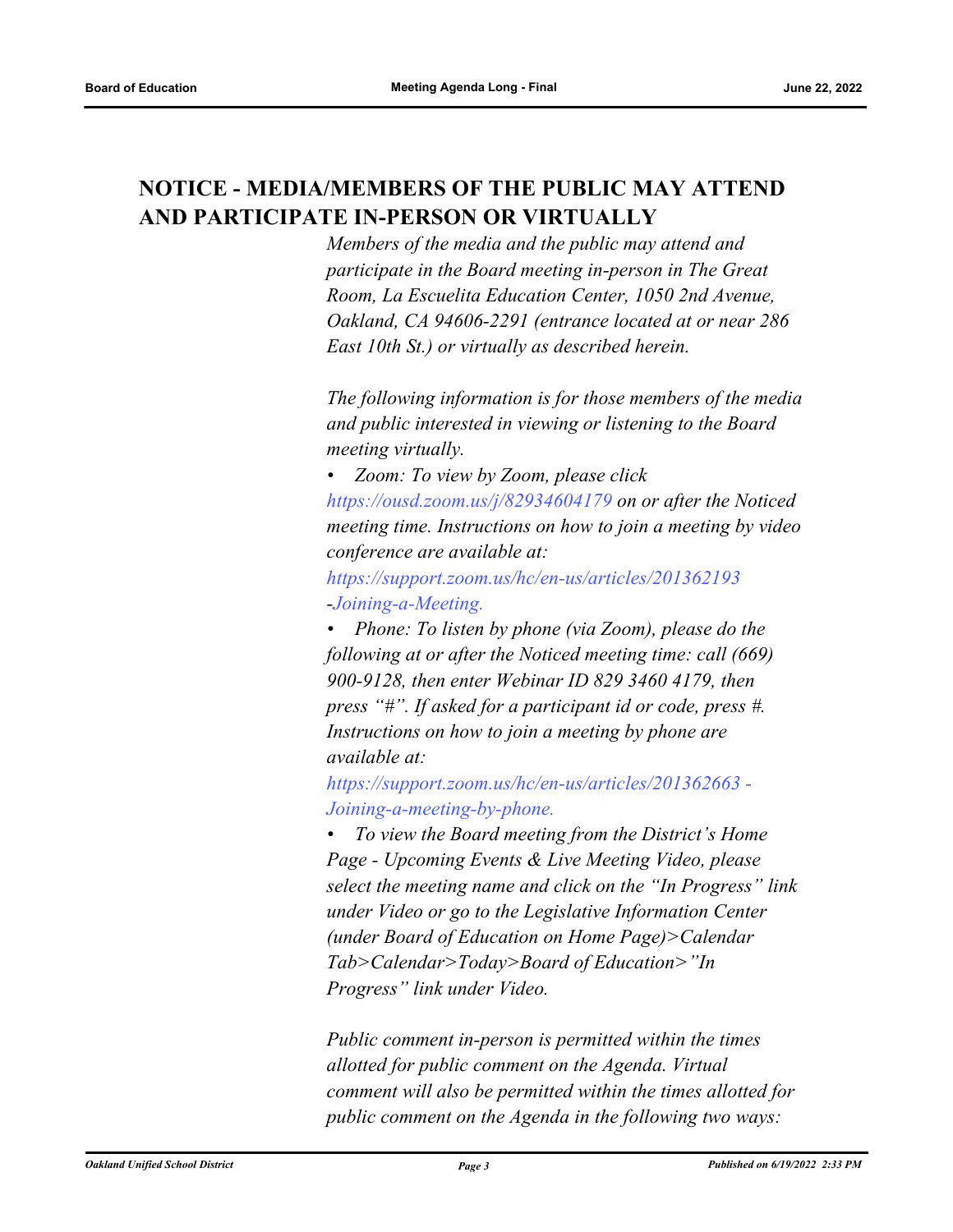# <span id="page-8-0"></span>**NOTICE - MEDIA/MEMBERS OF THE PUBLIC MAY ATTEND AND PARTICIPATE IN-PERSON OR VIRTUALLY (CONTINUED)**

*• To comment by Zoom, click the "Raise Your Hand" button to request to speak when Public Comment is being taken on the eligible Agenda item. You will be called on (by the name you logged in with), unmuted and allowed to make public comment. After the allotted time, you will then be remuted. Instructions on how to "Raise Your Hand" is available at:*

*https://support.zoom.us/hc/en-us/articles/205566129 -RaiseHand-In-Webinar.*

*• To comment by phone (via Zoom), press "\*9" to "Raise Your Hand" to request to speak when Public Comment is being taken on the eligible Agenda Item. You will be called on (by the Area Code and the last three digits of your phone number), unmuted and allowed to make public comment. After the allotted time, you will then be re-muted. Instructions of how to raise your hand by phone are available at:*

*https://support.zoom.us/hc/en-us/articles/201362663-Joinin g-a-meeting-by-phone.*

*In addition, members of the public may submit written comments for a posted Board of Education Meeting Agenda Item, before a meeting or while a meeting is "In Progress," from the District's Home Page - Upcoming Events & Live Meeting Video by selecting Board of Education Agenda "eComment" or from the Legislative Information Center, as follows:*

- *If before Sunday, click Calendar Tab>Next Week>Board of Education>eComment*
- *If Sunday or thereafter up thru day before Meeting, click Calendar Tab>This Week>Board of Education>eComment*
- *If day of Meeting, click Calendar Tab>Today>Board of Education>eComment*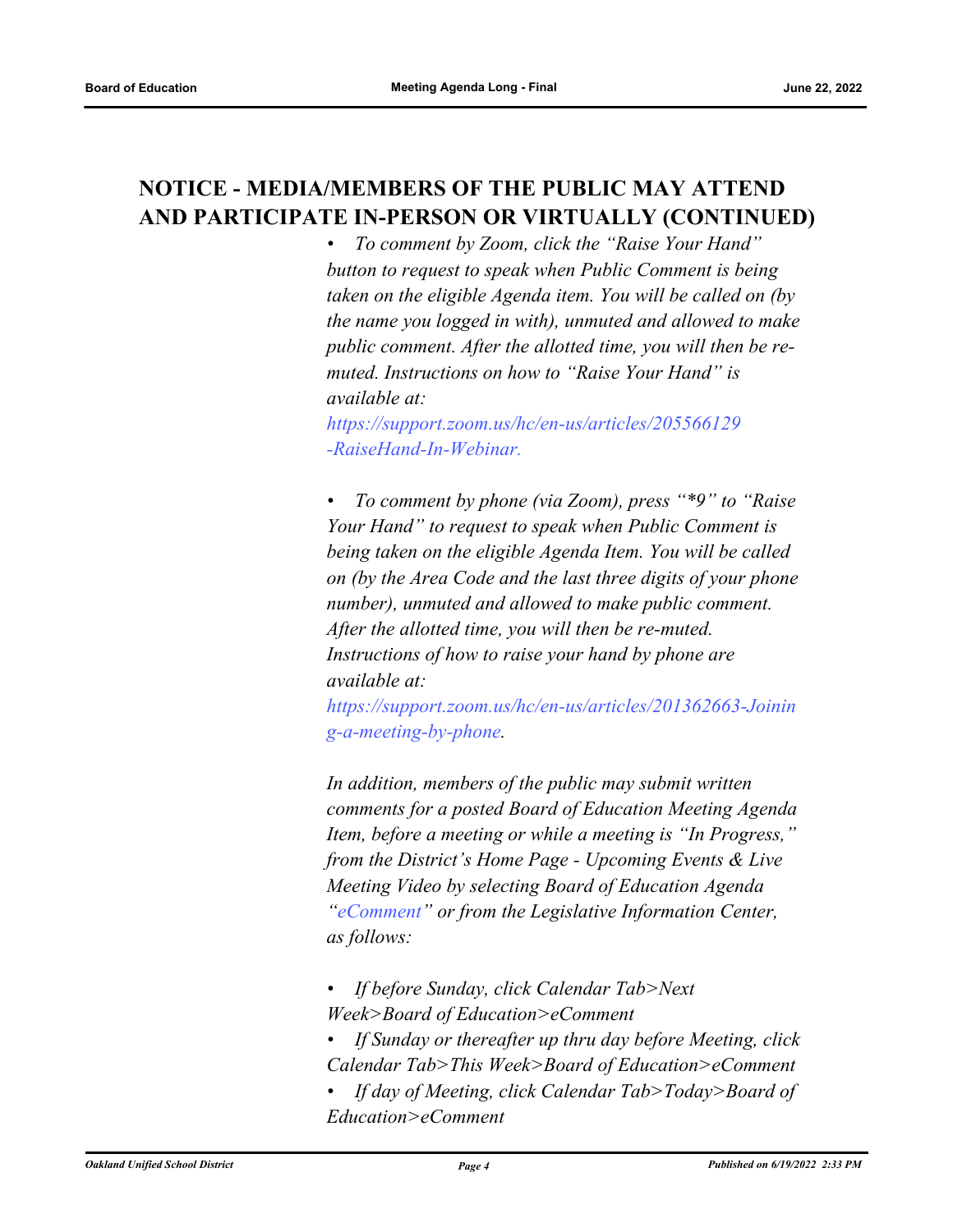<span id="page-9-0"></span>*Or "[eComment](https://ousd.granicusideas.com/meetings/2353-board-of-education-on-2022-06-22-4-00-pm)" in bold on the cover page of the Agenda.* 

*Written comments made on an eligible Agenda item, upon clicking of the Submit Button, are immediately sent via email to all members of the legislative body and key staff supporting the legislative body. Each eComment is a Public Record.*

# **NOTICE - RESUME MEETING ENTIRELY VIRTUALLY IF THERE ARE PUBLIC HEALTH VIOLATIONS**

*If there are any violations of any state, local, or District health and safety protocols or other unsafe behavior in light of COVID-19 by one or more attendees that "would present imminent risks to the health or safety of attendees," then the Board President may recess the meeting. If the violation is serious, if there are more violations, or if the violations repeat (after resuming the meeting in person) or persist, then the meeting may resume entirely virtually pursuant to Assembly Bill No. 361 and Resolution No. 2122-0014H (Making Certain Findings Necessary To Permit Virtual Meetings In Specified Circumstances). Prior to resuming entirely virtually, members of the Board attending in-person will leave the premises (The Great Room, La Escuelita Education Center, 1050 2nd Avenue, Oakland, CA 94606-2291) and rejoin the Board meeting via phone/video conference. No teleconference locations need be posted pursuant to Assembly Bill No. 361 and Resolution No. 2122-0014H. All staff members, members of the public, and members of the media will need to join the Resumed Meeting virtually using the link provided in the Agenda. If the Board meeting is recessed and then resumed entirely virtually, it will resume as soon as practicable but no earlier than sixty (60) minutes after the in-person Board meeting is recessed.*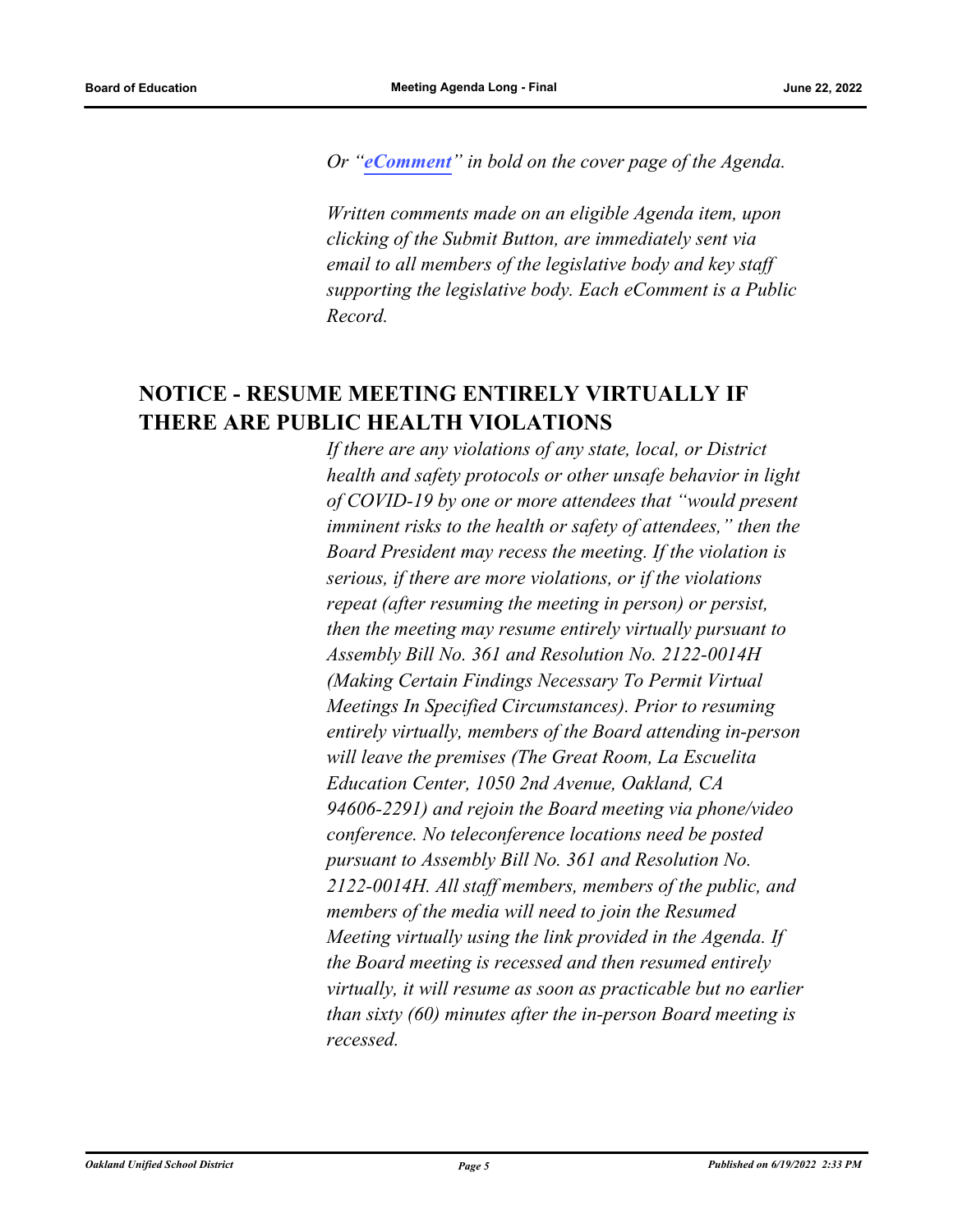# <span id="page-10-1"></span><span id="page-10-0"></span>**MEETING RULES OF ENGAGEMENT**

- *Five (5) minute speaking limit for Board Members*
- *No mingling with the audience*
- *Address comments to other Board Members*
- *Focus on agenda items*
- *Don't repeat what's been said*
- *Always be respectful*
- *No interruptions*
- *Enforce norms*
- *Model desired behavior*

## <span id="page-10-3"></span><span id="page-10-2"></span>**MEETING PROCEDURES**

*All Governing Board meetings shall begin on time and shall be guided by an Agenda prepared in accordance with Board Bylaws and posted and distributed in accordance with the Ralph M. Brown Act (open meeting requirements) and other applicable laws.*

- **A. Call To Order 4:00 P.M.**
- **B. Roll Call**

# **C. President's Statement Disclosing Item(s) To Be Discussed In Closed Session Today (Listed Pursuant To Law)**

**Closed Session Item(s):**

**Public Employee Performance Evaluation Matter(s)**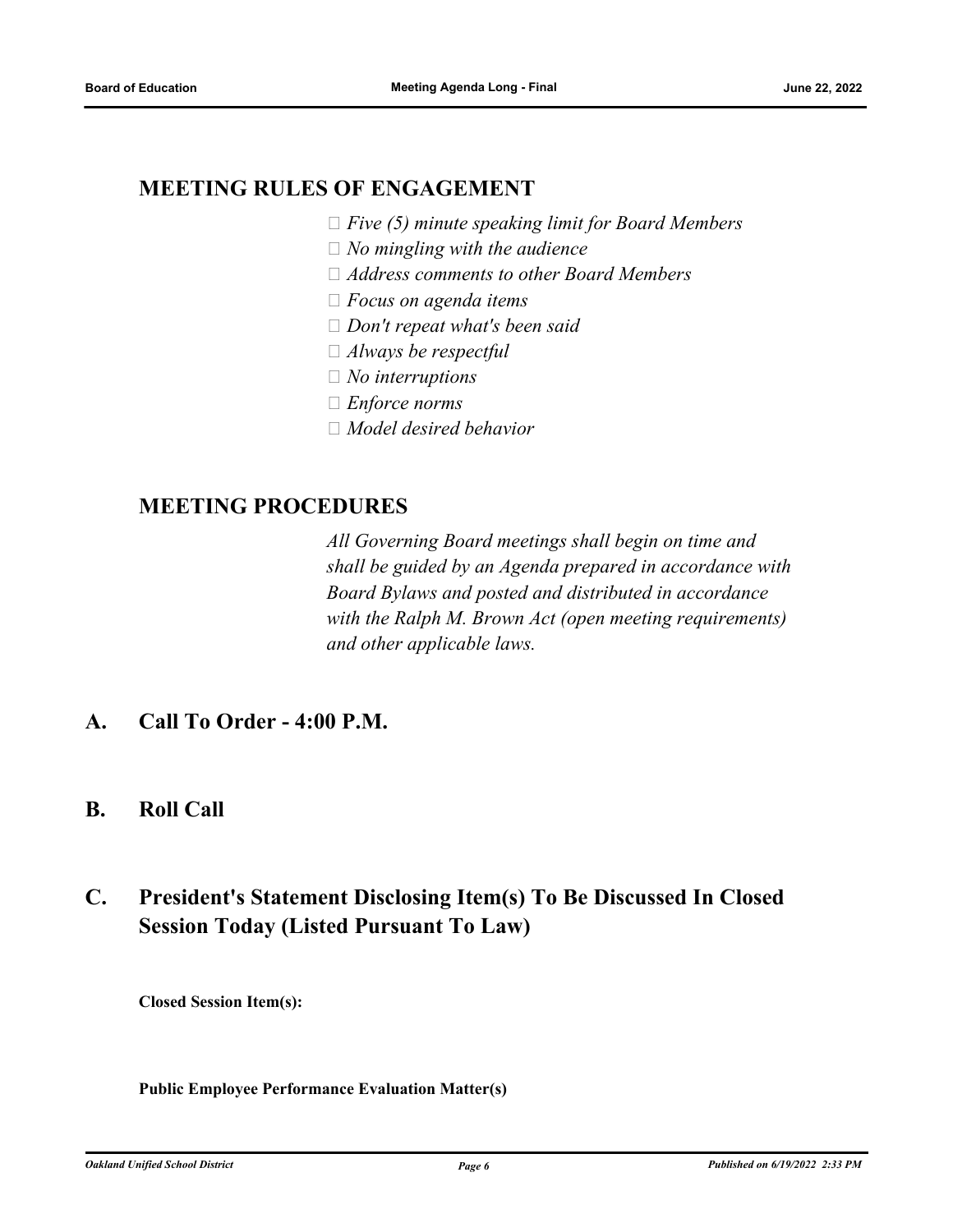<span id="page-11-1"></span><span id="page-11-0"></span>

| $C.-1$ | 21-1843 | <b>Public Employee Performance Evaluation</b> |  |
|--------|---------|-----------------------------------------------|--|
|        |         | Superintendent of Schools                     |  |
|        |         |                                               |  |
| $C.-2$ | 21-1844 | <b>Public Employee Performance Evaluation</b> |  |

Chief Governance Officer

### <span id="page-11-2"></span>**C1. Public Comment On Closed Session Items**

*This section of the Agenda provides an opportunity for members of the Public to address the Board on any Closed Session Item on today's Agenda prior to the Board's recess to Closed Session for possible consideration of such Item.*

#### <span id="page-11-3"></span>**[22-1539](http://ousd.legistar.com/gateway.aspx?m=l&id=/matter.aspx?key=55833) Public Comment on Closed Session Items - June 22, 2022** C1.-1

Public Comment on Closed Session Items - June 22, 2022.

- **D. Recess To Closed Session**
- **E. Reconvene To Public Session 6:00 P.M.**

# **F. Second Roll Call**

- **G. President's Statement of Reportable Action Taken In Closed Session and the Vote or Abstention of Members Present, If Any**
- **H. Recognitions and Celebrations**

*(One (1) Minute per Board Member.)*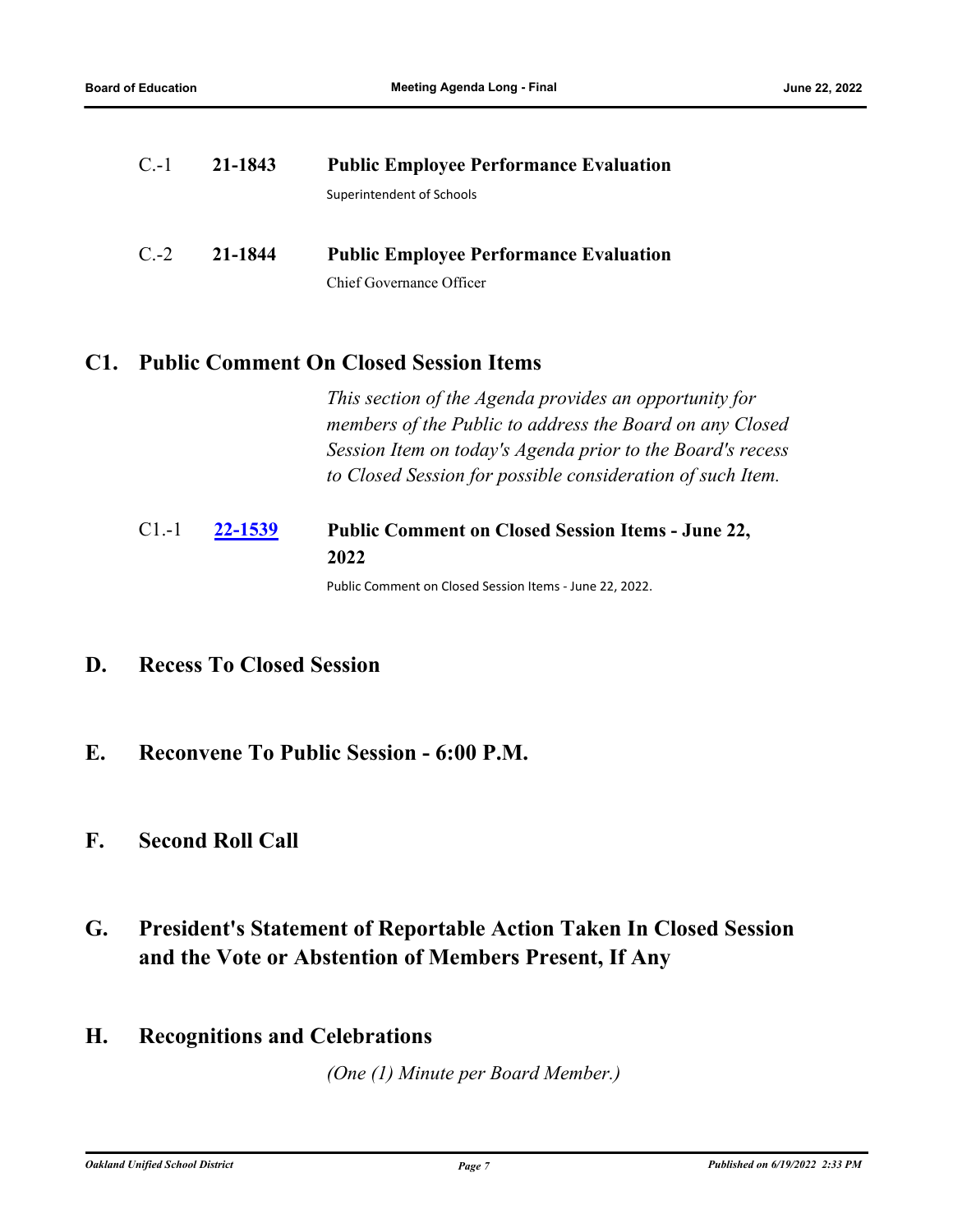### <span id="page-12-1"></span><span id="page-12-0"></span>**I. Future Engagement Opportunities**

*(One (1) Minute per Board Member. Board members may also submit written updates.)*

### <span id="page-12-2"></span>**J. Modification(s) To Agenda**

*Modification(s) to the Agenda, by the Board, allows for any change in the printed Order of Business including, but not limited to, an announcement that an Item or Legislative File will be considered out of Agenda printed order, that consideration of an Item has been withdrawn, postponed, rescheduled or "pulled" or taken off of the General Consent Report for separate discussion and/or possible action.*

### **K. Public Comment on All Non-Agenda Items**

*(30 Minutes for all Public Comments)*

**[22-1540](http://ousd.legistar.com/gateway.aspx?m=l&id=/matter.aspx?key=55834) Public Comment on All Non-Agenda Items Within the Subject Matter Jurisdiction of the District - June 22, 2022** K.-1

> Public Comment on All Non-Agenda Items Within the Subject Matter Jurisdiction of the District - June 22, 2022.

### **L. Public Comment On All Agenda Items**

*(30 Minutes for all Public Comments)*

### **[22-1541](http://ousd.legistar.com/gateway.aspx?m=l&id=/matter.aspx?key=55835) Public Comment on All Agenda Items Within the Subject Matter Jurisdiction of the District - June 22, 2022** L.-1

Public Comment on All Agenda Items Within the Subject Matter Jurisdiction of the District - June 22, 2022.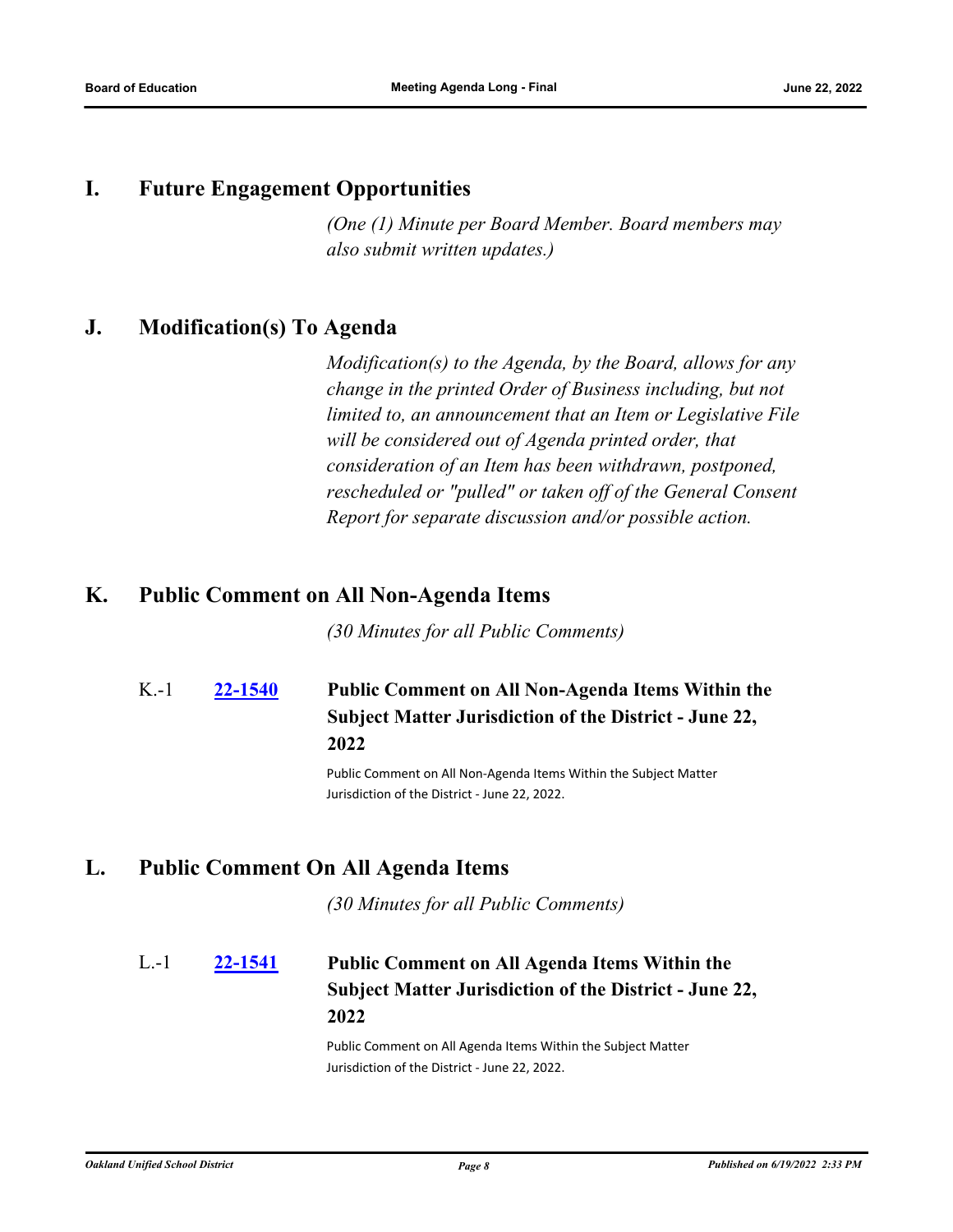### <span id="page-13-1"></span><span id="page-13-0"></span>**M. Special Orders of the Day**

*(Examples of Special Orders of the Day include (but are not limited to) adoption of interim and annual budgets and tax measure audit presentations.)*

*None*

### <span id="page-13-3"></span><span id="page-13-2"></span>**N. Student Board Members Report**

*This is an oral or written Report to the Board and to the Public by a Student Director of any information that he/she wishes to share regarding past, present or future personal or official activities as a representative of the All City Council and students of the District.*

*None*

### N.-1 **[22-1542](http://ousd.legistar.com/gateway.aspx?m=l&id=/matter.aspx?key=55836) Student Board Members Report - June 22, 2022**

Student Board Members Report - June 22, 2022.

## **O. President's Report**

*This is an oral or written Report to the Board and to the Public by the President of the Board of any information that he/she wishes to share regarding past, present or future personal or official activities as the chief officer of the Board.*

### O.-1 **[22-1543](http://ousd.legistar.com/gateway.aspx?m=l&id=/matter.aspx?key=55837) President's Report - June 22, 2022**

President's Report - June 22, 2022.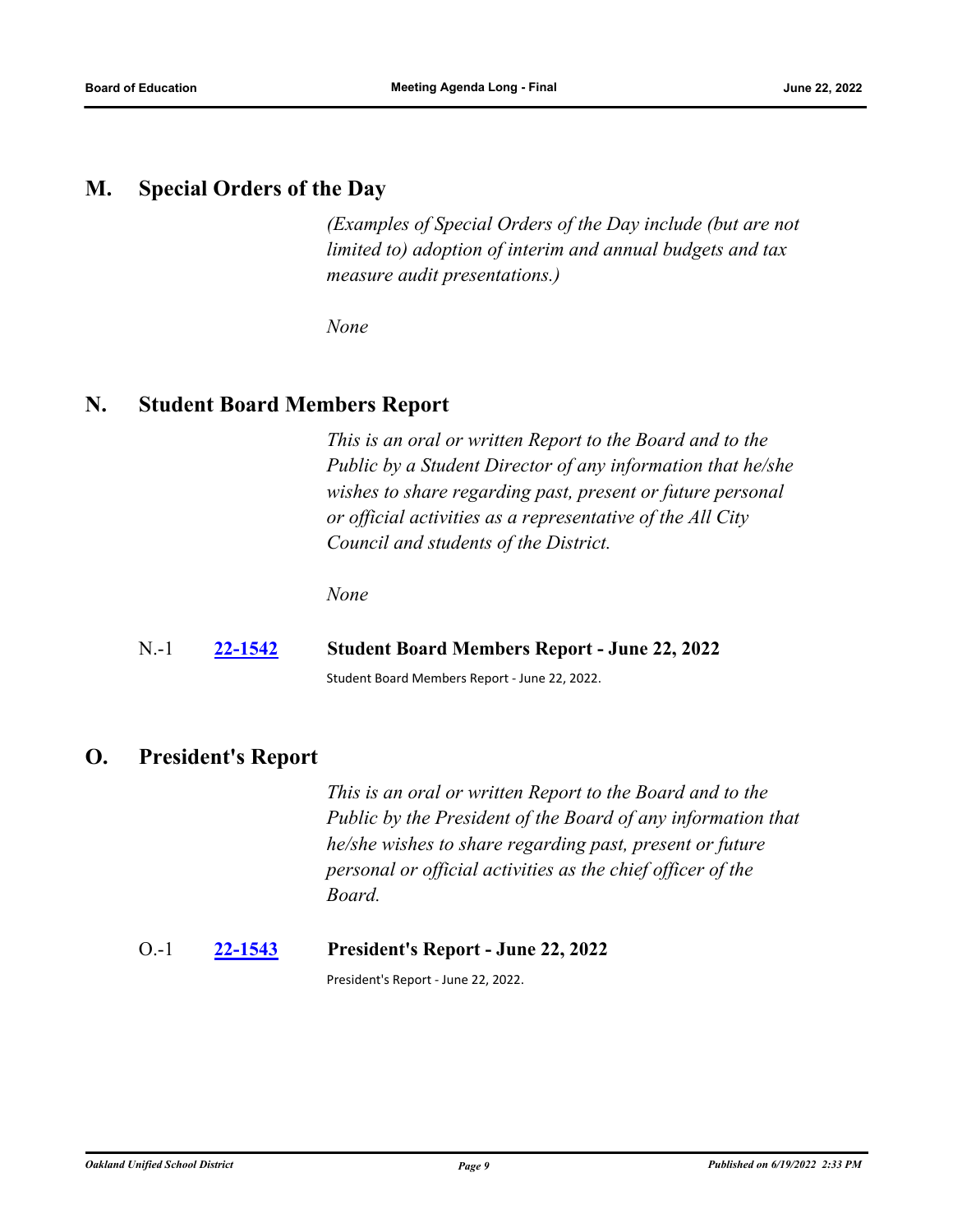### <span id="page-14-1"></span><span id="page-14-0"></span>**P. Superintendent's Report**

*This is an oral or written report to the Board and to the Public by the Superintendent of Schools of any information that he/she wishes to share regarding past, present or future personal or official activities.*

### <span id="page-14-2"></span>P.-1 **[22-1544](http://ousd.legistar.com/gateway.aspx?m=l&id=/matter.aspx?key=55838) Superintendent's Report - June 22, 2022**

Superintendent's Report - June 22, 2022: Strategic Plan Update

● Year 1 Highlights and Year 2 Focus Actions

Graduation Update

● Data, Honoring Graduates

*Attachments:* [22-1544 Superintendent's Report - June 22, 2022](http://ousd.legistar.com/gateway.aspx?M=F&ID=104806.pptx)

## **Q. Comment By Collective Bargaining Units**

*This section of the Agenda provides an opportunity for the leadership of the District's recognized Collective Bargaining Units to address the Board of Education on issues or matters of concern other than as provided for in the respective Collective Bargaining Agreement and/or state law.*

#### **[22-1545](http://ousd.legistar.com/gateway.aspx?m=l&id=/matter.aspx?key=55839) Comments By Collective Bargaining Units - June 22, 2022** Q.-1

Comments By Collective Bargaining Units - June 22, 2022.

# **R. Public Hearing(s)**

*(Public Comment Taken Separately On Each Public Hearing Agenda Item.)*

*None*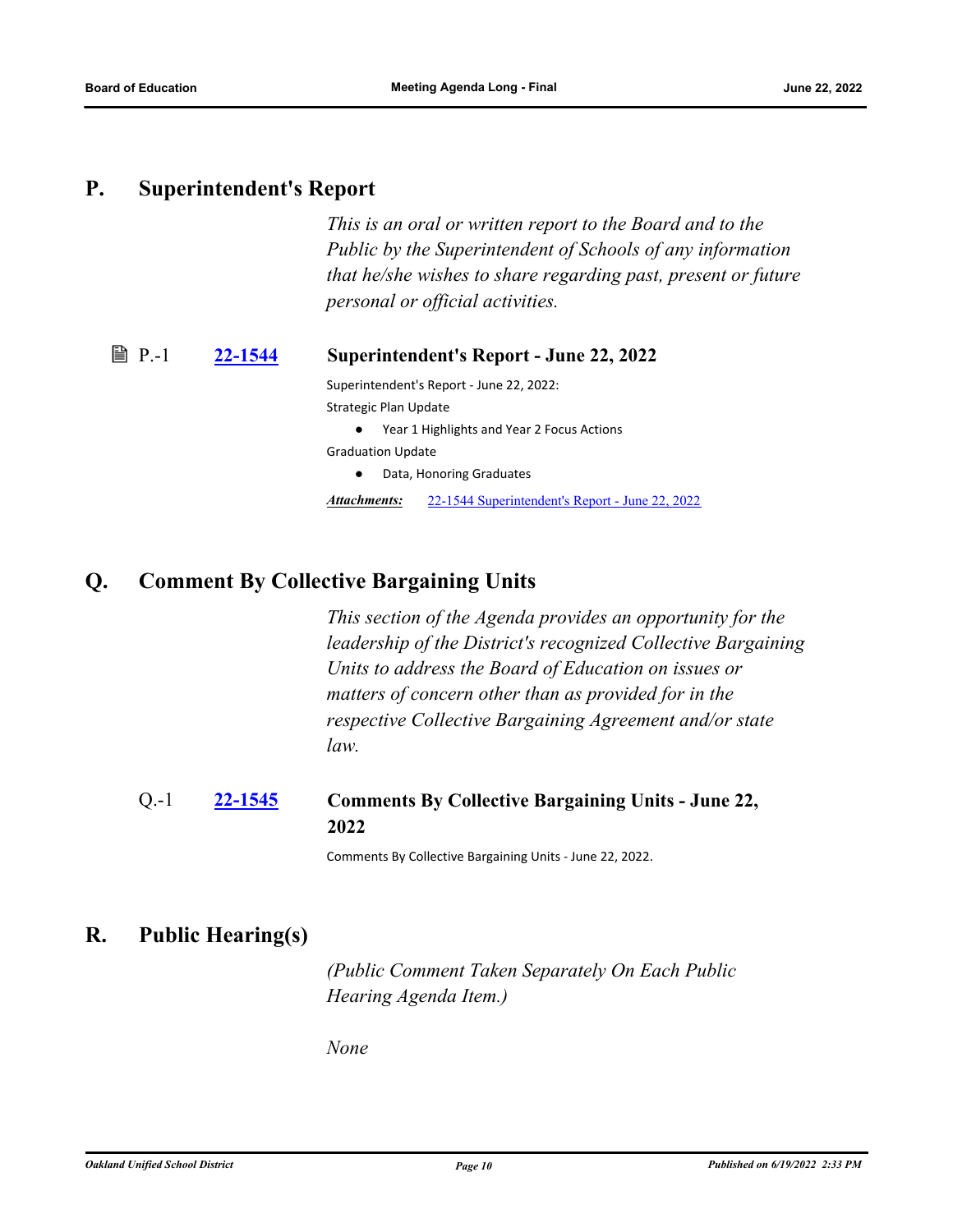### <span id="page-15-0"></span>**S. Unfinished Business**

*Additional Public Comment (beyond the Public Comment opportunity offered in section L) may be taken, at the President's discretion, collectively at beginning of this section and/or separately on one or more Unfinished Business agenda items.*

#### <span id="page-15-1"></span>**[22-1514](http://ousd.legistar.com/gateway.aspx?m=l&id=/matter.aspx?key=55808) District 2022-2023 (Proposed) Fiscal (School) Year Budget - Chief Business Officer ■ S.-1**

Second presentation, discussion, by the Superintendent of Schools, via Chief Business Officer, with the Board of Education, of the proposed District's 2022-2023 Fiscal (School) Year Budget - \$841,639,808.00: the Unrestricted General Fund is currently projected to expend \$446,144,991.00 and the Restricted General Fund is currently projected to expend \$395,494,817.00, with the noted caveats of edits in progress.

[22-1514 Presentation II - District 2022-2023 \(Proposed\) Fiscal](http://ousd.legistar.com/gateway.aspx?M=F&ID=104831.pptx)  (School) Year Budget - Chief Business Officer (6/22/2022) [22-1514 Second Draft - District 2022-2023 \(Proposed\) Fiscal \(School\)](http://ousd.legistar.com/gateway.aspx?M=F&ID=104832.pdf)  Year Budget - Chief Business Officer (6/22/2022) *Attachments:*

### *Legislative History*

| Budget and Finance<br>6/16/22<br>Discussed<br>Committee | 6/8/22 | Board of Education | Hearing Held and Closed |
|---------------------------------------------------------|--------|--------------------|-------------------------|
|                                                         |        |                    |                         |

#### ×  $\mathbb{B}$  S.-2 **[22-1517](http://ousd.legistar.com/gateway.aspx?m=l&id=/matter.aspx?key=55811) Creation of New Positions - 2022-23 Adopted Budget - Superintendent of Schools (Second Reading)**

Adoption by the Board of Education of Resolution No. 2122-0243 - Request for New Positions for inclusion in the 2022-23 Adopted Budget.

| Attachments: | 22-1517 Creation of New Positions - 2022-23 Adopted Budget - |
|--------------|--------------------------------------------------------------|
|              | Superintendent of Schools (6/22/2022)                        |

### *Legislative History*

6/8/22 Board of Education Discussed 6/16/22 Budget and Finance **Committee** Discussed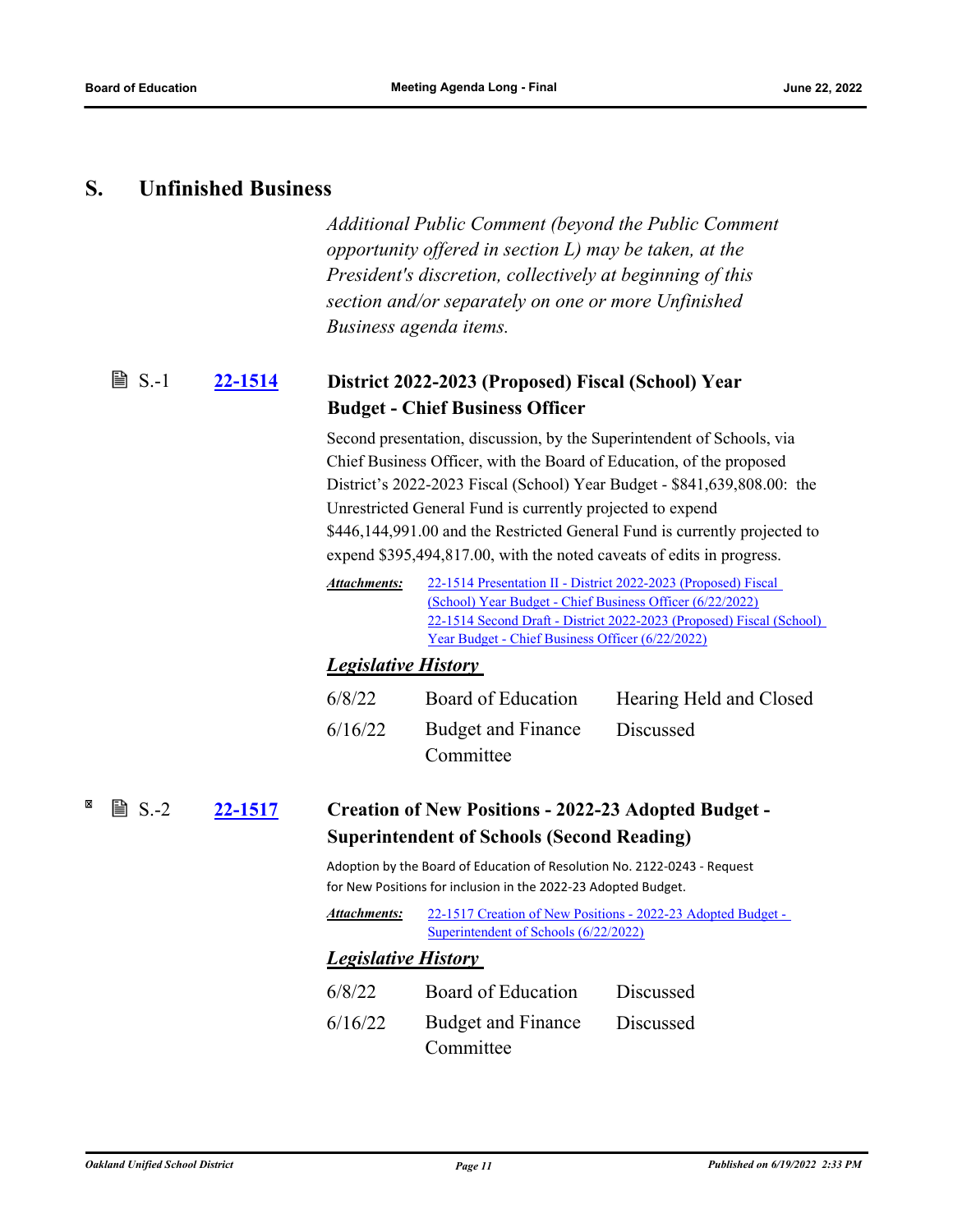#### <span id="page-16-1"></span><span id="page-16-0"></span>×  $\mathbb{B}$  S.-3 **[22-1526](http://ousd.legistar.com/gateway.aspx?m=l&id=/matter.aspx?key=55820) Calling Parcel Tax Election - "2022 Oakland Unified School District College and Career Readiness for All Act" - General Election - November 8, 2022**

Adoption by the Board of Education of Resolution No. 2122-0088 - Calling A Parcel Tax Election for November 2022, i.e., "2022 Oakland Unified School District College and Career Readiness for All Act" or as "Measure \_\_\_" [*designation to be assigned by Alameda County Registrar of Voters*] - General Election - November 8, 2022.

#### **Funding Source: General Purpose**

22-1526 Calling Parcel Tax Election - "2022 Oakland Unified School [District College and Career Readiness for All Act" - General Election](http://ousd.legistar.com/gateway.aspx?M=F&ID=104837.pdf)  - November 8, 2022 (6/22/2022) *Attachments:*

## **T. New Business**

*Additional Public Comment (beyond the Public Comment opportunity offered in section L) may be taken, at the President's discretion, collectively at beginning of this section and/or separately on one or more New Business agenda items.*

#### **[22-1629](http://ousd.legistar.com/gateway.aspx?m=l&id=/matter.aspx?key=55921) Employment Agreement - Kyla Johnson-Trammell - Implementation of Sabbatical - Board of Education**  $\mathbb{B}$  T.-1

Adoption by the Board of Education of Resolution No. 2122-0094 - Implementation of the Superintendent's Sabbatical.

[22-1629 Employment Agreement - Kyla Johnson-Trammell -](http://ousd.legistar.com/gateway.aspx?M=F&ID=104827.pdf)  Implementation of Sabbatical - Board of Education *Attachments:*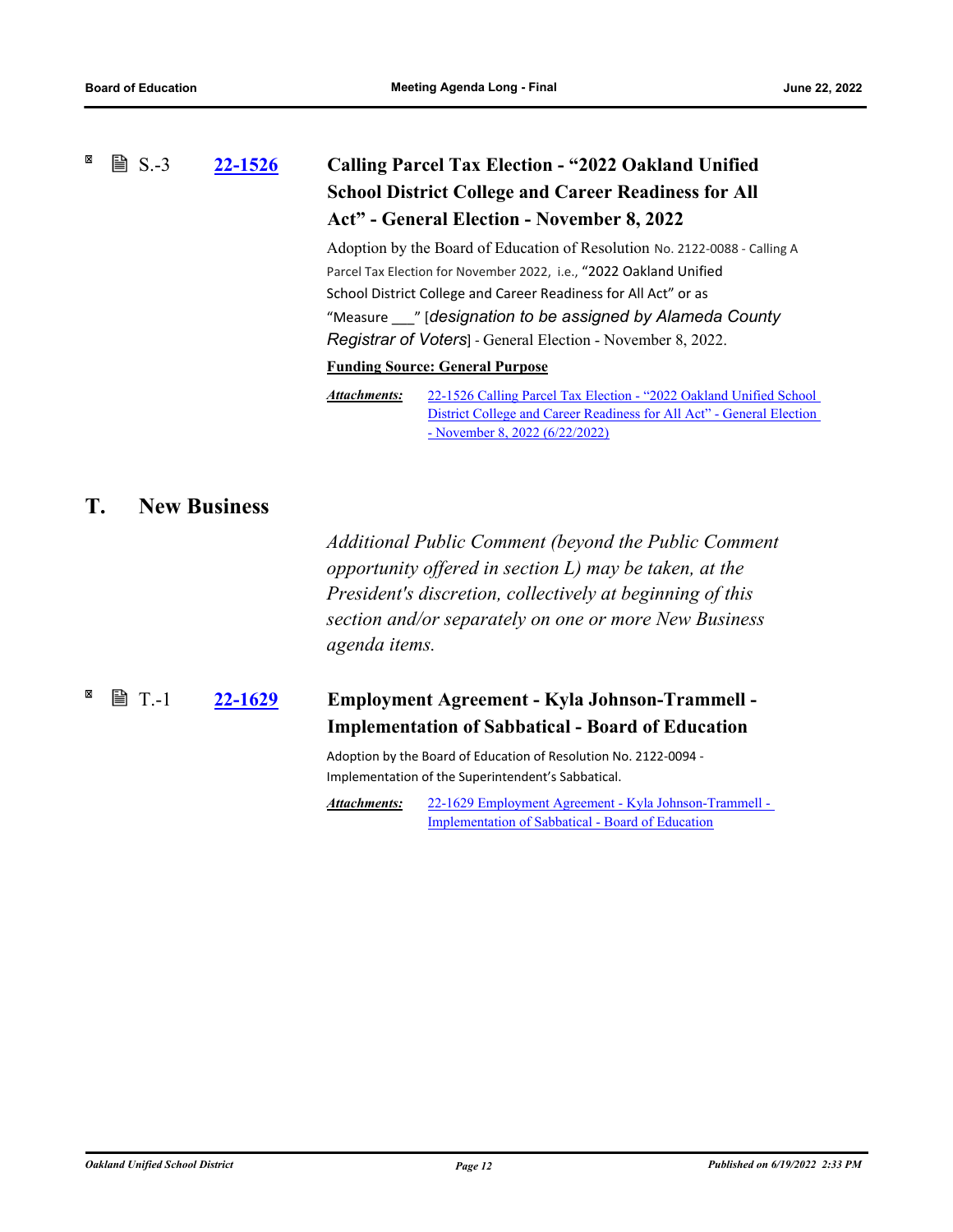#### <span id="page-17-1"></span><span id="page-17-0"></span>×  $\mathbb{B}$  T.-2 **[22-1222](http://ousd.legistar.com/gateway.aspx?m=l&id=/matter.aspx?key=55516) Employment Agreement - Lisa Grant Dawson - Chief Business Officer**

Approval by the Board of Education of an Employment Agreement By and Between the District and Lisa Grant Dawson, for the latter to serve as Chief Business Officer, for the term July 1, 2022 through June 30, 2023, with a base salary of \$275,133 per year plus additional pay of \$9,000, District paid benefits of \$35,737 and other fringe benefits of \$70,105 for 2022-23, some of which increase annually.\*

\*Disclosure of salary and fringe benefits, for term, is pursuant to Government Code Section 54953(c)(3).

[22-1222 Employment Agreement - Lisa Grant Dawson - Chief](http://ousd.legistar.com/gateway.aspx?M=F&ID=104842.pdf)  Business Officer *Attachments:*

#### <span id="page-17-2"></span>**[22-1623](http://ousd.legistar.com/gateway.aspx?m=l&id=/matter.aspx?key=55915) Employment Agreement - Joshua R. Daniels - Chief Governance Officer ■ T.-3**

 $\mathcal{L}=\mathcal{L}$ 

Approval by the Board of Education of an Employment Agreement By and Between District and Joshua R. Daniels, for the latter to serve as Chief Governance Officer, for the term July 1, 2022 through June 30, 2025, with a base salary of \$207,723.72 per year plus additional pay of \$10,800, District paid benefits of \$45,728.04 and other fringe benefits of \$35,734.47 for 2022-23, some of which increase annually.\*

\*Disclosure of salary and fringe benefits, for term, is pursuant to Government Code Section 54953(c)(3).

[22-1623 Employment Agreement - Joshua R. Daniels - Chief](http://ousd.legistar.com/gateway.aspx?M=F&ID=104843.pdf)  Governance Officer *Attachments:*

#### **[22-1527](http://ousd.legistar.com/gateway.aspx?m=l&id=/matter.aspx?key=55821) Measure QQ - Youth Voting - Election of Members, Board of Education ■ T.-4**

Adoption by the Board of Education of Resolution No. 2122-0089 - Supporting the Implementation of Measure QQ in High Schools.

[22-1527 Measure QQ - Youth Voting - Election of Members, Board of](http://ousd.legistar.com/gateway.aspx?M=F&ID=104838.pdf)  Education (6/22/2022) *Attachments:*

### *Legislative History*

6/8/22 Board of Education Introduced As New Matter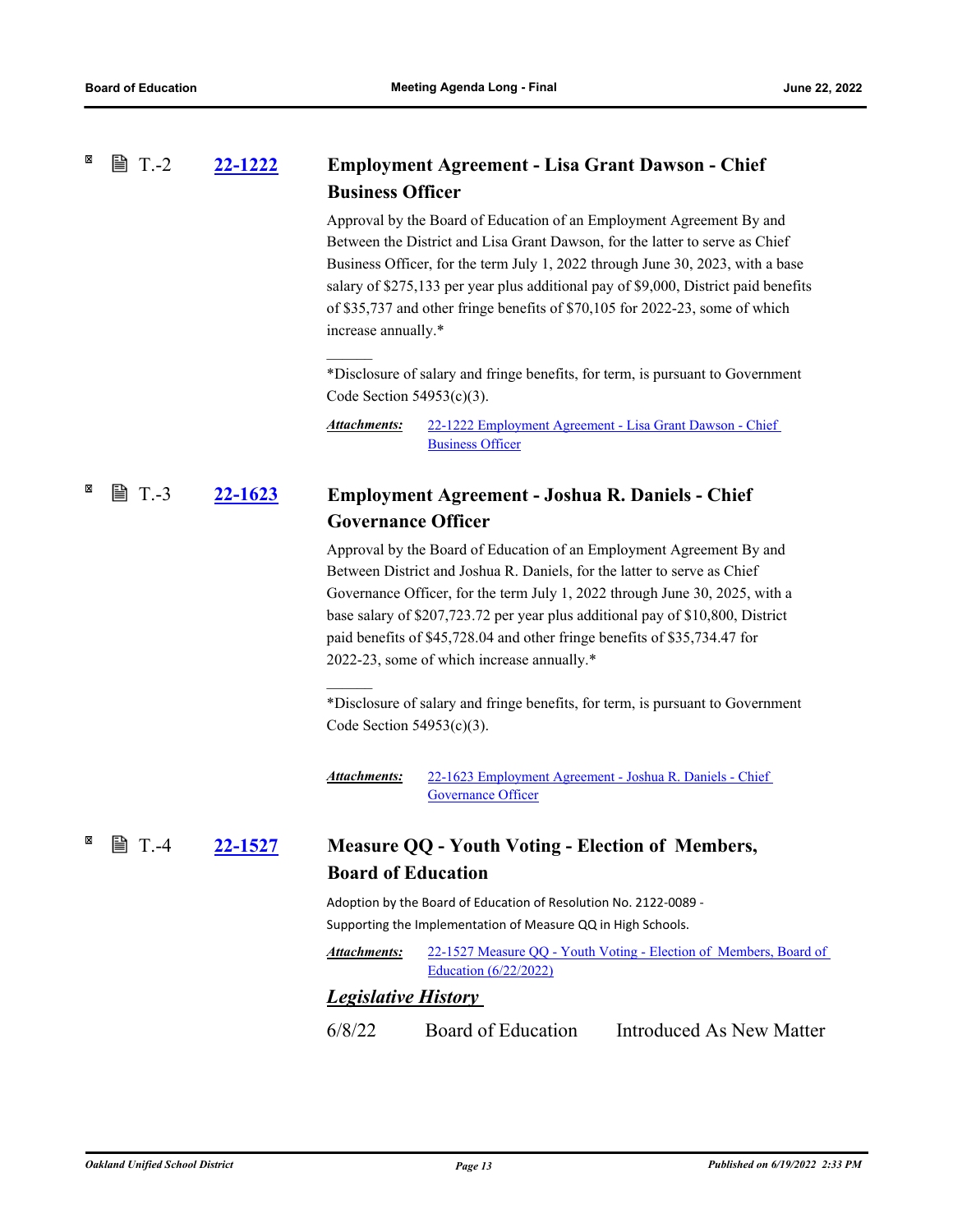<span id="page-18-2"></span><span id="page-18-1"></span><span id="page-18-0"></span>

| × | <b>■ T.-5</b> | <u>22-0468</u> | <b>Delay - School Consolidations - School Year 2023-2024</b><br>- Mike Hutchinson                      |                                                                                                                                             |                                                                                                                                                                                                                                                                                                    |
|---|---------------|----------------|--------------------------------------------------------------------------------------------------------|---------------------------------------------------------------------------------------------------------------------------------------------|----------------------------------------------------------------------------------------------------------------------------------------------------------------------------------------------------------------------------------------------------------------------------------------------------|
|   |               |                |                                                                                                        | Adoption by the Board of Education of Resolution No. 2122-0077 -<br>Delaying School Consolidations Until 2023-24.                           |                                                                                                                                                                                                                                                                                                    |
|   |               |                | <u>Sponsors:</u>                                                                                       | Hutchinson                                                                                                                                  |                                                                                                                                                                                                                                                                                                    |
|   |               |                | <b>Attachments:</b>                                                                                    | <b>Mike Hutchinson</b>                                                                                                                      | 22-0468 Delay - School Consolidations - School Year 2023-2024 -                                                                                                                                                                                                                                    |
|   |               |                | <b>Legislative History</b>                                                                             |                                                                                                                                             |                                                                                                                                                                                                                                                                                                    |
|   |               |                | 2/23/22                                                                                                | Board of Education                                                                                                                          | Introduced As New Matter                                                                                                                                                                                                                                                                           |
| × | $\equiv$ T.-6 | 22-1630        | <b>Welcoming Schools and School Consolidations - School</b><br>Year 2022-2023 - Chief Academic Officer |                                                                                                                                             |                                                                                                                                                                                                                                                                                                    |
|   |               |                | Consolidations.                                                                                        | Adoption by the Board of Education of Resolution No. 2122-0092 -<br>Act Exemption, and Other Matters Related to School                      | Updating the List of Welcoming Schools, Presenting the Proposed<br>Budget for Welcoming Schools, California Environmental Quality                                                                                                                                                                  |
|   |               |                | <b>Funding Source: AB 1840</b>                                                                         |                                                                                                                                             |                                                                                                                                                                                                                                                                                                    |
|   |               |                | <b>Attachments:</b>                                                                                    | Year 2022-2023 - Chief Academic Officer                                                                                                     | 22-1630 Welcoming Schools and School Consolidations - School                                                                                                                                                                                                                                       |
| × | 圖 T.-7        | 22-1475        |                                                                                                        | <b>Amendment, Classified Employees Reduction in Force -</b>                                                                                 |                                                                                                                                                                                                                                                                                                    |
|   |               |                |                                                                                                        | Lack of Funds and/or Lack of Work - 2022-2023 Fiscal                                                                                        |                                                                                                                                                                                                                                                                                                    |
|   |               |                |                                                                                                        | <b>Year - Talent/Human Resources Department</b>                                                                                             |                                                                                                                                                                                                                                                                                                    |
|   |               |                |                                                                                                        | reduction in force, reinstatement, increase, or creation of authorized<br>through the Budget Development process for 2022-2023 Fiscal Year. | Adoption by the Board of Education of Resolution No. 2122-0122C -<br>Amendment of Classified Employees Reduction in Force Due to Lack of<br>Funds and/or Lack of Work (2022/23 Fiscal Year) which provides for the<br>classified positions based on lack of funds and/or lack of work as reflected |
|   |               |                | <b>Attachments:</b>                                                                                    | of Funds and/or Lack of Work - 2022-2023 Fiscal Year -<br><b>Talent/Human Resources Department</b>                                          | 22-1475 Amendment, Classified Employees Reduction in Force - Lack                                                                                                                                                                                                                                  |
|   |               |                | <b>Legislative History</b>                                                                             |                                                                                                                                             |                                                                                                                                                                                                                                                                                                    |
|   |               |                | 6/1/22                                                                                                 | Board of Education                                                                                                                          | Postponed to a Date Certain                                                                                                                                                                                                                                                                        |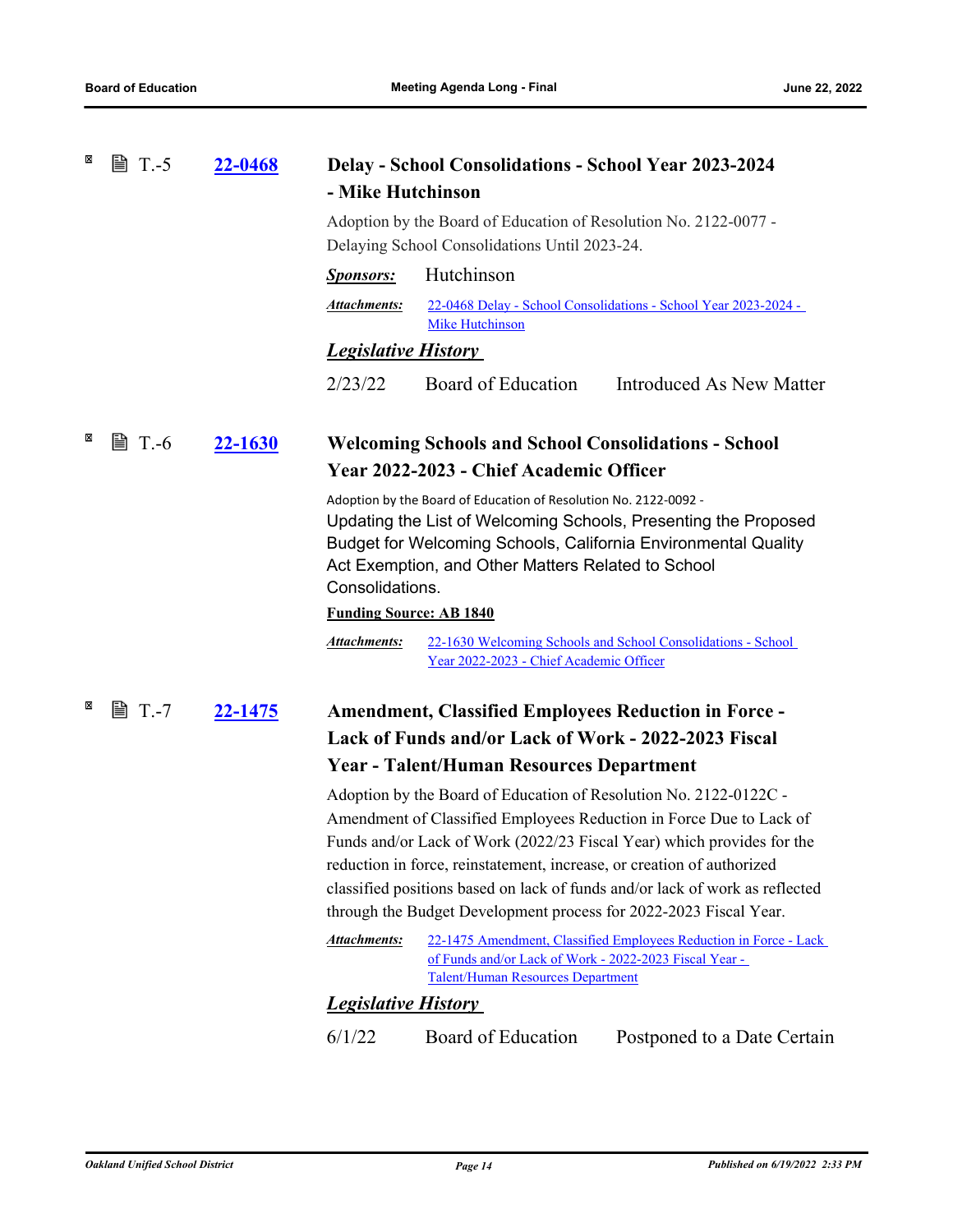### <span id="page-19-0"></span>**[22-1457](http://ousd.legistar.com/gateway.aspx?m=l&id=/matter.aspx?key=55751) Application for Provisional Internship Permit – California Commission on Teacher Credentialing – Named Employees for School Year 2022-2023 ■ T.-8**

Approval by the Board of Education of Resolution No. 2122-0214 - Application for Provisional Internship Permit - California Commission on Teacher Credentialing - Named Employees for School Year 2022-2023:

- 1. Julio Rodriguez, K-12th Grade Resource Specialist Mild/Moderate, Programs for Exceptional Children;
- 2. Jessica Myers, K-5th Grade Teacher, Grass Valley Elementary;
- 3. Cynthia Pena, 6th-8th Grade Math Teacher, Madison Park Upper;
- 4. Kathleen Kirkeby, K-5th Grade Resource Teacher, Bella Vista Elementary;
- 5. Yousuff Sharifi, K-5th Grade SDC Teacher, Brookfield Elementary;
- 6. Sara Holderfield, K-5th Grade STIP Teacher, Chabot Elementary;
- 7. Lucia Chavez, K-5th Grade Multiple Subject Teacher, Garfield Elementary;
- 8. Emily Kline, K-5th Grade Teacher, Grass Valley Elementary;
- 9. Avon Manning, K-5th Grade Teacher, New Highland Academy;
- 10. Nicholas Rowe, K-5th Grade Resource Teacher, Hillcrest Elementary;
- 11. Amanda Haick, K-5th Grade Teacher, Markham Elementary;
- 12. Robert Lu, K-5th Grade Resource Teacher, Joaquin Miller Elementary;
- 13. Dyendis Jones, K-5th Grade SDC Teacher, Sequoia Elementary; and
- 14. Katherine Tsuji, K-5th Grade Teacher, Thornhill Elementary.
- [22-1457 Application for Provisional Internship Permit California](http://ousd.legistar.com/gateway.aspx?M=F&ID=104724.pdf)  Commission on Teacher Credentialing – *Attachments:*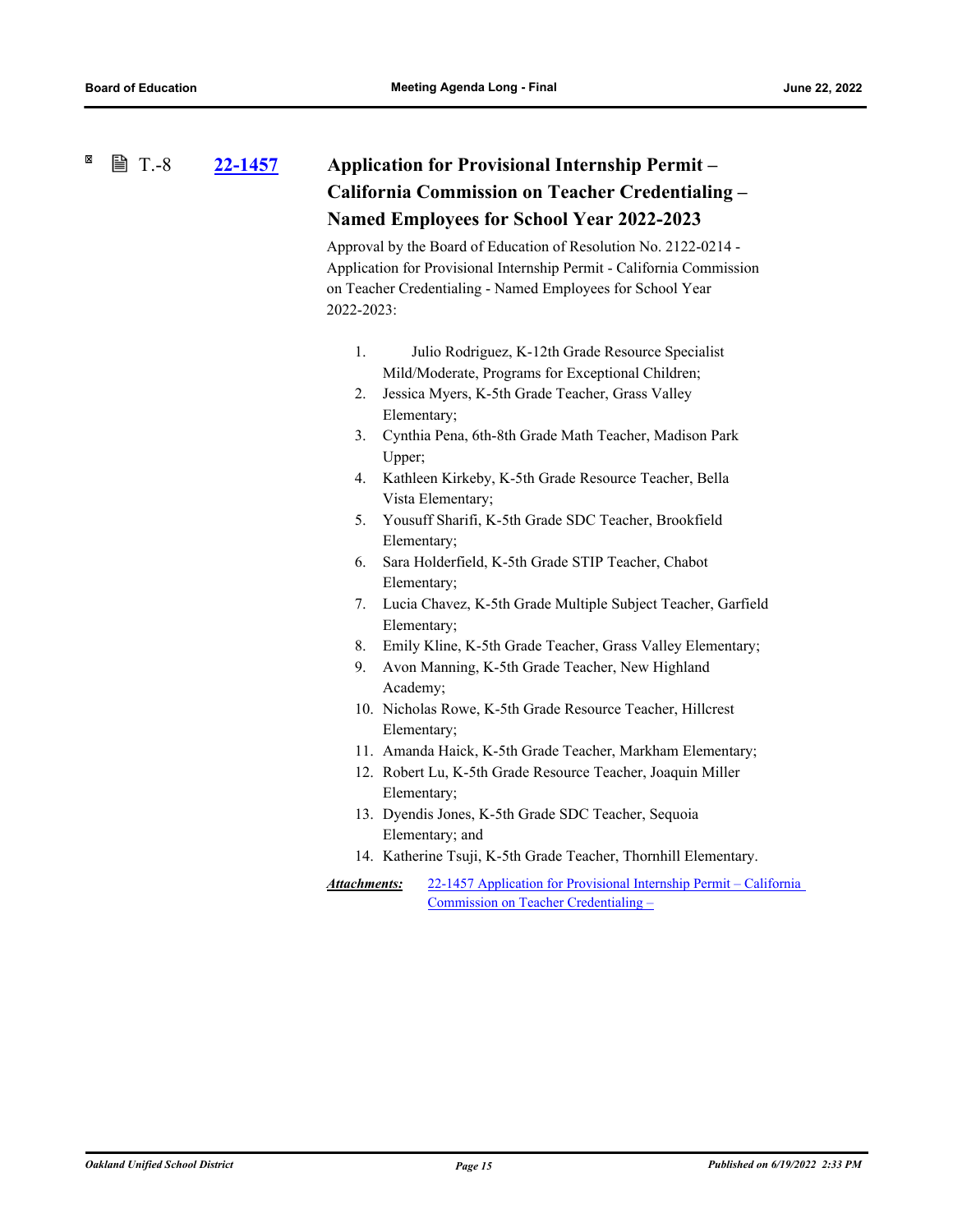### <span id="page-20-1"></span><span id="page-20-0"></span>×  $\mathbb{B}$  T.-9 **[22-1459](http://ousd.legistar.com/gateway.aspx?m=l&id=/matter.aspx?key=55753) Application for Variable Term Program Waiver CBEST, BCLAD and Program – California Commission on Teacher Credentialing – Named Employee for School Year 2022-2023** Approval by the Board of Education of Resolution No. 2122-0215 -

Application for Variable Term Program Waiver - CBEST, BCLAD and Program - California Commission on Teacher Credentialing - Named Employee for School Year 2022-2023:

1. Susanna Evans, 6th-8th Grade Resource Specialist/Education Specialist, Mild/Moderate, Roosevelt.

[22-1459 Application for Variable Term Program Waiver CBEST,](http://ousd.legistar.com/gateway.aspx?M=F&ID=104725.pdf)  BCLAD and Program – California Commission on Teacher Credentialing – Named Employee for School Year 2022-2023 *Attachments:*

**Facilities Committee - May 19, 2022 - Clifford Thompson, Chair**

#### **[22-1351](http://ousd.legistar.com/gateway.aspx?m=l&id=/matter.aspx?key=55645) Budget Increase - Laurel Child Development Center - Division of Facilities Planning and Management**  $\mathbb{B}$  T.-10

Adoption by the Board of Education, upon recommendation of the Facilities Committee, subject to referral and comments, if any, by the Measures BJY Independent Citizens' School Facilities Bond Oversight Committee, of Resolution No. 2122-0234 Laurel Child Development Center Budget Increase June 9, 2022 [of an increase of an additional amount \$2.5 million, for a total budget of \$17.5 million].

| Attachments:<br>22-1351 Presentation - Budget Increase - Laurel Child Development |  |  |  |
|-----------------------------------------------------------------------------------|--|--|--|
| Center - Division of Facilities Planning and Management                           |  |  |  |
| (6/9, 22/2022)                                                                    |  |  |  |
| 22-1351 Board Memorandum - Budget Increase - Laurel Child                         |  |  |  |
| Development Center - Division of Facilities Planning and                          |  |  |  |
| Management (6/9, 22/2022)                                                         |  |  |  |
|                                                                                   |  |  |  |

### *Legislative History*

| <b>Facilities Committee</b> | Recommended Favorably         |
|-----------------------------|-------------------------------|
|                             | as Amended to the             |
|                             | Measures B, J, and Y          |
|                             | Independent Citizens'         |
|                             | <b>School Facilities Bond</b> |
|                             | <b>Oversight Committee</b>    |
|                             |                               |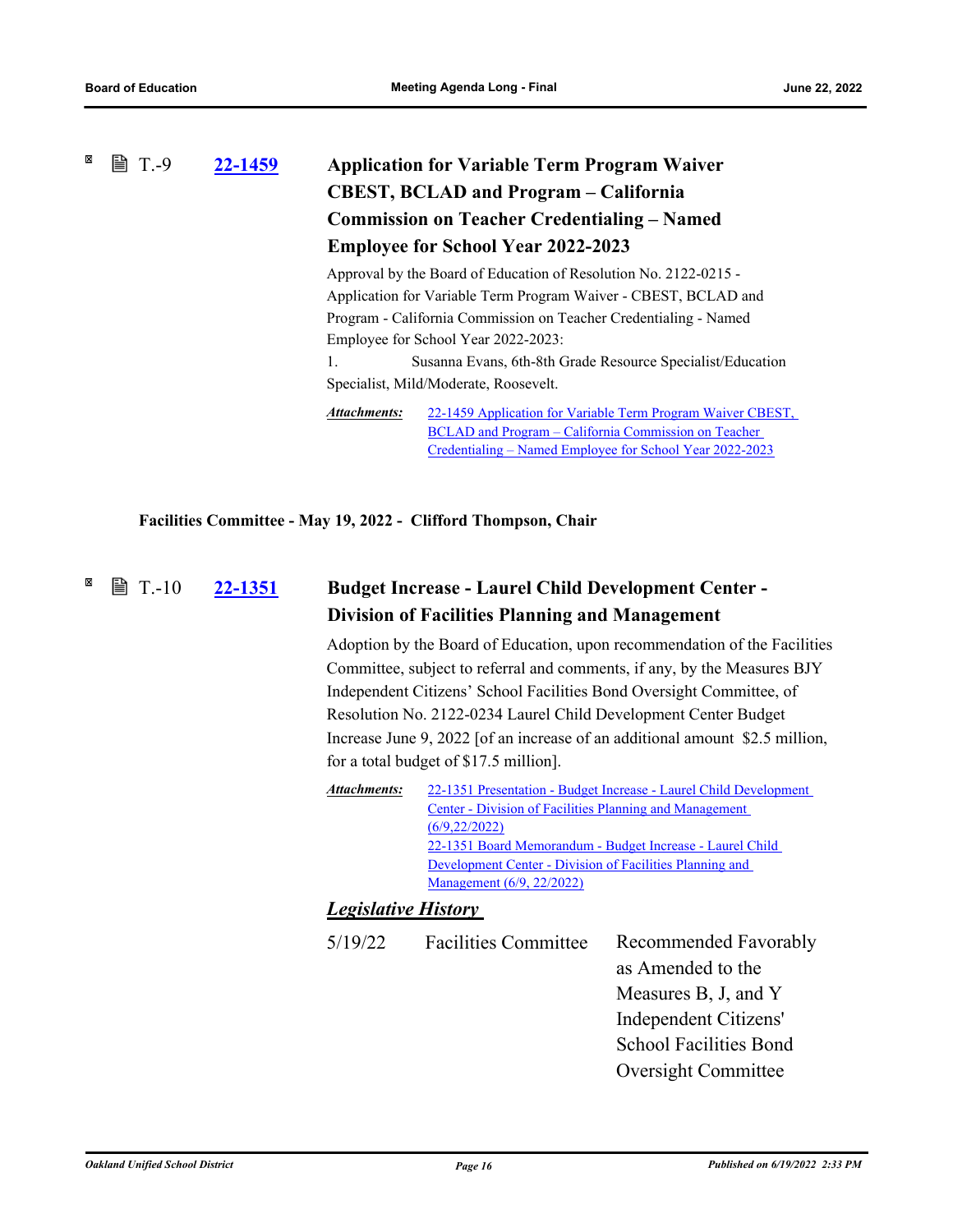6/9/22 Measures B, J, and Y Independent Citizens' School Facilities Bond Oversight Committee Presentation/Acknowledgm ent Made

### <span id="page-21-1"></span><span id="page-21-0"></span>**U. Adoption of the Pupil Discipline Consent Report**

*Adoption of the Pupil Discipline Consent Report by the Board is the final Public Session decision, required by state law, on an individual pupil case from Closed Session, based on consideration of report and recommendations from the Pupil Discipline Hearing Panel, to either suspend, expel, grant a suspended expulsion, revoke a suspended expulsion order, reinstate, readmit, admit a pupil or not to do any of the preceding regarding a pupil. An individual pupil case specifics, other than as disclosed on printed agenda, is non-discloseable pursuant to federal and state law.*

*None*

# **V. Adoption of the General Consent Report**

*"Adoption of the General Consent Report" means that all items appearing on the Agenda under this topic are approved in one motion unless a Board Member requests that an item be removed and voted on separately or otherwise acted upon. Generally, these items are routine in nature, and are acted upon in one motion to conserve time and permit focus on other‑than‑routine items on the Agenda. An item on the General Consent Report which a Member has requested be removed, shall be removed, without debate for separate consideration and vote or other disposition. All items remaining on the General Consent Report, thereafter, shall be adopted or otherwise disposed of in a single motion.*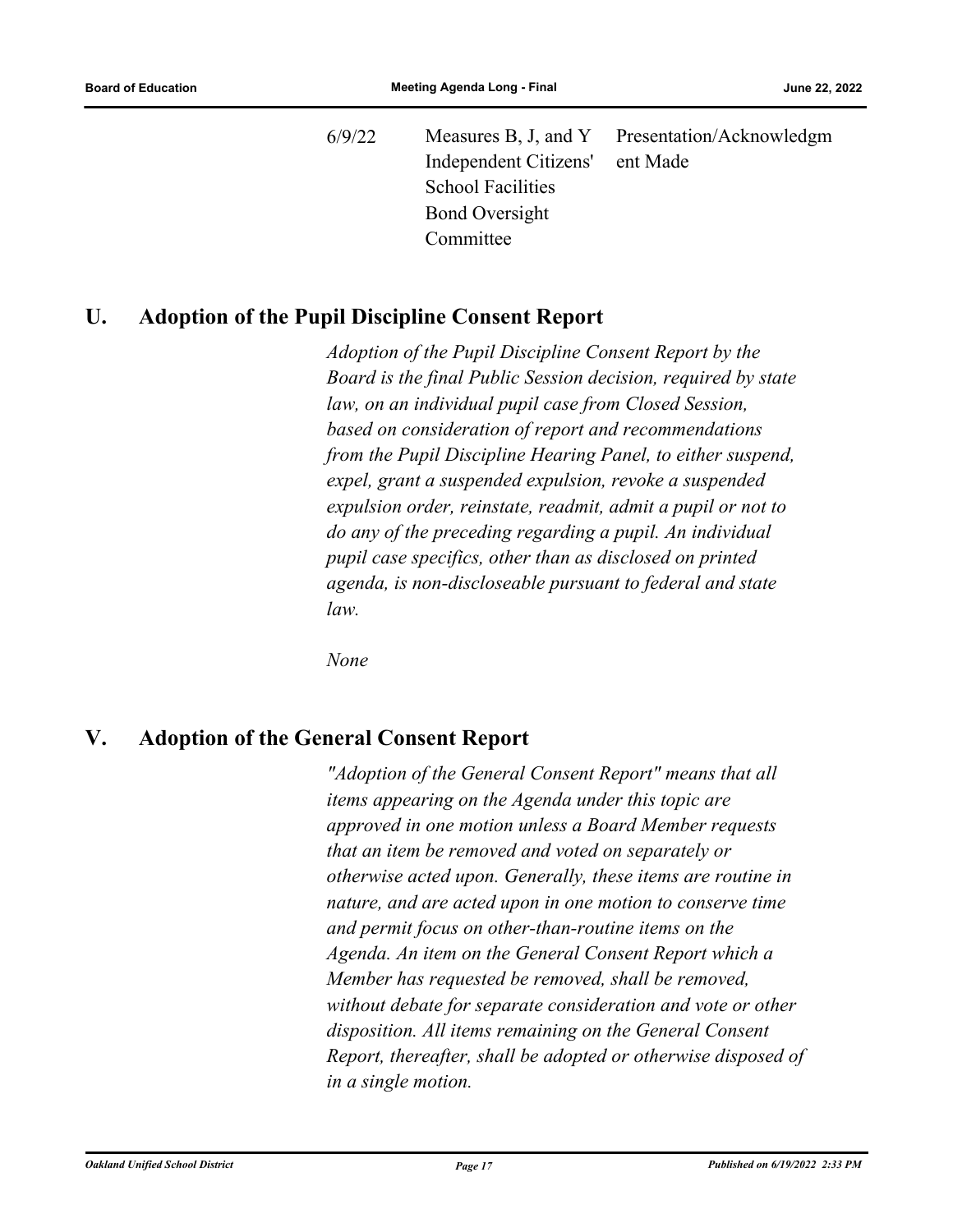### <span id="page-22-0"></span>**Chief, Systems and Services Officer**

<span id="page-22-1"></span> $\boxtimes$  $\mathbb{B}$  V.-1

# **[22-1304](http://ousd.legistar.com/gateway.aspx?m=l&id=/matter.aspx?key=55598) Determining and Declaring OUSD Can Enter Into One-Year Extension of the Escape Technology, Inc. Agreement Without Competitive Bidding and Approving Addendum No. 5, Agreement With Alameda County Office of Education**

Approval by the Board of Education of Resolution No. 2122-0233 - Determining and Declaring that OUSD Can Enter Into One-Year Extension [- July 1, 2022, through June 30, 2023 -] of the Escape Contract Without Competitive Bidding and Approving Contract Addendum No. 5 With the Alameda County Office of Education [in an amount not to exceed \$1,277,826.55].

### **Resource Code-Site No.: 0000-986**

### **Funding Source: 0000 - General Purpose Fund**

[22-1304 Determining and Declaring OUSD Can Enter Into One-Year](http://ousd.legistar.com/gateway.aspx?M=F&ID=104726.pdf)  Extension of the Escape Technology, Inc. Agreement Without Competitive Bidding and Approving Addendum No. 5, Agreement With Alameda County Office of Education *Attachments:*

**Chief Business Officer**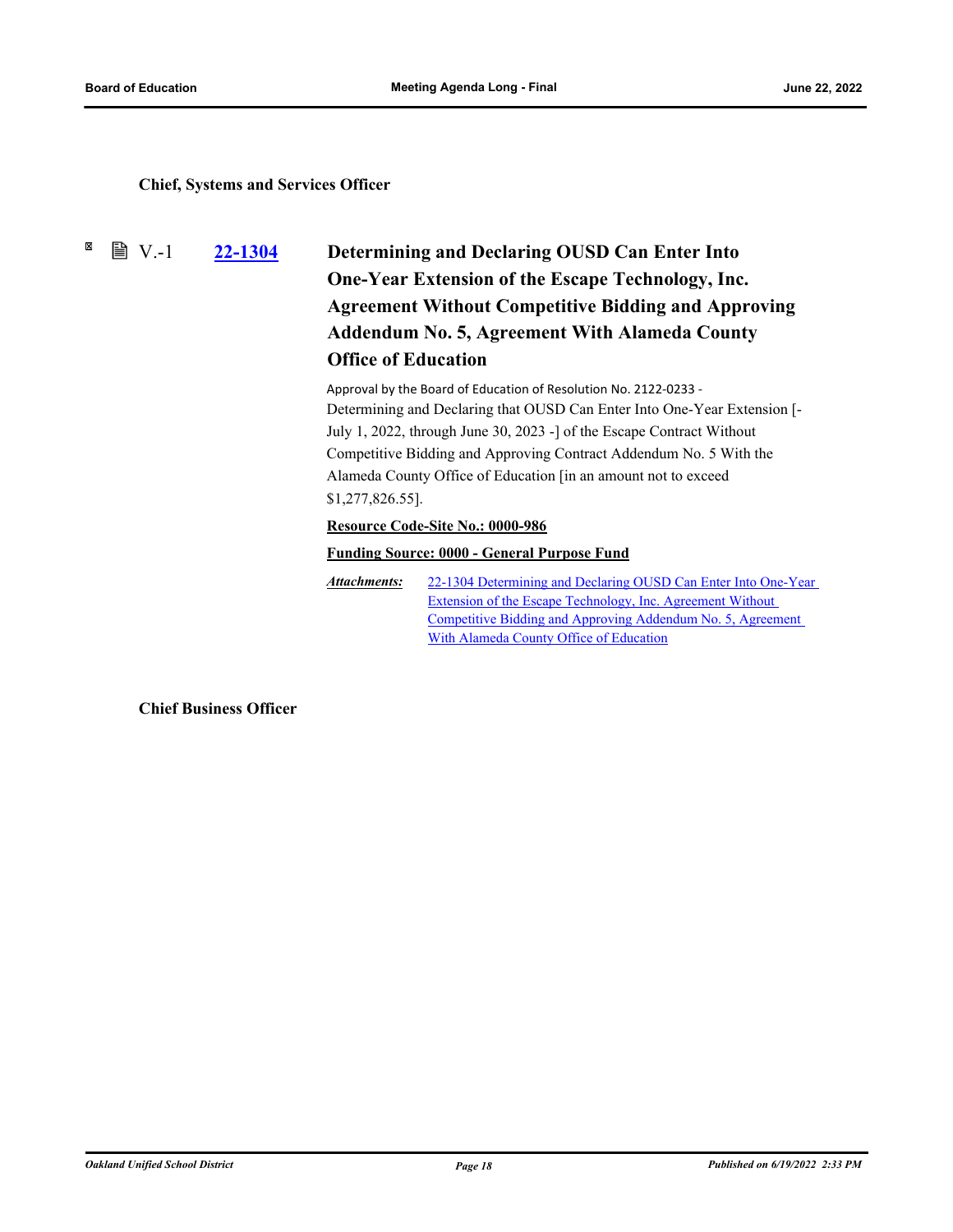### <span id="page-23-0"></span>**[22-1631](http://ousd.legistar.com/gateway.aspx?m=l&id=/matter.aspx?key=55923) Blanket Student Accident Insurance - Premium Payment - Fiscal Year 2022-2023 - Risk Management Department**  $\mathbb{B}$  V.-2

Approval by the Board of Education, as Policyholder, of Application To ACE American and Participant Agreement, and authorization of payment, Fiscal Year 2022-2023, for Blanket Student Accident Insurance, Policy No. SDA N104206563 underwritten by ACE American Insurance Company, to Myers-Stevens & Toohey & Company, Inc., Mission Viejo, CA, (Broker) as follows for:

### **SCOPE OF COVERAGE:**

**School-Time Coverage -** Covers all enrolled students for Injuries sustained while on campus during the hours and on the days school is in session; for up to 1 hour before school starts and 1 hour after school ends while on campus; while participating in school sponsored and supervised activities, including all interscholastic sports and summer activities; and traveling directly to and from: home and school to attend regularly scheduled classes; traveling to and from school and off campus locations to participate in school sponsored and supervised activities, provided such travel is arranged by and is under the direction of the School, or in School Vehicles, anytime. Also covers non-students for injury sustained while engaged in "student shadowing" for the purpose of evaluating possible enrollment. Covers students participating in school sponsored and approved Work Study programs and Community Service activities.

not to exceed a cumulative cost of \$75,846.87.

[22-1631 Blanket Student Accident Insurance - Premium Payment -](http://ousd.legistar.com/gateway.aspx?M=F&ID=104834.pdf)  Fiscal Year 2022-2023 - Risk Management Department *Attachments:*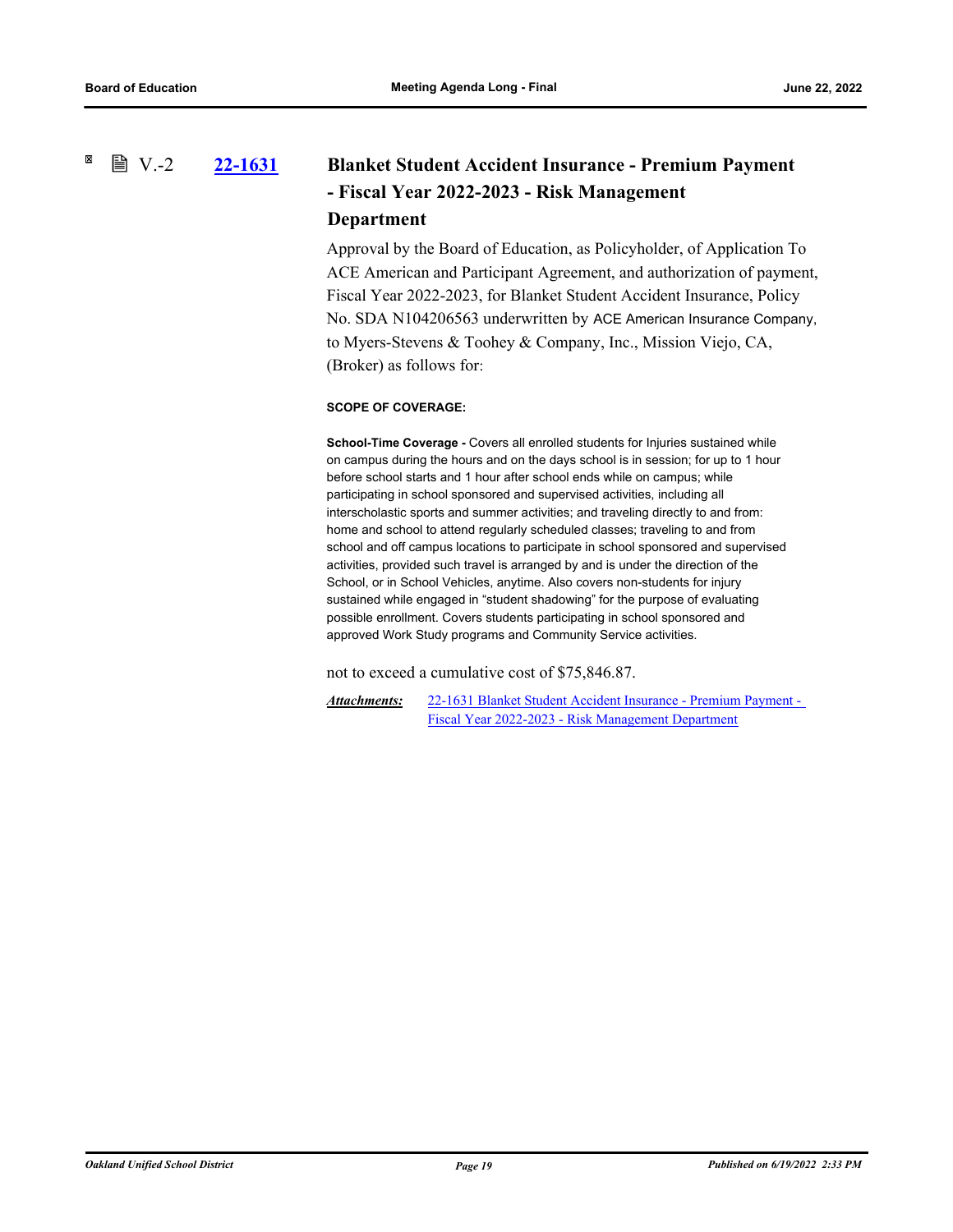#### <span id="page-24-0"></span>× **■ V.-3 [22-1632](http://ousd.legistar.com/gateway.aspx?m=l&id=/matter.aspx?key=55924) Catastrophic Accident Insurance for Students and Volunteers – Premium Payment - Fiscal Year 2021-2022 - Risk Management Department**

Approval by the Board of Education, as Policyholder, of 2022-2023 School Year Coverage Request Form, and authorization of payment, Fiscal Year 2022-023, for Catastrophic Accident Insurance for Students and Volunteers, underwritten by ACE American Insurance Company, to **Myers-Stevens & Toohey & Company, Inc**., Mission Viejo, CA (Broker), as follows:

### **Class I - Interscholastic Athletics**

Covers students while participating in school sponsored and directly supervised games and official practice sessions of interscholastic sports and supporting activities (band, cheerleaders, majorettes, student coaches, student trainers, and student managers) and while traveling directly and without interruption between school and the site of such activities, provided that such travel is arranged by and is at the direction of the school. COST: 2536 participants x \$4.12 = \$10,448.32; and

#### **Coverage II - Student Activities**

Covers students while on premises when school is in session and while participating in school sponsored and directly supervised activities (except interscholastic athletics), and while traveling directly and without interruption between school and the site of such activities, provided that such travel is arranged by and is at the direction of the school, and while traveling directly and without interruption between home and school to attend regularly scheduled classes (includes one hour immediately before and after regularly scheduled classes).

COST: 34566 participants x \$1.26 = \$43,533.16, not to exceed a cumulative cost of \$54,001.48.

22-1632 Catastrophic Accident Insurance for Students and [Volunteers – Premium Payment - Fiscal Year 2021-2022 - Risk](http://ousd.legistar.com/gateway.aspx?M=F&ID=104835.pdf)  Management Department *Attachments:*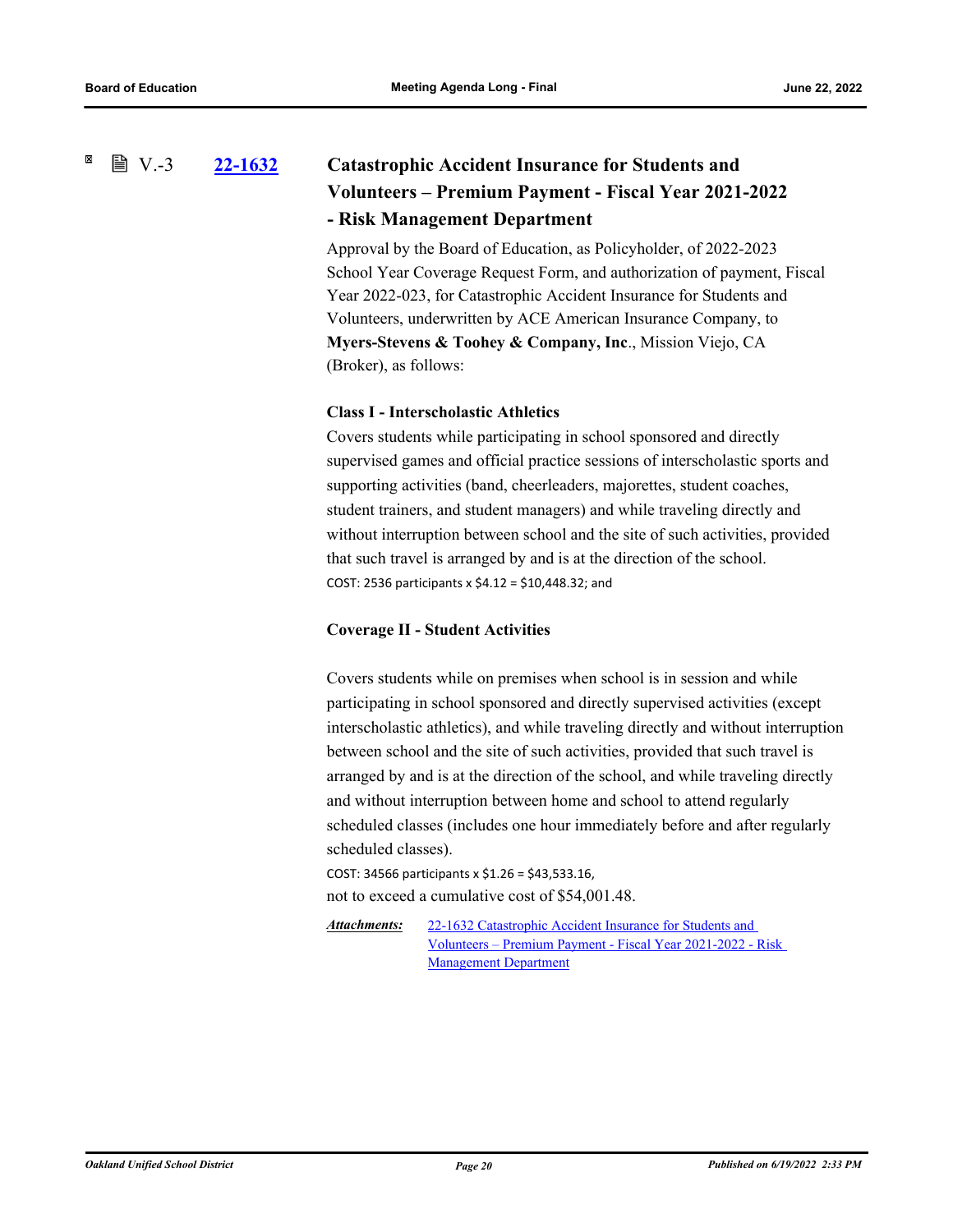#### <span id="page-25-2"></span><span id="page-25-1"></span><span id="page-25-0"></span>× **■ V.-4 [22-1633](http://ousd.legistar.com/gateway.aspx?m=l&id=/matter.aspx?key=55925) Worker's Compensation Coverage and Excess Property and Liability Coverage - Premium Payment - Fiscal Year 2022-2023 - Risk Management Department**

Approval by the Board of Education of payment of membership contributions (premium), Fiscal Year 2022-2023, for Excess Workers' Compensation Coverage, procured from Public Risk Innovation, Solutions, and Management (PRISIM), a Joint Powers Authority (JPA"), through Alliant Insurance Services, Inc., Newport Beach, CA (Broker), in the amount of \$967,000.00 and for Excess Property and Liability Coverage through Northern California ReLiEF JPA, managed by Keenan & Associates, Torrance, CA (Broker), in the amount of \$3,502,288.00, respectively.

*Attachments:*

22-1633 Worker's Compensation Coverage and Excess Property and [Liability Coverage - Premium Payment - Fiscal Year 2022-2023 - Risk](http://ousd.legistar.com/gateway.aspx?M=F&ID=104836.pdf)  Management Department

### **[22-1634](http://ousd.legistar.com/gateway.aspx?m=l&id=/matter.aspx?key=55926) Services Agreement 2021-2022 - Arcina Risk Group, LLC - Insurance Archaeology and Claims Advocacy - Risk Management Department ■ V.-5**

Approval by the Board of Education of a Services Agreement 2021-2022 by and between District and Arcina Risk Group, LLC, Los Angeles, CA, for the latter to perform Insurance archaeology and claims advocacy, as stated in Exhibit A to Agreement (Proposal dated May 13, 2022), incorporated herein by reference as though fully set forth, for the term July 1, 2022 through October 1, 2022, in an amount not to exceed \$25,000.00.

[22-1634 Services Agreement 2021-2022 - Arcina Risk Group, LLC -](http://ousd.legistar.com/gateway.aspx?M=F&ID=104821.pdf)  Insurance Archaeology and Claims Advocacy - Risk Management Department *Attachments:*

**Chief, Talent**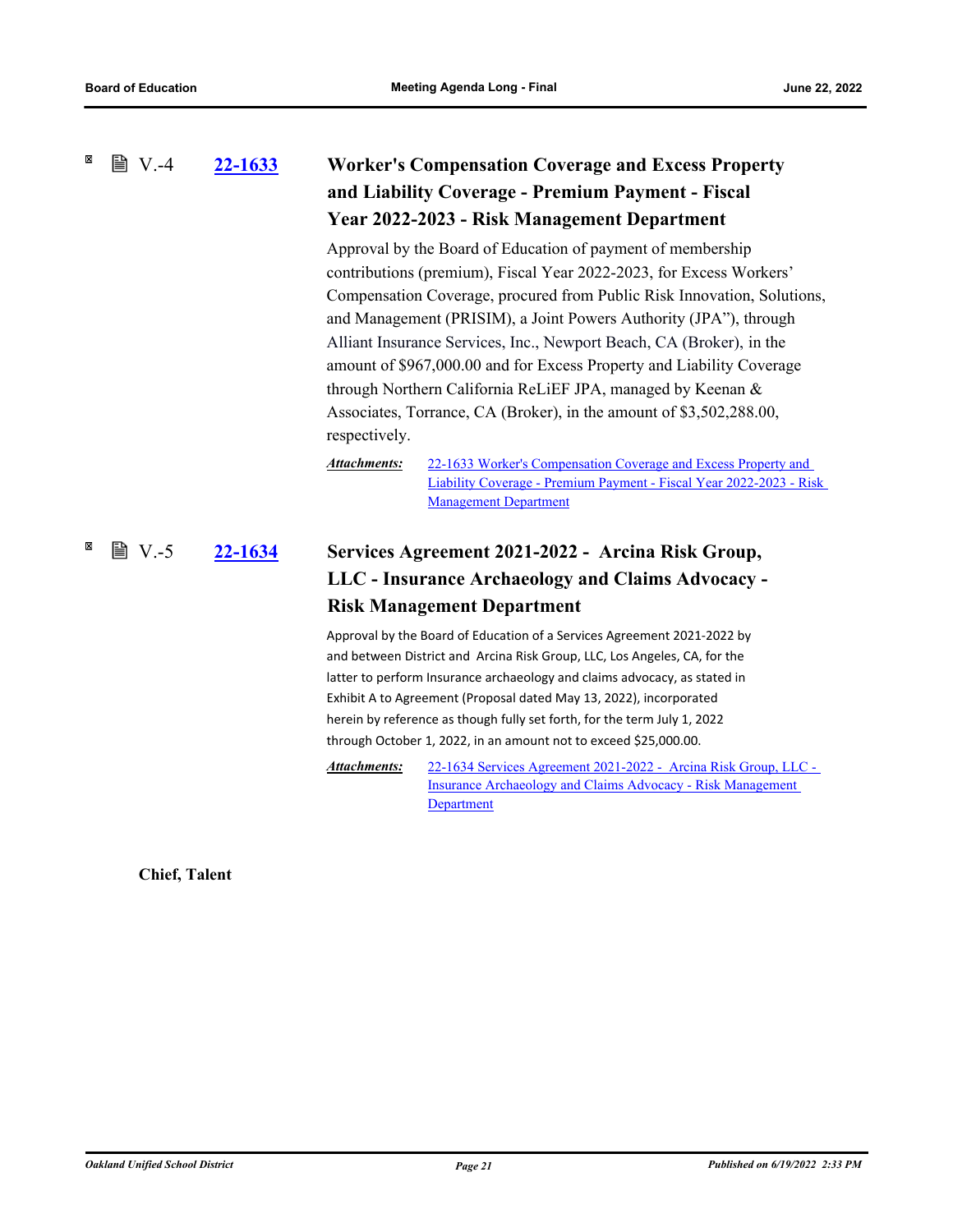#### <span id="page-26-1"></span><span id="page-26-0"></span>⊠ **■ V.-6**

# **[22-1220](http://ousd.legistar.com/gateway.aspx?m=l&id=/matter.aspx?key=55514) Creation/Revision of Job Descriptions – Named Positions - Talent/Human Resources Department**

Adoption by the Board of Education of Resolution No. 2122-0216 - Creation/Revision of Job Descriptions.

### **Job Description Creations:**

- 1. Program Manager, Mental Health Internships;
- 2. Program Manager, McKinney Vento;
- 3. Director of Multi-Tiered Systems of Support (MTSS); and
- 4. Partner, Multi-Tiered Systems of Support (MTSS).

### **Job Description Revisions:**

- 1. Director Program Improvement;
- 2. Assistant Program Manager, Systems and Services;
- 3. Director, Language Programs; and
- 4. Program, School Gardens and Living School Yards.
- [22-1220 Creation/Revision of Job Descriptions Named Positions](http://ousd.legistar.com/gateway.aspx?M=F&ID=104841.pdf)  Talent/Human Resources Department *Attachments:*

**Chief Academic Officer**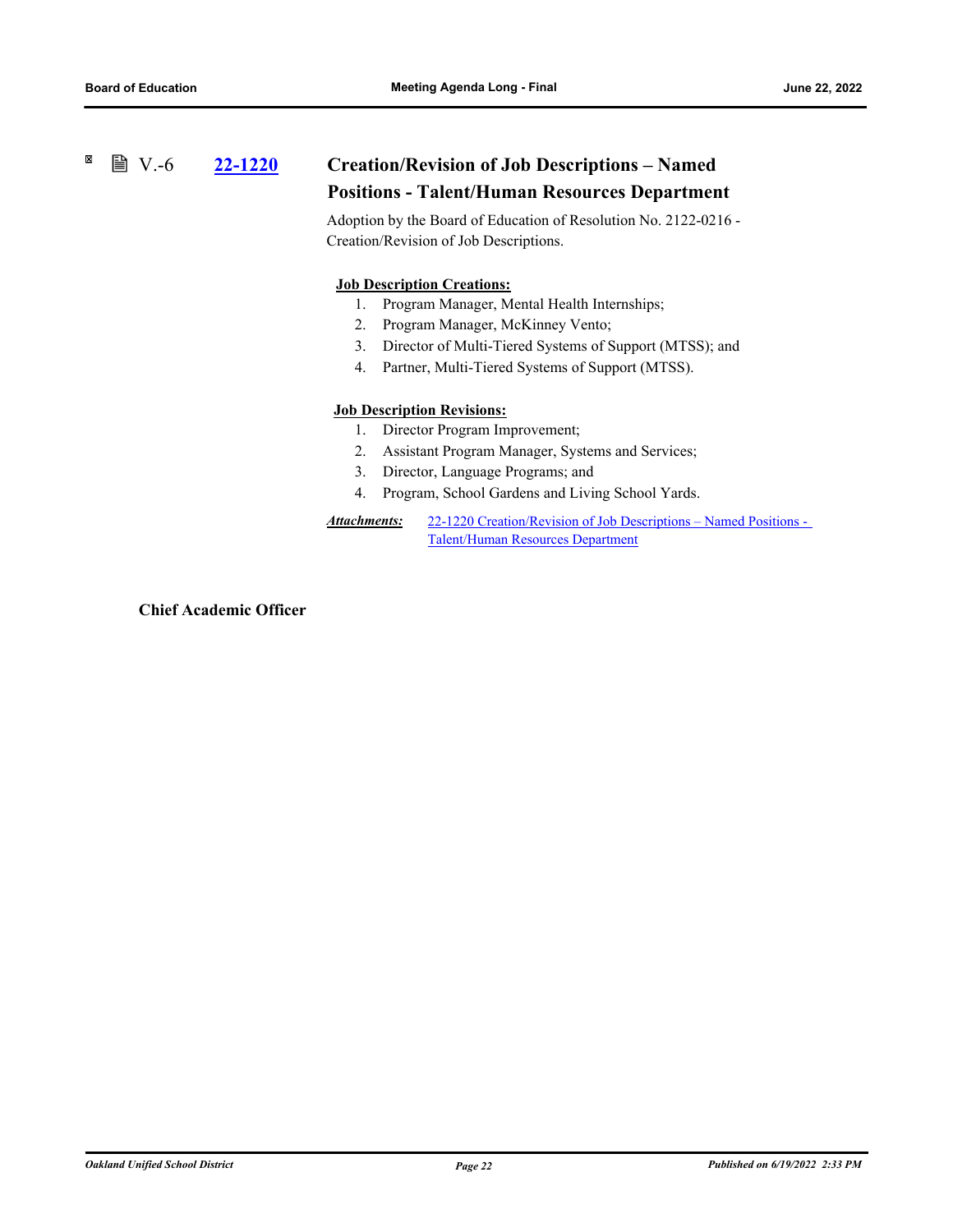<span id="page-27-1"></span><span id="page-27-0"></span>**[22-1311](http://ousd.legistar.com/gateway.aspx?m=l&id=/matter.aspx?key=55605) Services Agreement 2021-2022 - E.W. Wainwright - Oakland Fine Arts Summer School - Community Schools and Student Services Department ■ V.-7** 

> Ratification by the Board of Education of a Services Agreement 2021-2022 by and between the District and E.W. Wainwright, Oakland, CA, for the latter to engage students in activities that promote awareness of the arts, resulting in student appreciation of the arts, career exploration, and its relationship to daily living, as well as improved self-esteem, confidence, and pride in self, using the integration of arts to achieve this objective; coordinate and participate in assemblies and other related activities and assist administrator in program coordination for the Oakland Fine Arts Summer School, via the Community Schools and Student Services Department, for the period June 6, 2022 through July 8, 2022, in an amount not to exceed \$6,880.00.

**Vendor No.: 001463**

#### **Requisition No.: VR22-09667**

#### **Resource Code-Site No.: 9334-998**

**Funding Source: Measure G**

[22-1311 Services Agreement 2021-2022 - E.W. Wainwright - Oakland](http://ousd.legistar.com/gateway.aspx?M=F&ID=104713.pdf)  Fine Arts Summer School - Community Schools and Student Services Department *Attachments:*

# $\mathbb{B}$  V.-8

# **[22-1378](http://ousd.legistar.com/gateway.aspx?m=l&id=/matter.aspx?key=55672) Grant Application - California Department of Education - California Community Schools Partnership Program Implementation Grant - Community Schools and Student Services Department**

Approval by the Board of Education, pursuant to Board Policy 3290, of the District's application to the California Department of Education seeking \$82,394,086.00 in California Community Schools Partnership Program Implementation Grant funding to support continuation and expansion of district-wide Community Schools initiatives, for the period June 1, 2022, through June 30, 2027, and acceptance of same, if awarded, in whole or in part.

#### **Funding Source: California Community Schools Partnership Program**

22-1378 Grant Application - California Department of Education - [California Community Schools Partnership Program Implementation](http://ousd.legistar.com/gateway.aspx?M=F&ID=104714.pdf)  Grant - Community Schools and Student Services Department *Attachments:*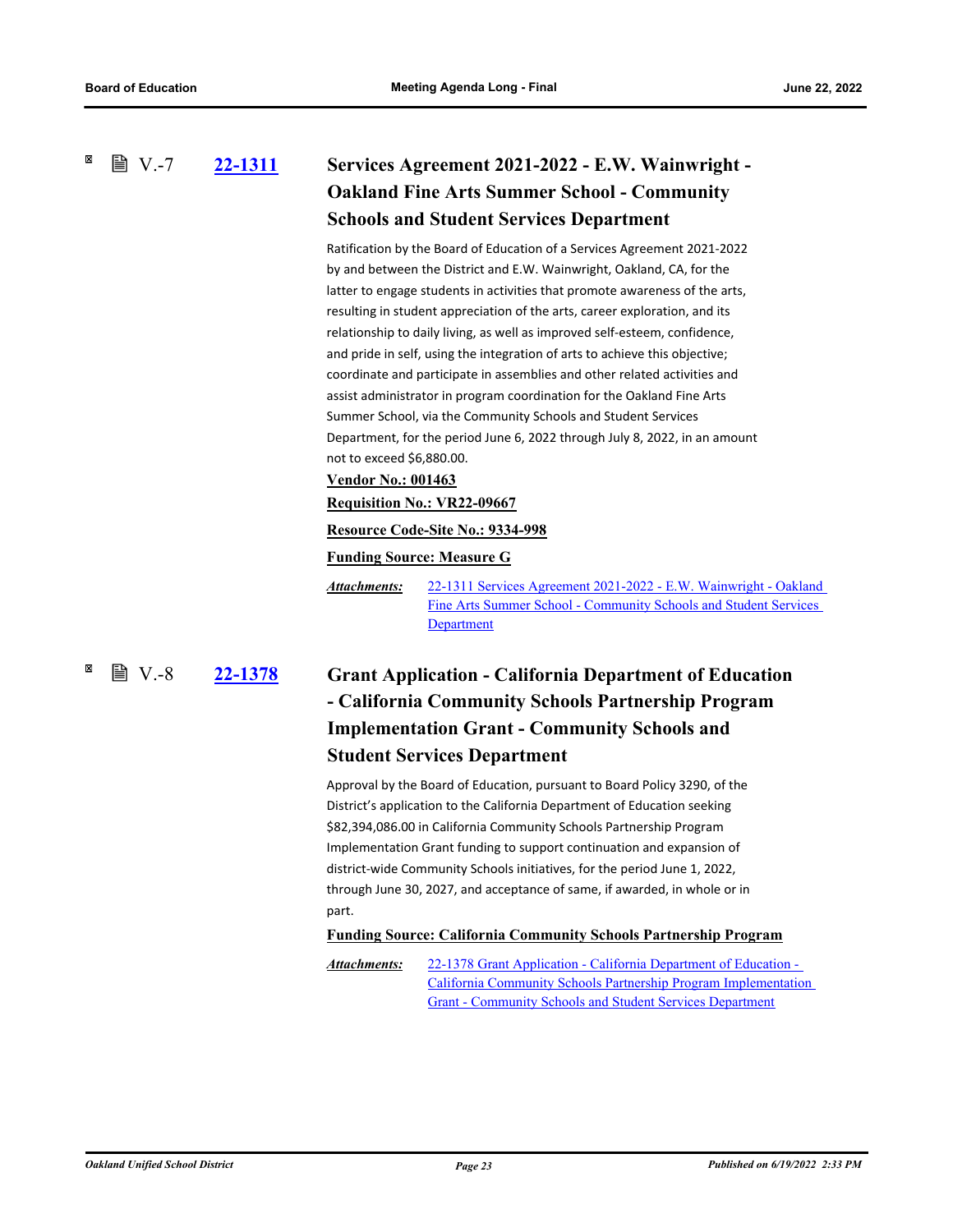<span id="page-28-0"></span> $\mathbb{B}$  V.-9

# **[22-1386](http://ousd.legistar.com/gateway.aspx?m=l&id=/matter.aspx?key=55680) Amendment No. 1, Services Agreement 2021-2022 - Trina Fields - Community Schools and Student Services Department**

Ratification by the Board of Education of Amendment No. 1, Services Agreement 2021-2022 by and between the District and Trina Fields, Rohnert Park, CA, for the latter to provide an additional 400 hours of project management and coordination in the implementation of the Expanded Learning Opportunities Program Grant, as described in the Amended Scope of Work, incorporated herein by reference as though fully set forth, in an additional amount of \$20,000.00, increasing the Agreement not to exceed amount from \$30,000.00 to \$50,000.00 and extending the term of the Agreement from March 1, 2022 through June 30, 2022 to August 31, 2022. All other terms and conditions of the Agreement remain in full force and effect.

### **Vendor No.: 007668**

#### **Requisition No.: VR22-09669**

#### **Resource Code-Site No.: 2600-922**

#### **Funding Source: Expanded Learning Opportunities Program**

[22-1386 Amendment No. 1, Services Agreement 2021-2022 - Trina](http://ousd.legistar.com/gateway.aspx?M=F&ID=104715.pdf)  Fields - Community Schools and Student Services Department *Attachments:*

#### <span id="page-28-1"></span>**[22-1392](http://ousd.legistar.com/gateway.aspx?m=l&id=/matter.aspx?key=55686) Services Agreement 2021-2022 - Safe Passages - Community Schools and Student Services Department ■ V.-10**

Approval by the Board of Education of a Services Agreement 2021-2022 by and between the District and Safe Passages, Oakland, CA, for the latter to provide, through delivery of a Professional Development Series, technical assistance and coaching to build capacity of school leaders at 37 District Transitional Kindergarten-Kindergarten (TK/K) Expanded Learning lead agencies and Expanded Learning instructors to deliver and expand quality, culturally and developmentally appropriate TK/K Expanding Learning Opportunities to District TK/K students, as described in Exhibit A of Agreement, via the Community Schools and Student Services Department, for the period July 1, 2022 through June 30, 2023, in an amount not to exceed \$97,750.00.

### **Vendor No.: 003729**

#### **Resource Code-Site No.: 2600-922**

#### **Funding Source: Expanded Learning Opportunities Program**

[22-1392 Services Agreement 2021-2022 - Safe Passages - Community](http://ousd.legistar.com/gateway.aspx?M=F&ID=104716.pdf)  Schools and Student Services Department *Attachments:*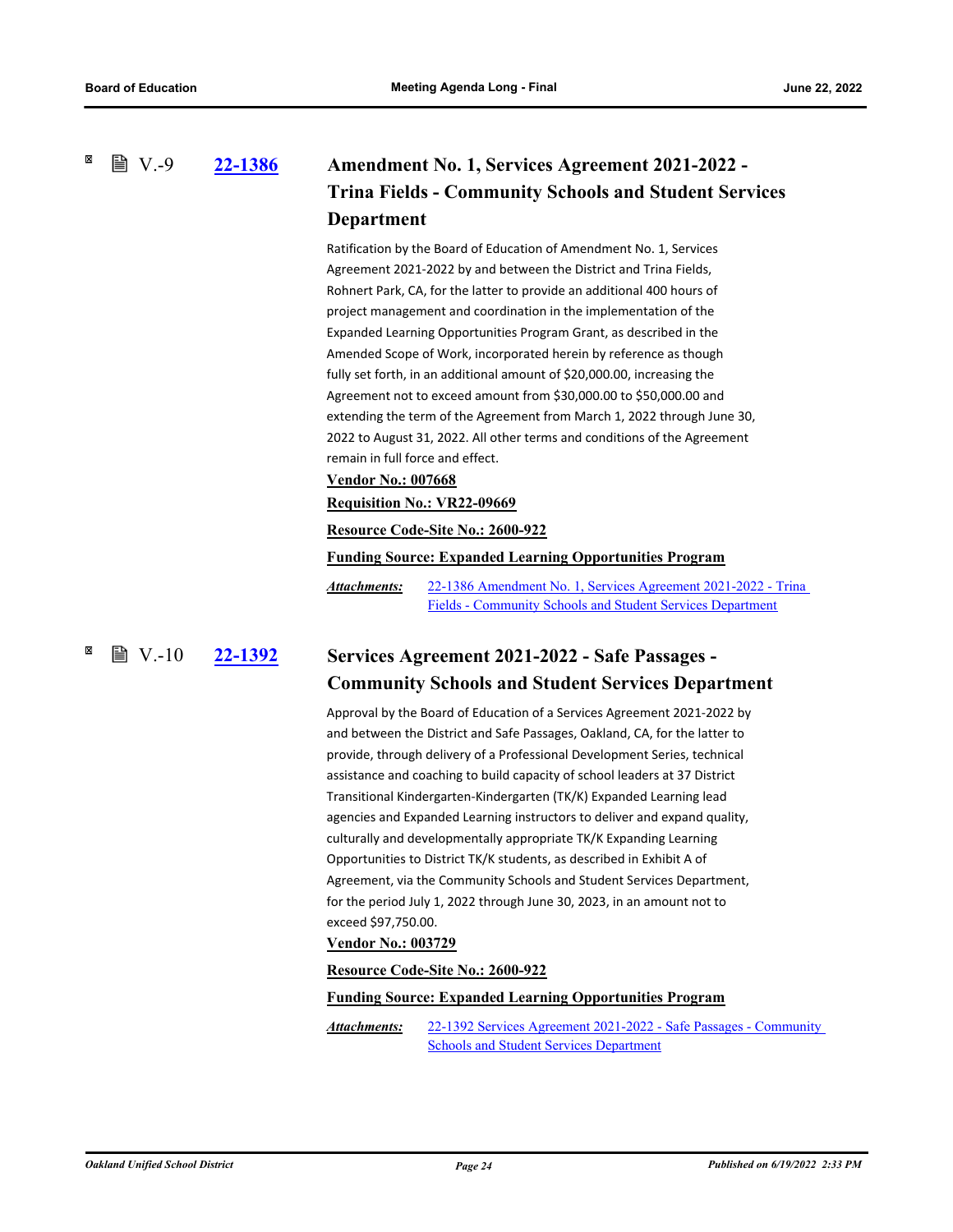<span id="page-29-1"></span><span id="page-29-0"></span>×

### **[22-1455](http://ousd.legistar.com/gateway.aspx?m=l&id=/matter.aspx?key=55749) Services Agreement 2021-2022 - No Cost - Adventure Time/Tuller Corporation - Summer Camp - Montclair Elementary School ■ V.-11**

Ratification by the Board of Education of a Services Agreement 2021-2022 - No Cost by and between the District and Adventure Time/Tuller Corporation, Berkeley, CA, for the latter to provide its summer enrichment and child care program at Montclair Elementary School, as described in Exhibit A, incorporated herein by reference as though fully set forth, for the period May 26, 2022 through July 31, 2022, at no cost to the District.

#### **Funding Source: No Fiscal Impact**

22-1455 Services Agreement 2021-2022 - No Cost - Adventure [Time/Tuller Corporation - Summer Camp - Montclair Elementary](http://ousd.legistar.com/gateway.aspx?M=F&ID=104717.pdf)  School *Attachments:*

### **[22-1462](http://ousd.legistar.com/gateway.aspx?m=l&id=/matter.aspx?key=55756) Services Agreement 2021-2022 - Alameda County Health Care Services Agency - Community Schools and Student Services Department ■ V.-12**

Approval by the Board of Education of a Services Agreement 2021-2022 by and between the District and Alameda County Health Care Services Agency, San Leandro, CA, for the latter to contract with District School-Based Health Centers to provide physical care and mental health services, and to contract with the District's Central Family Resource Center to provide health-related and other services, as described in Exhibit A of Agreement, incorporated herein by reference as though fully set forth, for the period July 1, 2021 through June 30, 2022, in an amount not to exceed \$1,500,000.00.

#### **Vendor No.: 000314**

**Requisition No.: VR22-05231**

**Resource Code-Site No.: 9225-922**

**Funding Source: Kaiser Health & Wellness**

[22-1462 Services Agreement 2021-2022 - Alameda County Health](http://ousd.legistar.com/gateway.aspx?M=F&ID=104718.pdf)  Care Services Agency - Community Schools and Student Services Department *Attachments:*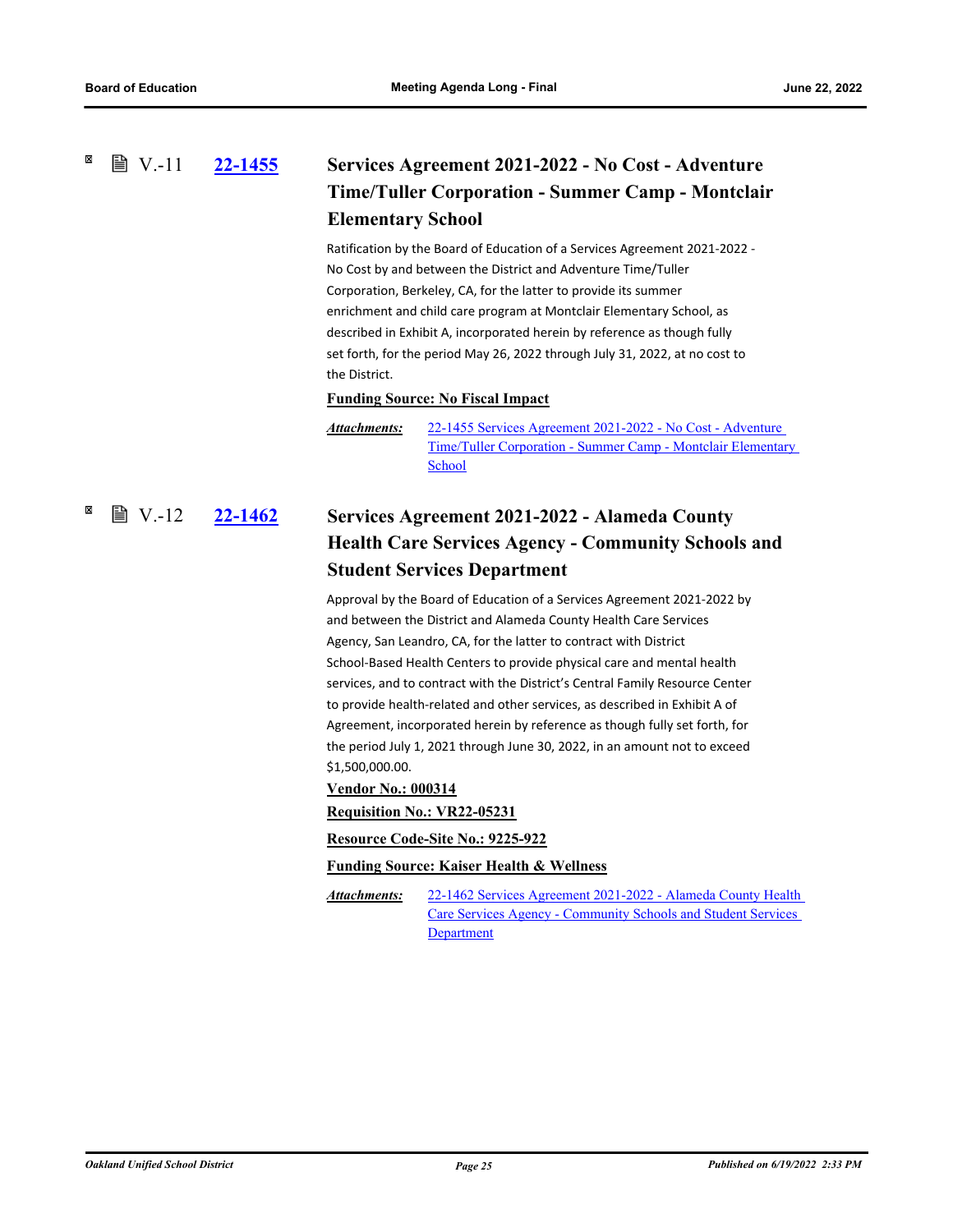### <span id="page-30-0"></span>**[22-1478](http://ousd.legistar.com/gateway.aspx?m=l&id=/matter.aspx?key=55772) Services Agreement - Zymbolic, LLC - Professional Development - Transformative Social and Emotional Learning - High School Linked Learning Office**  $\mathbb{B}$  V.-13

Ratification by the Board of Education of a Services Agreement 2021-2022 by and between the District and Zymbolic, LLC, Oakland, CA, for the latter to provide professional learning for educators around Transformative Social and Emotional Learning for summer programming, via the High School Linked Learning Office, for the period of June 1, 2022 through June 30, 2022, in an amount not to exceed \$1,000.00.

**Funding Source: Expanded Learning Opportunities (ELO) Funds**

22-1478 Services Agreement - Zymbolic, LLC - Professional [Development - Transformative Social and Emotional Learning - High](http://ousd.legistar.com/gateway.aspx?M=F&ID=104719.pdf)  School Linked Learning Office *Attachments:*

### <span id="page-30-1"></span>**Chief of Staff**

### <span id="page-30-2"></span>**[22-1534](http://ousd.legistar.com/gateway.aspx?m=l&id=/matter.aspx?key=55828) COVID-19 Addendum No. 2, Nonpublic, Nonsectarian School/Agency Services Master Contract 2021-22 - Maxim Healthcare Staffing Services, Inc. - COVID Support Personnel - Programs for Exceptional Children ■ V.-14**

Approval by the Board of Education of COVID-19 Addendum No. 2, Nonpublic, Nonsectarian School/Agency Services Master Contract 2021-22 by and between the District and Maxim Healthcare Services, Inc., Columbia, MD, for the latter to provide Additional COVID testing and cont[r]act tracing personnel services, for the period July 1, 2021 through June 30, 2022, in the additional amount of \$2,500,000 (\$2,100,000.00 is a correction to Amendment No. 1 and \$400,000.00 for Amendment No. 2), increasing the not-to-exceed amount of the Agreement from \$2,100,000.00 to \$4,600,000.00, via the Programs for Exceptional Children Department. All other terms and conditions of the Master Contract remain in full force and effect.

#### **Vendor No.: 002767**

#### **Requisition No.: VR22-09918**

#### **Resource Code-Site No.: 6500-975, 3212-901, 3213-901**

[22-1534 COVID-19 Addendum No. 2, Nonpublic, Nonsectarian](http://ousd.legistar.com/gateway.aspx?M=F&ID=104721.pdf)  School/Agency Services Master Contract 2021-22 - Maxim Healthcare Staffing Services, Inc. - COVID Support Personnel - Programs for Exceptional Children *Attachments:*

**Chief Governance Officer**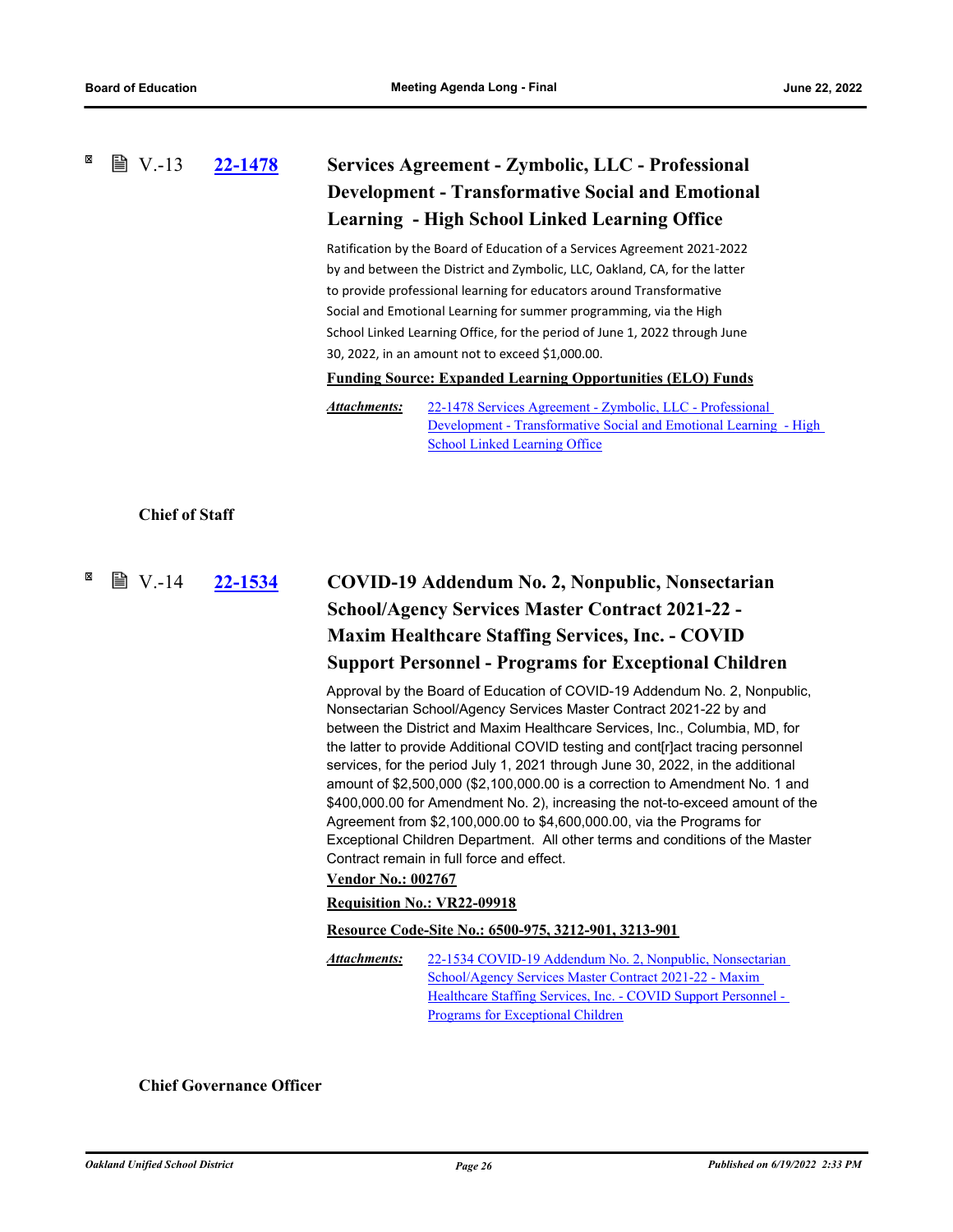### <span id="page-31-0"></span>**[22-1638](http://ousd.legistar.com/gateway.aspx?m=l&id=/matter.aspx?key=55930) Proposition 39 - Yu Ming Charter School - Finding - Charter School Shared Public Facilities Request - School Year 2022-2023 - Chief Governance Officer ■ V.-15**

Approval by the Board of Education of Resolution No. 2122-0195 - Finding That Yu Ming Charter School Cannot Be Accommodated At A Single Site and Written Statement Of Reasoning; Adopting Issuance of Proposition 39 Facilities Offers and Directing Staff to Issue Written Final Offers in Compliance with Proposition 39.

[22-1638 Proposition 39 - Yu Ming Charter School - Finding - Charter](http://ousd.legistar.com/gateway.aspx?M=F&ID=104824.pdf)  School Shared Public Facilities Request - School Year 2022-2023 - Chief Governance Officer *Attachments:*

#### <span id="page-31-1"></span>× **■ V.-16 [22-1373](http://ousd.legistar.com/gateway.aspx?m=l&id=/matter.aspx?key=55667) Memorandum of Understanding and Engagement Policy - Olson Remcho Law Firm - Chief Governance Officer**

Ratification by the Board of Education of a Memorandum of Understanding and Engagement Policy by and between District and Olson Remcho Law Firm, authorizing the Office of the General Counsel to retain Olson Remcho Law Firm to provide legal services to the District for redistricting, filling vacancies and other election related matters and other legal services on an as needed basis, for the period of March 1, 2022 through June 30, 2023, in an amount not to exceed \$95,000 in a fiscal year.

[22-1373 Memorandum of Understanding and Engagement Policy -](http://ousd.legistar.com/gateway.aspx?M=F&ID=104830.pdf)  Olson Remcho Law Firm - Chief Governance Officer *Attachments:*

### **Board of Education**

**■ V.-17** 

# **[22-1548](http://ousd.legistar.com/gateway.aspx?m=l&id=/matter.aspx?key=55842) Alignment - District COVID Policies, Protocols, and Practices w/State and County Public Health Guidance**

Adoption by the Board of Education of Resolution No. 2122-0091 - Aligning District COVID Policies, Protocols, and Practices with State and County Public Health Guidance.

[22-1548 Alignment - District COVID Policies, Protocols, and Practices](http://ousd.legistar.com/gateway.aspx?M=F&ID=104828.pdf)  w/State and County Public Health Guidance (6/22/2022) *Attachments:*

### *Legislative History*

6/8/22 Board of Education Introduced As New Matter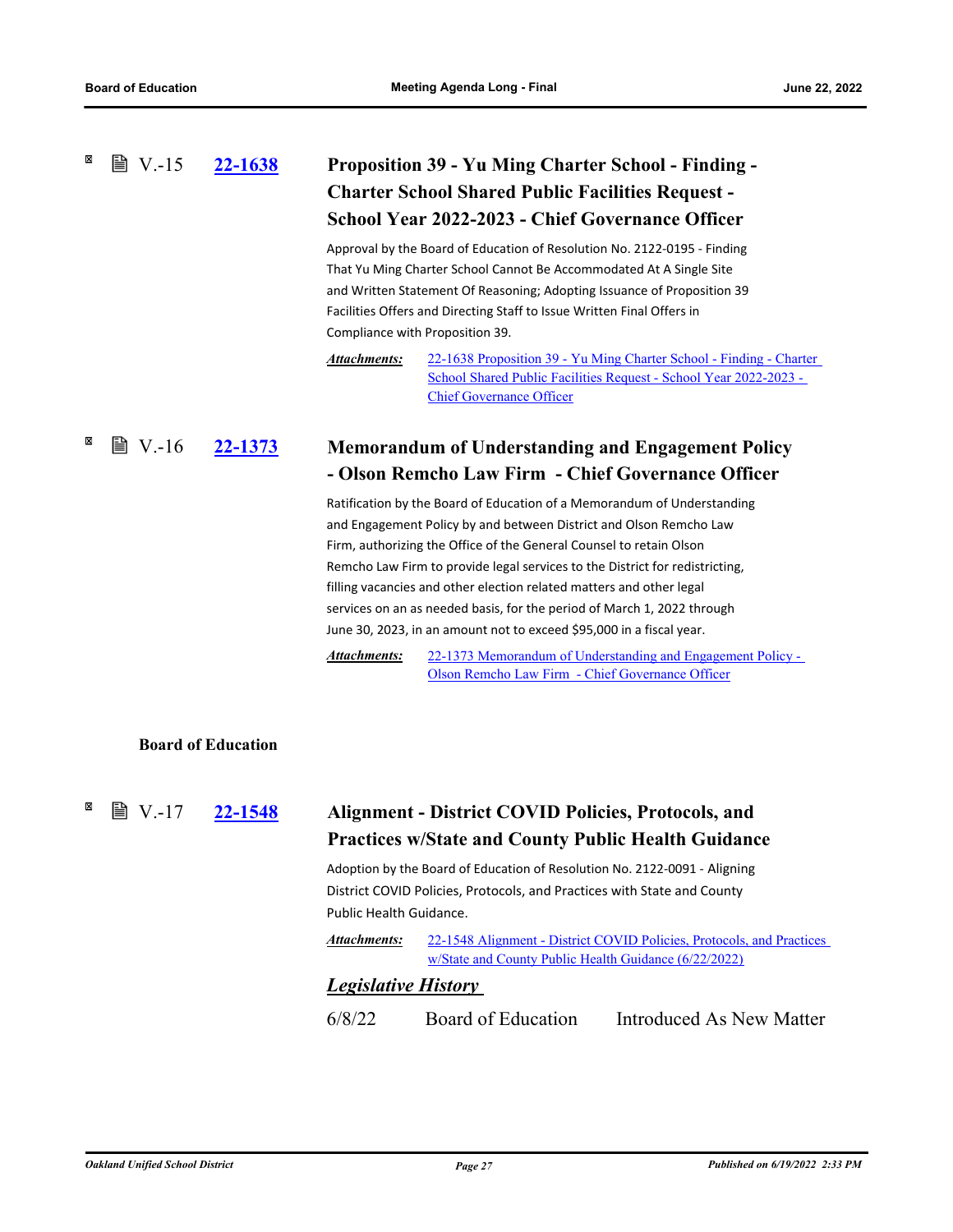### <span id="page-32-0"></span>**[22-1641](http://ousd.legistar.com/gateway.aspx?m=l&id=/matter.aspx?key=55933) Appointments - Measure G1 - Districtwide Teacher Retention and Middle School Improvement Act Oversight Commission - President, Board of Education**  $\mathbb{B}$  V.-18

Ratification by the Board of Education of President of the Board's appointment of Edmund Chun (1st Term), effective June 23, 2022, for a term ending April 15, 2024, and Shivani Grover (1st Term), effective June 23, 2022, for a term ending April 15, 2024, respectively, to the Measure G1 - Districtwide Teacher Retention and Middle School Improvement Act Oversight Commission.

[22-1641 Appointments - Measure G1 - Districtwide Teacher](http://ousd.legistar.com/gateway.aspx?M=F&ID=104851.pdf)  Retention and Middle School Improvement Act Oversight Commission - President, Board of Education *Attachments:*

<span id="page-32-1"></span>**Measure N Commission - Jason Gumataotao, Chairperson - June 7, 2022**

### **[22-1482](http://ousd.legistar.com/gateway.aspx?m=l&id=/matter.aspx?key=55776) Measure N - College and Career Readiness Commission -Recommendations - Education Improvement Plans and Budgets for District and Charter High Schools - Administrative 10% - 2022-2023 School Year ■ V.-19**

Adoption by the Board of Education, upon the Recommendation of Measure N Commission of Resolution No. 2122-0236 - Measure N - College and Career Readiness Commission - Education Improvement Plans and Budgets for District and Charter Schools including the Measure N Administrative 10% - 2022-2023 School Year in the cumulative amount of \$12,169,283.67.

22-1482 Measure N - College and Career Readiness Commission -Recommendations - Education Improvement Plans and Budgets for [District and Charter High Schools - Administrative 10% - 2022-2023](http://ousd.legistar.com/gateway.aspx?M=F&ID=104677.pdf)  School Year *Attachments:*

### *Legislative History*

6/7/22 Measure N - College and Career Readiness Commission

Recommended Favorably to the Board of Education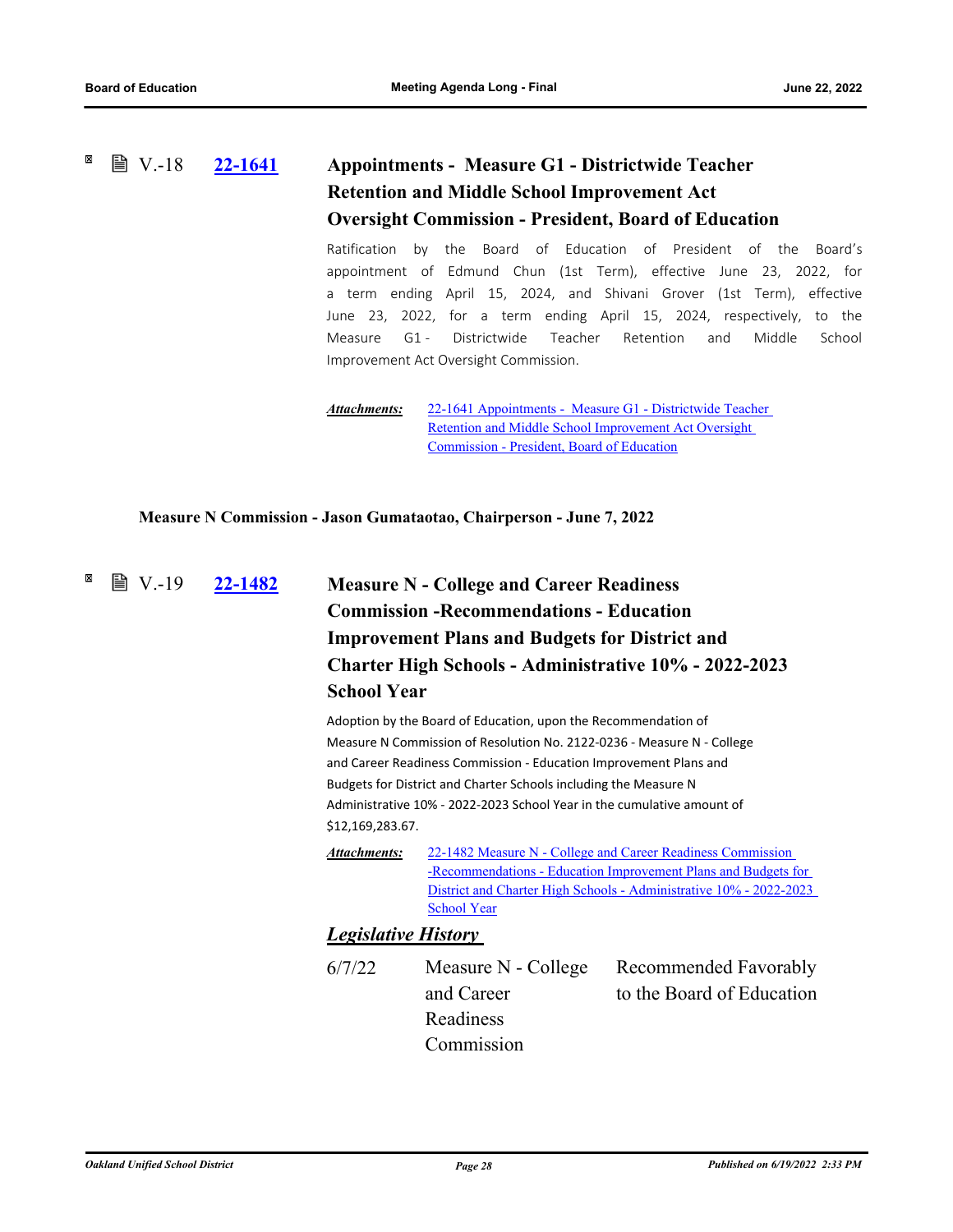<span id="page-33-0"></span> $\mathbb{B}$  V.-20

# **[22-1464](http://ousd.legistar.com/gateway.aspx?m=l&id=/matter.aspx?key=55758) Measure N Commission – ARISE High School - Measure N Memorandum of Understanding – School Year 2022-2023**

Adoption by the Board of Education, upon recommendation of Measure N Commission, of a Measure N Memorandum of Understanding by and between District and ARISE High School for Fiscal Year 2022-2023, to ensure that revenues from the Measure N College and Career Readiness for All Act ("Measure N") are spent in strict accordance with Measure N and is also an oversight and operational agreement that outlines and defines the Parties' respective operational and reporting responsibilities for Measure N, in an amount not to exceed \$333,200.00.

[22-1464 Measure N Commission – ARISE High School - Measure N](http://ousd.legistar.com/gateway.aspx?M=F&ID=104686.pdf)  Memorandum of Understanding – School Year 2022-2022 *Attachments:*

### *Legislative History*

| 6/7/22 |            | Measure N - College Recommended Favorably |
|--------|------------|-------------------------------------------|
|        | and Career | to the Board of Education                 |
|        | Readiness  |                                           |
|        | Commission |                                           |
|        |            |                                           |

<span id="page-33-1"></span>**[22-1465](http://ousd.legistar.com/gateway.aspx?m=l&id=/matter.aspx?key=55759) Measure N Commission – Aspire Golden State College Preparatory Academy - Measure N Memorandum of Understanding – School Year 2022-2023**  $\mathbb{B}$  V.-21

> Adoption by Board of Education, upon recommendation of the Measure N Commission, of a Measure N Memorandum of Understanding by and between District and Aspire Golden State College Preparatory Academy for Fiscal Year 2022-2023, to ensure that revenues from the Measure N College and Career Readiness for All Act ("Measure N") are spent in strict accordance with Measure N and is also an oversight and operational agreement that outlines and defines the Parties' respective operational and reporting responsibilities for Measure N, in an amount not to exceed \$254,150.00.

*Attachments:*

22-1465 Measure N Commission – Aspire Golden State College [Preparatory Academy - Measure N Memorandum of Understanding](http://ousd.legistar.com/gateway.aspx?M=F&ID=104687.pdf)  – School Year 2022-2023

### *Legislative History*

6/7/22 Measure N - College and Career **Readiness** Commission

Recommended Favorably to the Board of Education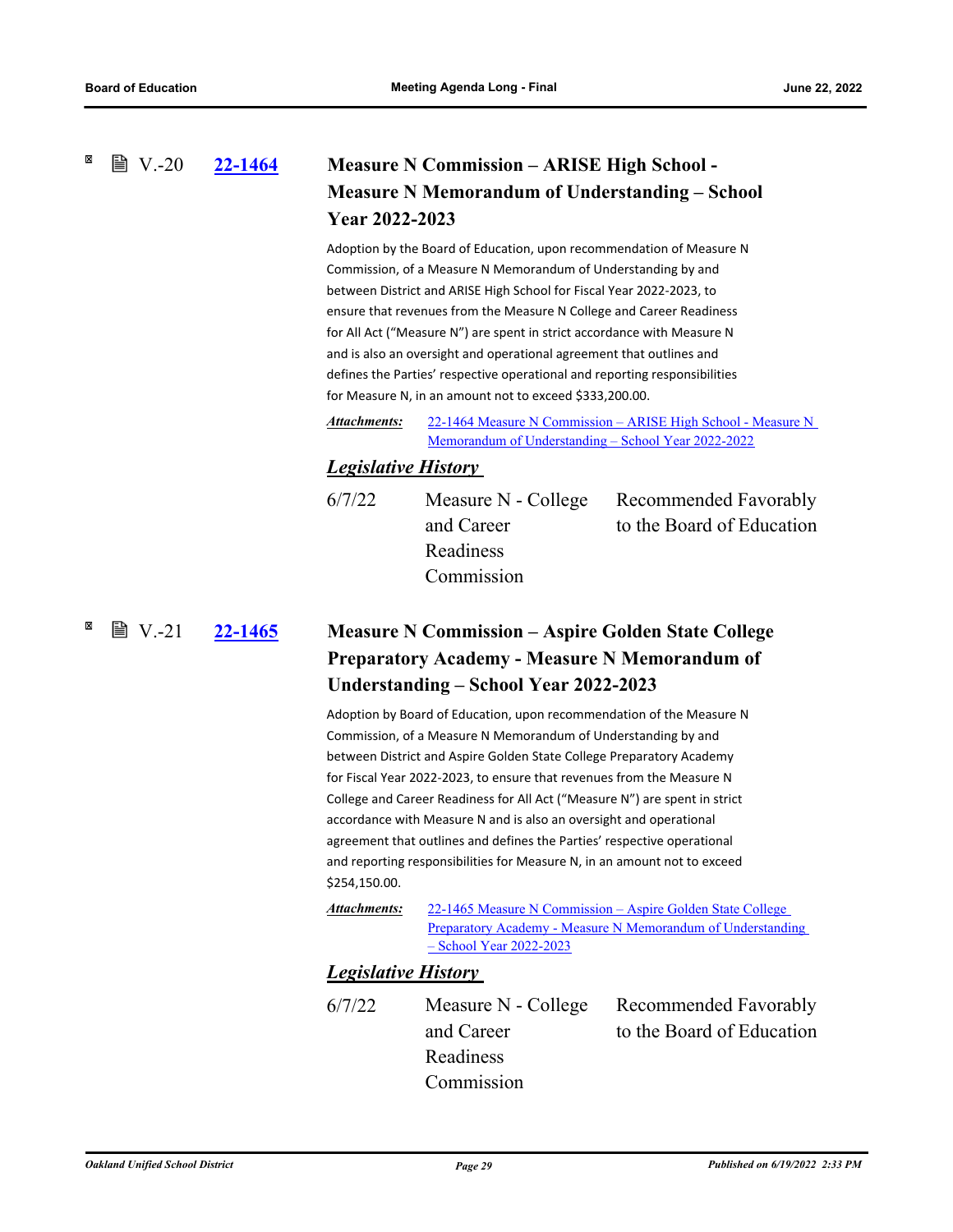### <span id="page-34-0"></span>**■ V.-22**

# **[22-1466](http://ousd.legistar.com/gateway.aspx?m=l&id=/matter.aspx?key=55760) Measure N Commission – Aspire Lionel Wilson College Preparatory Academy - Measure N Memorandum of Understanding – School Year 2022-2023**

Adoption by Board of Education, upon recommendation of the Measure N Commission, of a Measure N Memorandum of Understanding by and between District and Aspire Lionel Wilson College Preparatory Academy for Fiscal Year 2022-2023, to ensure that revenues from the Measure N College and Career Readiness for All Act ("Measure N") are spent in strict accordance with Measure N and is also an oversight and operational agreement that outlines and defines the Parties' respective operational and reporting responsibilities for Measure N, in an amount not to exceed \$570,425.00.

22-1466 Measure N Commission – Aspire Lionel Wilson College [Preparatory Academy - Measure N Memorandum of Understanding](http://ousd.legistar.com/gateway.aspx?M=F&ID=104688.pdf)  – School Year 2022-2023 *Attachments:*

### *Legislative History*

and Career Readiness Commission

6/7/22 Measure N - College

Recommended Favorably to the Board of Education

<span id="page-34-1"></span> $\mathbb{B}$  V.-23

# **[22-1467](http://ousd.legistar.com/gateway.aspx?m=l&id=/matter.aspx?key=55761) Measure N Commission – East Bay Innovation Academy- Measure N Memorandum of Understanding – School Year 2022-2023**

Adoption by Board of Education, upon recommendation of the Measure N Commission, of a Measure N Memorandum of Understanding by and between District and East Bay Innovation Academy for Fiscal Year 2022-2023, to ensure that revenues from the Measure N College and Career Readiness for All Act ("Measure N") are spent in strict accordance with Measure N and is also an oversight and operational agreement that outlines and defines the Parties' respective operational and reporting responsibilities for Measure N, in an amount not to exceed \$481,525.00.

22-1467 Measure N Commission – East Bay Innovation Academy-[Measure N Memorandum of Understanding – School Year 2022-2023](http://ousd.legistar.com/gateway.aspx?M=F&ID=104689.pdf) *Attachments:*

### *Legislative History*

6/7/22 Measure N - College and Career Readiness Commission Recommended Favorably to the Board of Education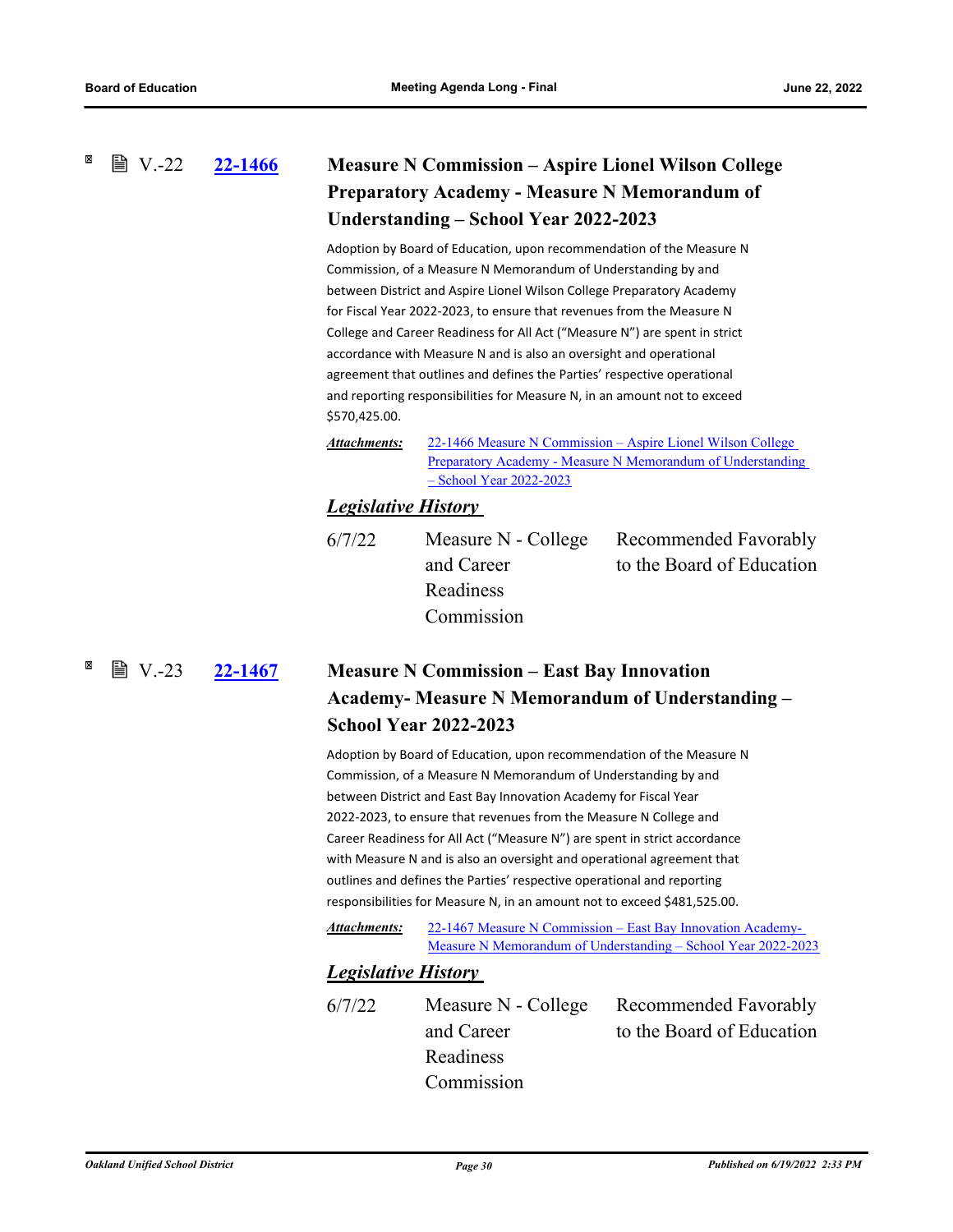### <span id="page-35-0"></span> $\mathbb{B}$  V.-24

# **[22-1468](http://ousd.legistar.com/gateway.aspx?m=l&id=/matter.aspx?key=55762) Measure N Commission – Envision Academy of Arts and Technology - Measure N Memorandum of Understanding – School Year 2022-2023**

Adoption by Board of Education, upon recommendation of the Measure N Commission, of a Measure N Memorandum of Understanding by and between District and Envision Academy of Arts and Technology for Fiscal Year 2022-2023, to ensure that revenues from the Measure N College and Career Readiness for All Act ("Measure N") are spent in strict accordance with Measure N and is also an oversight and operational agreement that outlines and defines the Parties' respective operational and reporting responsibilities for Measure N, in an amount not to exceed \$204,000.00.

22-1468 Measure N Commission – Envision Academy of Arts and [Technology - Measure N Memorandum of Understanding – School](http://ousd.legistar.com/gateway.aspx?M=F&ID=104690.pdf)  Year 2022-2023 *Attachments:*

### *Legislative History*

6/7/22 Measure N - College and Career Readiness Commission

Recommended Favorably to the Board of Education

<span id="page-35-1"></span> $\mathbb{B}$  V.-25

# **[22-1469](http://ousd.legistar.com/gateway.aspx?m=l&id=/matter.aspx?key=55763) Measure N Commission – Leadership Public Schools Oakland R&D - Measure N Memorandum of Understanding – School Year 2022-2023**

Adoption by Board of Education, upon recommendation of the Measure N Commission, of a Measure N Memorandum of Understanding by and between District and Leadership Public Schools Oakland R&D for Fiscal Year 2022-2023, to ensure that revenues from the Measure N College and Career Readiness for All Act ("Measure N") are spent in strict accordance with Measure N and is also an oversight and operational agreement that outlines and defines the Parties' respective operational and reporting responsibilities for Measure N, in an amount not to exceed \$352,750.00.

22-1469 Measure N Commission – Leadership Public Schools [Oakland R&D - Measure N Memorandum of Understanding – School](http://ousd.legistar.com/gateway.aspx?M=F&ID=104700.pdf)  Year 2022-2023 *Attachments:*

### *Legislative History*

6/7/22 Measure N - College and Career Readiness Commission Recommended Favorably to the Board of Education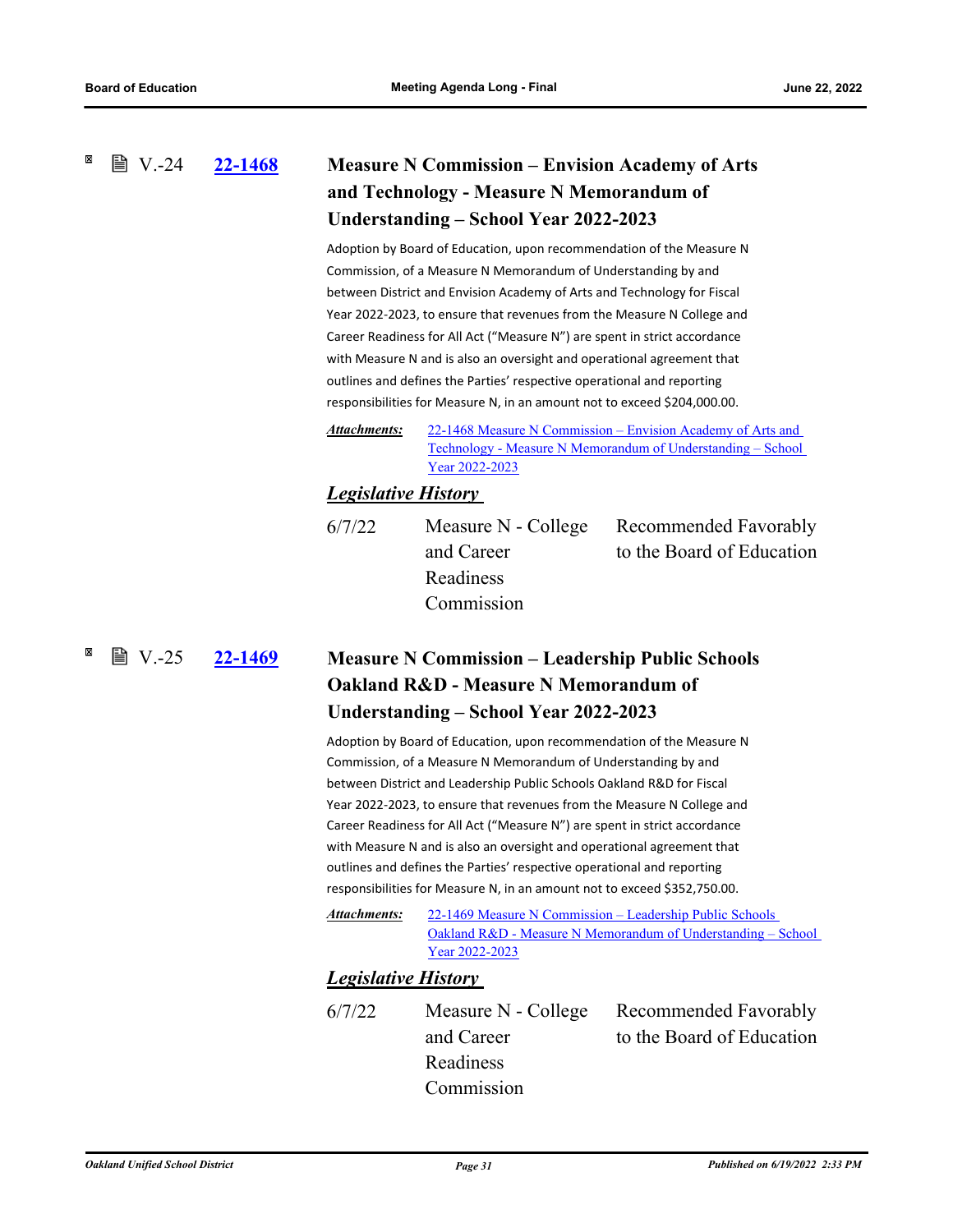### <span id="page-36-0"></span>**[22-1470](http://ousd.legistar.com/gateway.aspx?m=l&id=/matter.aspx?key=55764) Measure N Commission – Lighthouse Community Charter High School - Measure N Memorandum of Understanding – School Year 2022-2023 ■ V.-26**

Adoption by Board of Education, upon recommendation of the Measure N Commission, of a Measure N Memorandum of Understanding by and between District and Lighthouse Community Charter High School for Fiscal Year 2022-2023, to ensure that revenues from the Measure N College and Career Readiness for All Act ("Measure N") are spent in strict accordance with Measure N and is also an oversight and operational agreement that outlines and defines the Parties' respective operational and reporting responsibilities for Measure N, in an amount not to exceed \$244,800.00.

22-1470 Measure N Commission – Lighthouse Community Charter High School - Measure N Memorandum of Understanding - School Year 2022-2023 *Attachments:*

### *Legislative History*

6/7/22 Measure N - College and Career Readiness Commission

Recommended Favorably to the Board of Education

<span id="page-36-1"></span>**[22-1471](http://ousd.legistar.com/gateway.aspx?m=l&id=/matter.aspx?key=55765) Measure N Commission – Lodestar: A Lighthouse Community Charter Public School - Measure N Memorandum of Understanding – School Year 2022-2023** 圖  $V-27$ 

> Adoption by Board of Education, upon recommendation of the Measure N Commission, of a Measure N Memorandum of Understanding by and between District and Lodestar: A Lighthouse Community Charter Public School for Fiscal Year 2022-2023, to ensure that revenues from the Measure N College and Career Readiness for All Act ("Measure N") are spent in strict accordance with Measure N and is also an oversight and operational agreement that outlines and defines the Parties' respective operational and reporting responsibilities for Measure N, in an amount not to exceed \$99,450.00.

22-1471 Measure N Commission – Lodestar: A Lighthouse [Community Charter Public School - Measure N Memorandum of](http://ousd.legistar.com/gateway.aspx?M=F&ID=104692.pdf)  Understanding – School Year 2022-2023 *Attachments:*

### *Legislative History*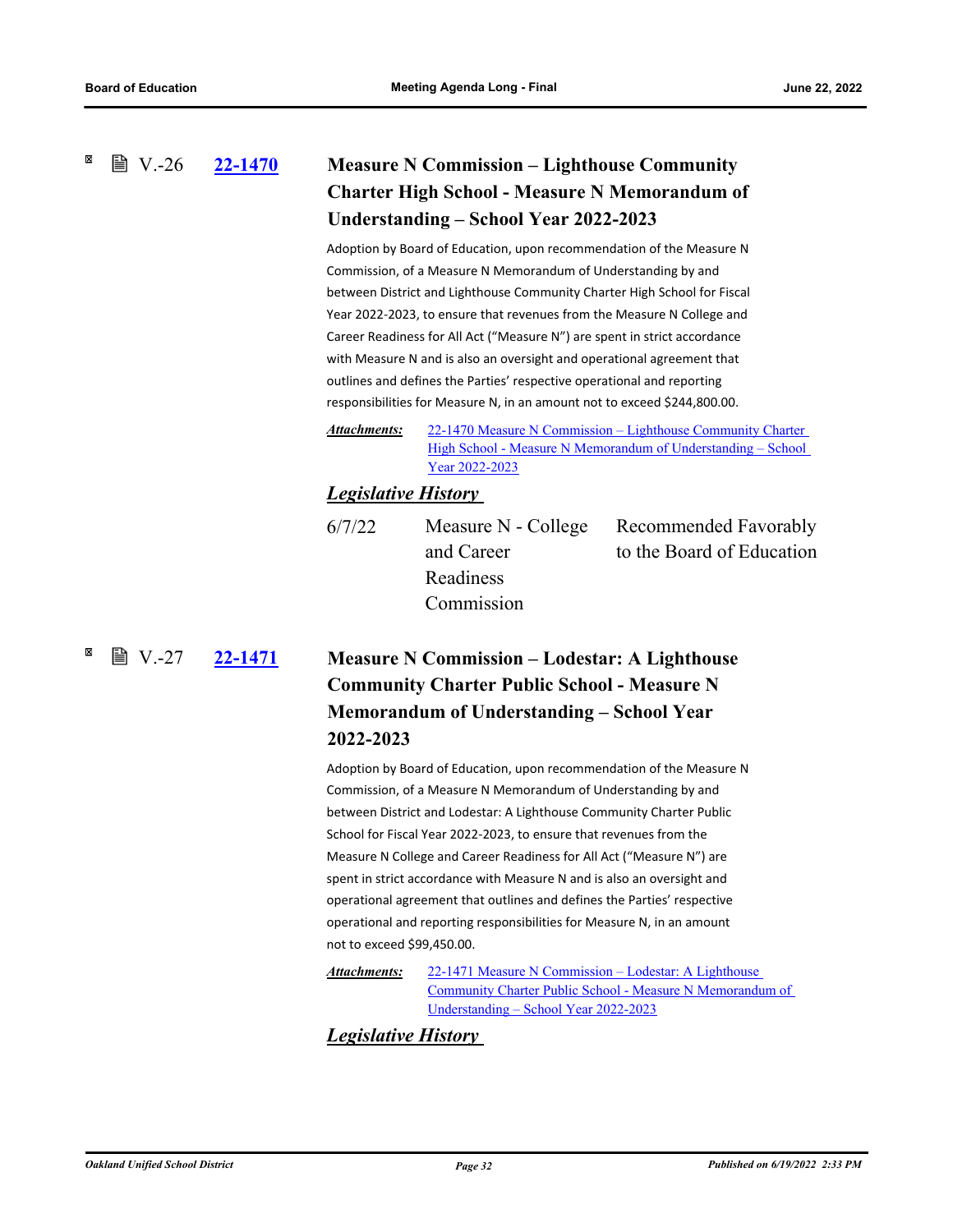$\boxtimes$ 

<span id="page-37-1"></span> $\boxtimes$ 

<span id="page-37-0"></span>

|                    |         | 6/7/22                                                                                                                                                                                                                                                                                                                                                                                                                                                                                                                                                                                                                                                                                                                                   | Measure N - College<br>and Career<br>Readiness<br>Commission                                                                                | Recommended Favorably<br>to the Board of Education                                                                            |  |  |
|--------------------|---------|------------------------------------------------------------------------------------------------------------------------------------------------------------------------------------------------------------------------------------------------------------------------------------------------------------------------------------------------------------------------------------------------------------------------------------------------------------------------------------------------------------------------------------------------------------------------------------------------------------------------------------------------------------------------------------------------------------------------------------------|---------------------------------------------------------------------------------------------------------------------------------------------|-------------------------------------------------------------------------------------------------------------------------------|--|--|
| 圖 V.-28            | 22-1472 | <b>Measure N Commission – Oakland School for the Arts -</b>                                                                                                                                                                                                                                                                                                                                                                                                                                                                                                                                                                                                                                                                              |                                                                                                                                             |                                                                                                                               |  |  |
|                    |         |                                                                                                                                                                                                                                                                                                                                                                                                                                                                                                                                                                                                                                                                                                                                          | <b>Measure N Memorandum of Understanding – School</b>                                                                                       |                                                                                                                               |  |  |
|                    |         |                                                                                                                                                                                                                                                                                                                                                                                                                                                                                                                                                                                                                                                                                                                                          | Year 2022-2023                                                                                                                              |                                                                                                                               |  |  |
|                    |         | Adoption by Board of Education, upon recommendation of the Measure N<br>Commission, of a Measure N Memorandum of Understanding by and<br>between District and Oakland School for the Arts for Fiscal Year 2022-2023,<br>to ensure that revenues from the Measure N College and Career<br>Readiness for All Act ("Measure N") are spent in strict accordance with<br>Measure N and is also an oversight and operational agreement that<br>outlines and defines the Parties' respective operational and reporting<br>responsibilities for Measure N, in an amount not to exceed \$234,600.00.                                                                                                                                              |                                                                                                                                             |                                                                                                                               |  |  |
|                    |         | <b>Attachments:</b>                                                                                                                                                                                                                                                                                                                                                                                                                                                                                                                                                                                                                                                                                                                      |                                                                                                                                             | 22-1472 Measure N Commission - Oakland School for the Arts -<br>Measure N Memorandum of Understanding - School Year 2022-2023 |  |  |
|                    |         | <b>Legislative History</b>                                                                                                                                                                                                                                                                                                                                                                                                                                                                                                                                                                                                                                                                                                               |                                                                                                                                             |                                                                                                                               |  |  |
|                    |         | 6/7/22                                                                                                                                                                                                                                                                                                                                                                                                                                                                                                                                                                                                                                                                                                                                   | Measure N - College<br>and Career<br>Readiness<br>Commission                                                                                | Recommended Favorably<br>to the Board of Education                                                                            |  |  |
| ■ V.-29<br>22-1473 |         |                                                                                                                                                                                                                                                                                                                                                                                                                                                                                                                                                                                                                                                                                                                                          | <b>Measure N Commission – Oakland Unity High School -</b><br><b>Measure N Memorandum of Understanding – School</b><br><b>Year 2022-2023</b> |                                                                                                                               |  |  |
|                    |         | Adoption by Board of Education, upon recommendation of the Measure N<br>Commission, of a Measure N Memorandum of Understanding by and<br>between District and Oakland Unity High School for Fiscal Year 2022-2023,<br>to ensure that revenues from the Measure N College and Career<br>Readiness for All Act ("Measure N") are spent in strict accordance with<br>Measure N and is also an oversight and operational agreement that<br>outlines and defines the Parties' respective operational and reporting<br>responsibilities for Measure N, in an amount not to exceed \$307,700.00.<br>22-1473 Measure N Commission - Oakland Unity High School -<br>Attachments:<br>Measure N Memorandum of Understanding - School Year 2022-2023 |                                                                                                                                             |                                                                                                                               |  |  |

# *Legislative History*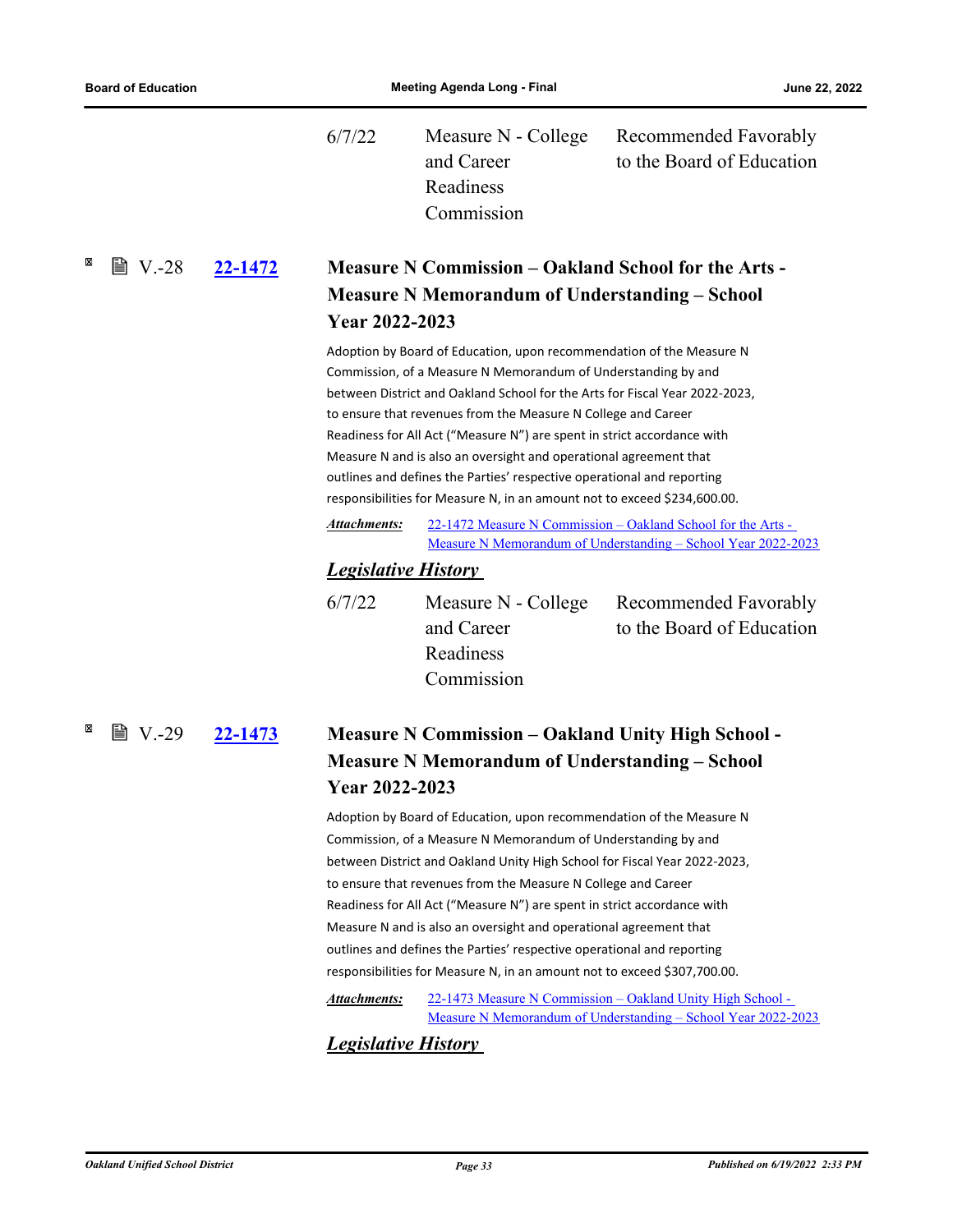<span id="page-38-0"></span>

| 6/7/22 |            | Measure N - College Recommended Favorably |
|--------|------------|-------------------------------------------|
|        | and Career | to the Board of Education                 |
|        | Readiness  |                                           |
|        | Commission |                                           |

### **Measure G1 Commission - Dates As Stated - David Kakishiba, Chairperson**

### <span id="page-38-1"></span>**[22-1604](http://ousd.legistar.com/gateway.aspx?m=l&id=/matter.aspx?key=55896) Measure G1 Commission - Carryover of 2020-2021 District Middle Schools Grant Application and Education Spending Plans (Awards)**  $\mathbb{B}$  V.-30

Adoption by the Board of Education of Resolution No. 2122-0229 Measure G1 - Districtwide Teacher Retention and Middle School Improvement Act Oversight Commission Recommendation Permitting Carry-over of 2020-2021 School Year Unexpended Measure G1 Funds and Approving Plans Therefor for Named District and Charter Middle Schools for School Year 2021 - 2022

[22-1604 Measure G1 Commission - Carryover of 2020-2021 District](http://ousd.legistar.com/gateway.aspx?M=F&ID=104817.pdf) Middle Schools Grant Application and Education Spending Plans (Awards) *Attachments:*

### **[22-1605](http://ousd.legistar.com/gateway.aspx?m=l&id=/matter.aspx?key=55897) Measure G1 Commission - Amended 2021-2022 District Middle Schools Grant Application and Education Spending Plans (Awards) ■ V.-31**

Adoption by the Board of Education of Resolution No. 2122-0232 Measure G1 - Districtwide Teacher Retention and Middle School Improvement Act Oversight Commission - Recommendation - Amendment, 2021-2022 District Middle Schools Grant Application and Education Spending Plan (Award).

22-1605 Measure G1 Commission - Amended 2021-2022 District Middle Schools Grant Application and Education Spending Plans (Awards) *Attachments:*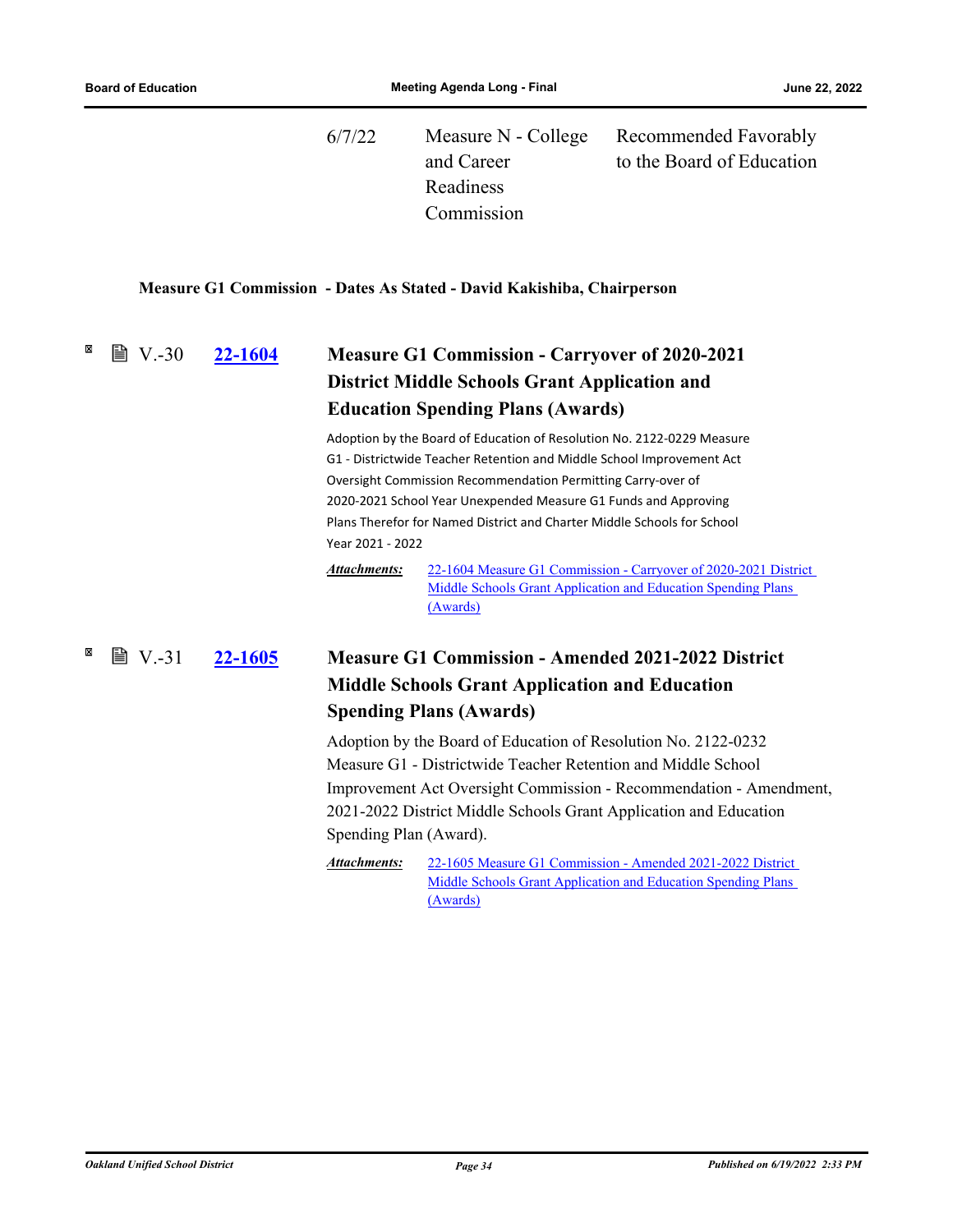### <span id="page-39-0"></span>**[22-1606](http://ousd.legistar.com/gateway.aspx?m=l&id=/matter.aspx?key=55898) Measure G1 Commission - 2022-2023 District Middle Schools Grant Application and Education Spending Plans (Awards)**  $\mathbb{B}$  V.-32

Adoption by the Board of Education of Resolution No. 2122-0241 Measure G1 - Districtwide Teacher Retention and Middle School Improvement Act Oversight Commission - Recommendation - 2022-2023 District Middle Schools Grant Application and Education Spending Plan (Award).

[22-1606 Measure G1 Commission - 2022-2023 District Middle Schools](http://ousd.legistar.com/gateway.aspx?M=F&ID=104819.pdf)  Grant Application and Education Spending Plans (Awards) *Attachments:*

# **V1. Adoption of General Consent Report - General Obligation Bonds (GOB) - Measures B, J and Y**

*"Adoption of the General Consent Report - General Obligation Bonds (GOB) - Measures B, J and Y " means that all items appearing on the Agenda under this topic are approved in one motion unless a Board Member requests that an item be removed and voted on separately or otherwise acted upon. Generally, these items are routine in nature, and are acted upon in one motion to conserve time and permit focus on other‑than‑routine items on the Agenda. An item on the General Consent Report - General Obligation Bonds (GOB) - Measures B, J and Y which a Member has requested be removed, shall be removed, without debate for separate consideration and vote or other disposition. All items remaining on the General Consent Report - General Obligation Bonds (GOB) - Measures B, J and Y, thereafter, shall be adopted or otherwise disposed of in a single motion.*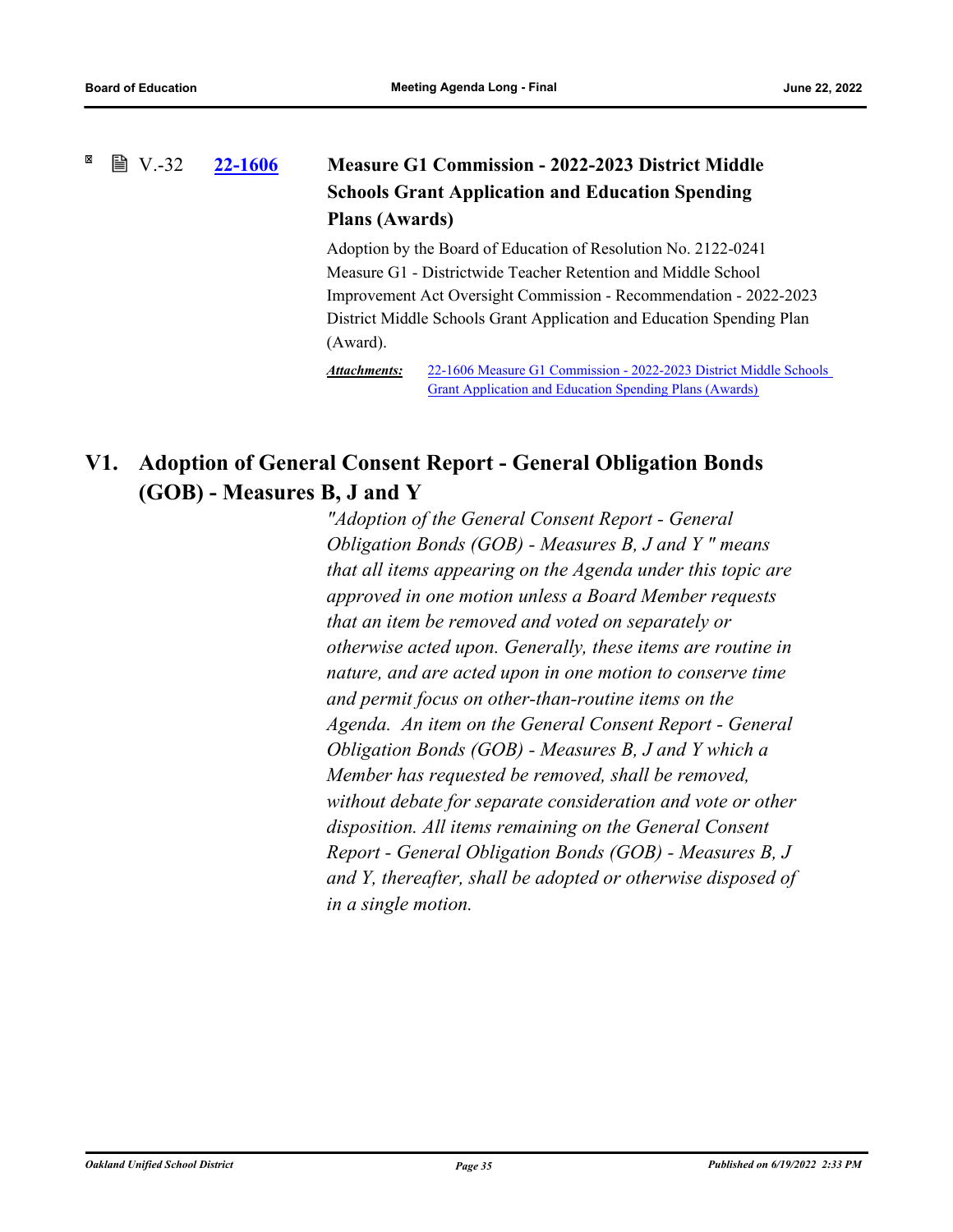#### <span id="page-40-0"></span>× **■ V1.-1 [22-1167](http://ousd.legistar.com/gateway.aspx?m=l&id=/matter.aspx?key=55461) Agreement Between Owner and Contractor - Competitively Bid - Arntz Builders, Inc. - Claremont Middle School Multi-Purpose Room & Kitchen Project - Division of Facilities Planning & Management**

Approval by the Board of Education of Agreement Between Owner and Contractor, by and between the District and Arntz Builders, Inc., Petaluma, CA ("Contractor"), for the latter to provide construction services which consist of constructing a Multi-purpose Building and Kitchen for the Claremont Middle School Multi-Purpose Room & Kitchen Project, in the amount of \$15, 985,725.00, which includes a contingency allowance of \$1,300,000.00, as the lowest responsive, responsible bidder, with the work anticipated to commence on June 23, 2022, and scheduled to last for Four Hundred Thirty-four (434) Calendar days, with an anticipated ending of August 31, 2023.

**Vendor No.: 000493**

**Requisition No.: VR22-09586**

**Resource Code-Site No.: 9655 201**

**Funding Source: Fund 21 Building Funds, Measure Y**

[22-1167 Agreement Between Owner and Contractor - Competitively](http://ousd.legistar.com/gateway.aspx?M=F&ID=104807.pdf)  Bid - Arntz Builders, Inc. - Claremont Middle School Multi-Purpose Room & Kitchen Project - Division of Facilities Planning & Management *Attachments:*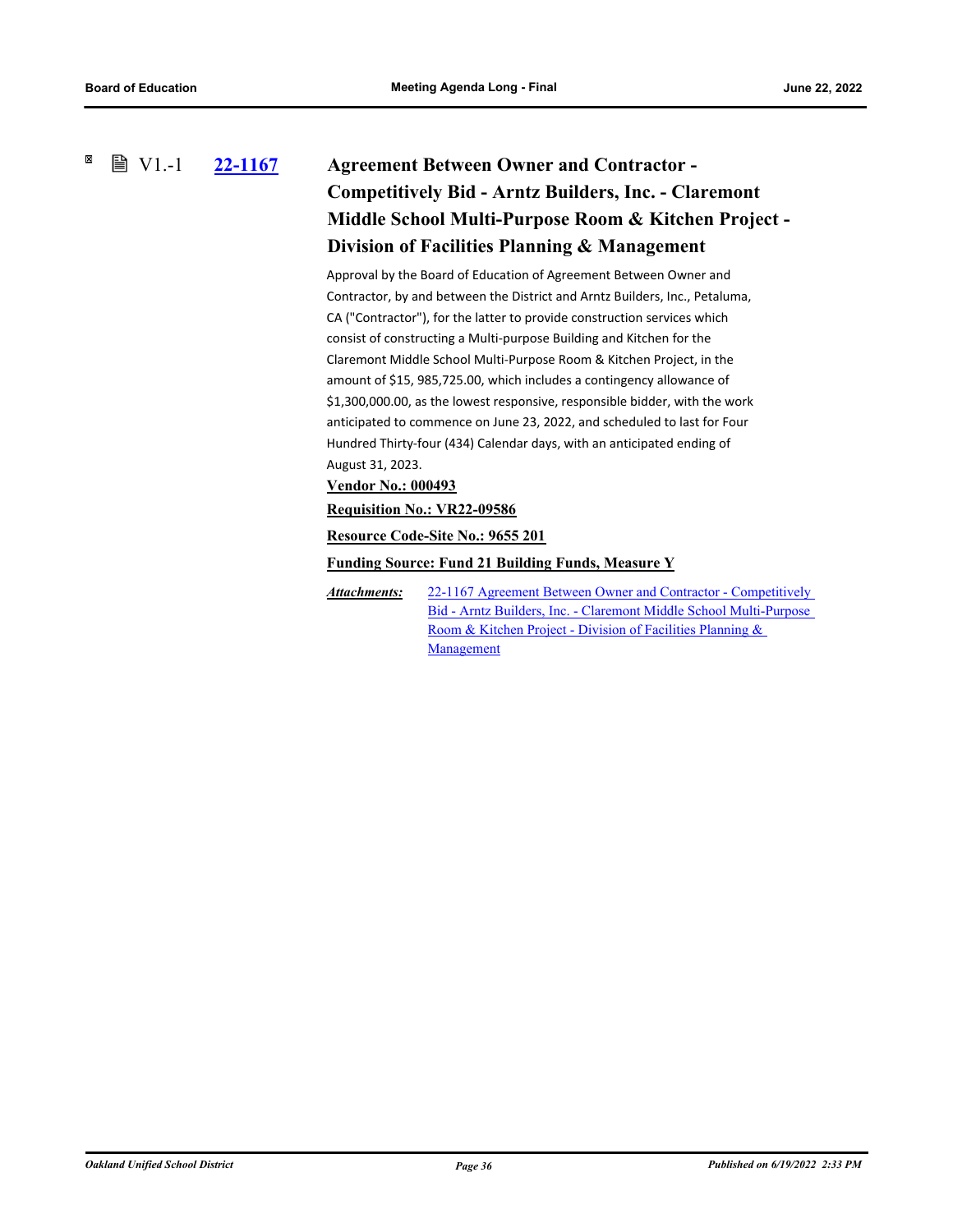### <span id="page-41-0"></span>図  $\mathbb{B}$  V1.-2 **[22-1282](http://ousd.legistar.com/gateway.aspx?m=l&id=/matter.aspx?key=55576) Agreement Between Owner and Contractor – Competitively Bid – Redgwick Construction Company – Madison Park Academy Playmatting & Play Structure Project - Division of Facilities Planning and Management**

Approval by the Board of Education of Agreement Between Owner and Contractor by and between the District and Redgwick Construction Company, Oakland, CA, for the latter to provide removal of existing playstructure on site and clear away debris, use a slurry seal to repair asphalt, install new playstructure and Softiles for matting and provide utility locations services where needed for the Madison Park Academy Playmatting & Play Structure Project, in the lump sum amount of \$326,000.00, which includes a contingency allowance of \$12,000.00, as the lowest responsive, responsible bidder, with the work scheduled to last for Ninety (90) Calendar days, with an anticipated start date of June 23, 2022, and end date of September 20, 2022.

### **Vendor No.: 003557**

**Requisition No.: VR22-00930**

**Resource Code-Site No.: 9350 154**

#### **Funding Source: Fund 21 Building Fund, Measure J**

22-1282 Agreement Between Owner and Contractor – Competitively Bid – Redgwick Construction Company – Madison Park Academy Playmatting & Play Structure Project - Division of Facilities Planning and Management *Attachments:*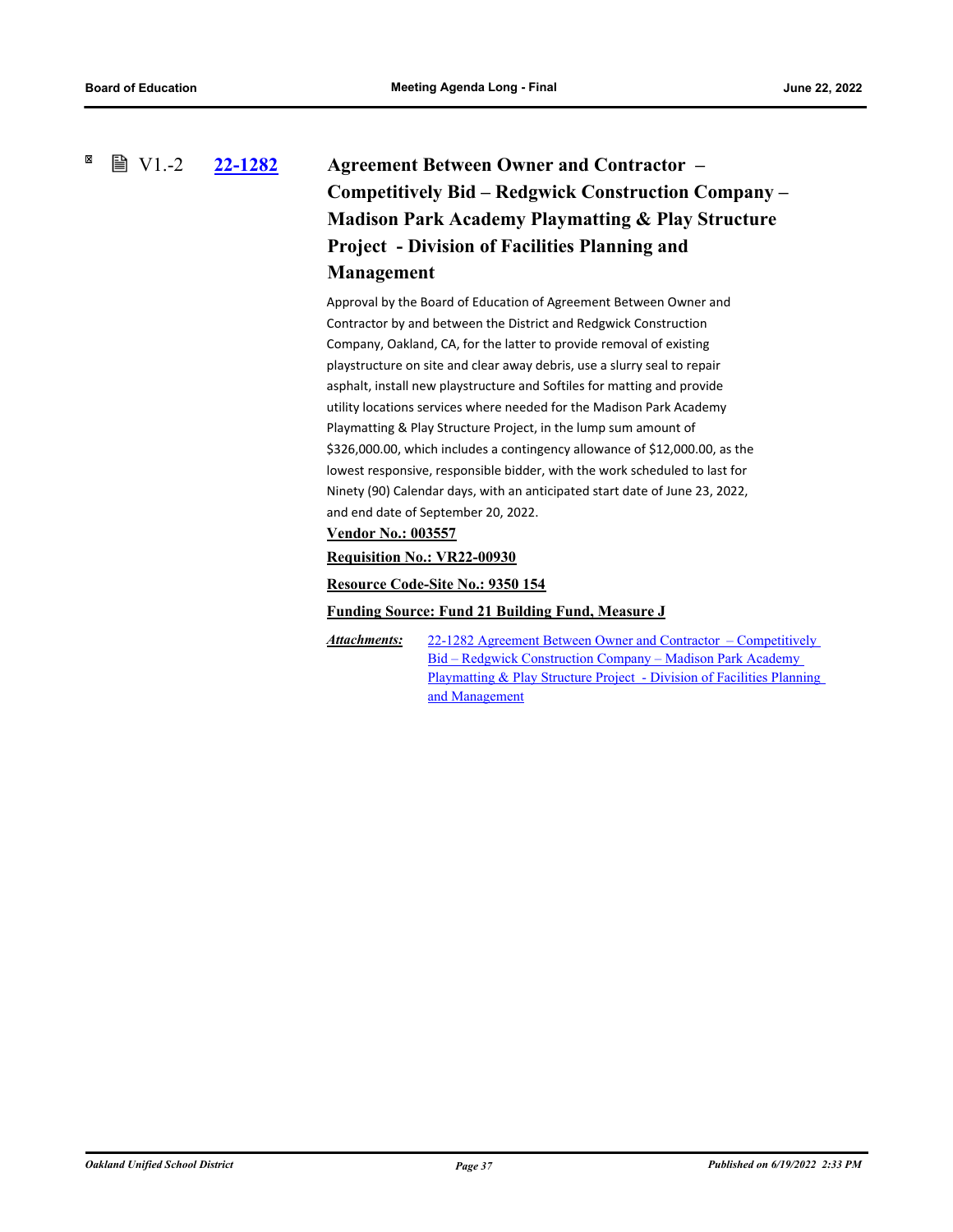#### <span id="page-42-0"></span>× **■ V1.-3 [22-1325](http://ousd.legistar.com/gateway.aspx?m=l&id=/matter.aspx?key=55619) Agreement Between Owner and Contractor - Competitively Bid – Arntz Builders, Inc. – Laurel Child Development Center (CDC) Replacement Project – Division of Facilities Planning & Management**

Approval by the Board of Education of Agreement Between Owner and Contractor by and between the District and Arntz Builders, Inc., Petaluma, CA ("Contractor"), for the latter to provide demolition of an existing single-story modular building and associated play areas; construction of a new single story building (approximately 7,400 s.f.) including five (5) pre-school classrooms, administrative offices, kitchen, and ancillary spaces, in the amount of \$14,174,463.00, which includes a special allowance of \$60,000 for roof anchors and a contingency allowance of \$300,000.00, as the lowest responsible, responsive bidder, with the work scheduled to last for Four Hundred Fifty Five (455) Calendar days, with an anticipated start date of June 23, 2022, and an end date of September 21, 2023.

### **Vendor No.: 000493**

**Requisition No.: VR22-09865**

**Resource Code-Site No.: 9655 131**

#### **Funding Source: Fund 21 Building Fund, Measure Y**

22-1325 Agreement Between Owner and Contractor - Competitively [Bid – Arntz Builders, Inc. – Laurel Child Development Center \(CDC\)](http://ousd.legistar.com/gateway.aspx?M=F&ID=104805.pdf)  Replacement Project – Division of Facilities Planning & Management *Attachments:*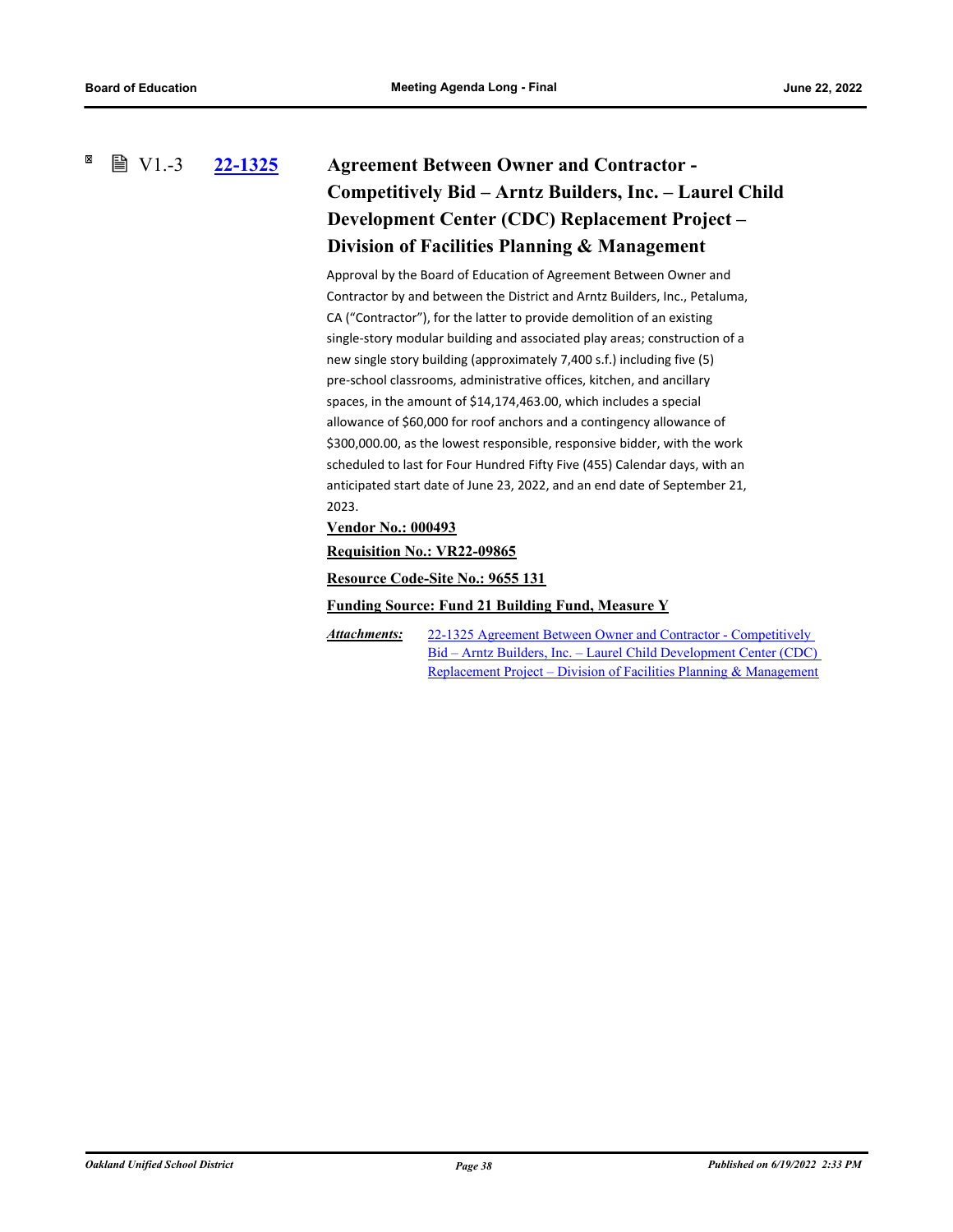### <span id="page-43-0"></span>× **■ V1.-4 [22-1447](http://ousd.legistar.com/gateway.aspx?m=l&id=/matter.aspx?key=55741) Change Order No. 1, Agreement Between Owner and Contractor - Competitively Bid – Redgwick Construction Company – Markham Elementary School PlayMatting and Accessibility Project – Division of Facilities Planning and Management**

Approval by the Board of Education of Change Order No. 1, Agreement Between Owner and Contractor by and between District and **Redgwick Construction Company**, Oakland, CA ("Contractor"), crediting District for deduction of the cost of trellises delivered in error, for the Markham Elementary School Playmatting & Accessibility Project, in the amount of \$9,174.64, reducing the Agreement amount from \$419,500.00 to \$410,325.36 and for a time extension of the Agreement by 94 days, from August 26, 2021, through November 23, 2021 to April 12, 2022. All other terms and conditions of the Agreement remain in full force and effect. **Vendor No.: 003557**

### **Resource Code-Site No.: 9350 138**

### **Funding Source: Fund 21 Building Fund, Measure J**

22-1447 Change Order No. 1, Agreement Between Owner and [Contractor - Competitively Bid – Redgwick Construction Company –](http://ousd.legistar.com/gateway.aspx?M=F&ID=104728.pdf)  Markham Elementary School PlayMatting and Accessibility Project – Division of Facilities Planning and Management *Attachments:*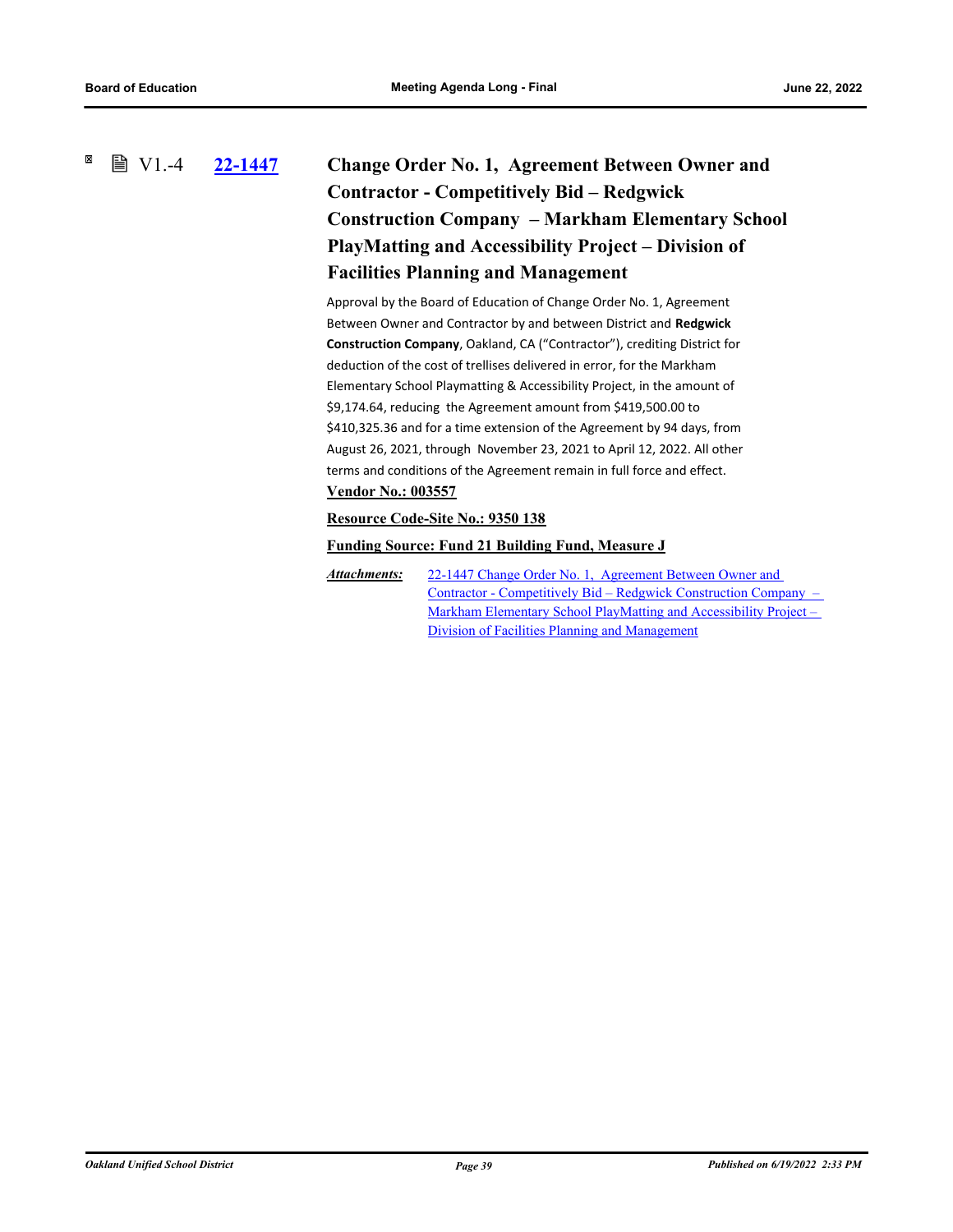### <span id="page-44-0"></span>×  $\mathbb{B}$  V1.-5

# **[22-1448](http://ousd.legistar.com/gateway.aspx?m=l&id=/matter.aspx?key=55742) Agreement Between Owner and Contractor – G & G Builders, Inc. – East Oakland Pride Elementary School Playmatting & Structure Project – Division of Facilities Planning and Management**

Approval by the Board of Education of Agreement Between Owner and Contractor by and between the District and G & G Builders, Inc., Livermore, CA, for the latter to provide removal of existing playstructure on site: clear away debris; slurry seal to repair asphalt; install new playstructure and Softiles for matting; provide utility locations and services where needed, for the East Oakland Pride Elementary School Playmatting & Structure Project, in the amount of \$596,516.00, which includes a contingency allowance of \$12,000.00, as the lowest responsible, responsive bidder, with the work anticipated to commence on June 23, 2022, and scheduled to last for ninety days (90), with an anticipated ending of September 20, 2022.

### **Vendor No.: 001772**

### **Requisition No.: VR22-09969**

**Resource Code-Site No.: 9350/9799 107**

**Funding Source: Fund 21 Building Fund, Measure J and Measure B**

[22-1448 Agreement Between Owner and Contractor – G & G Builders,](http://ousd.legistar.com/gateway.aspx?M=F&ID=104729.pdf)  Inc. – East Oakland Pride Elementary School Playmatting & Structure Project – Division of Facilities Planning and Management *Attachments:*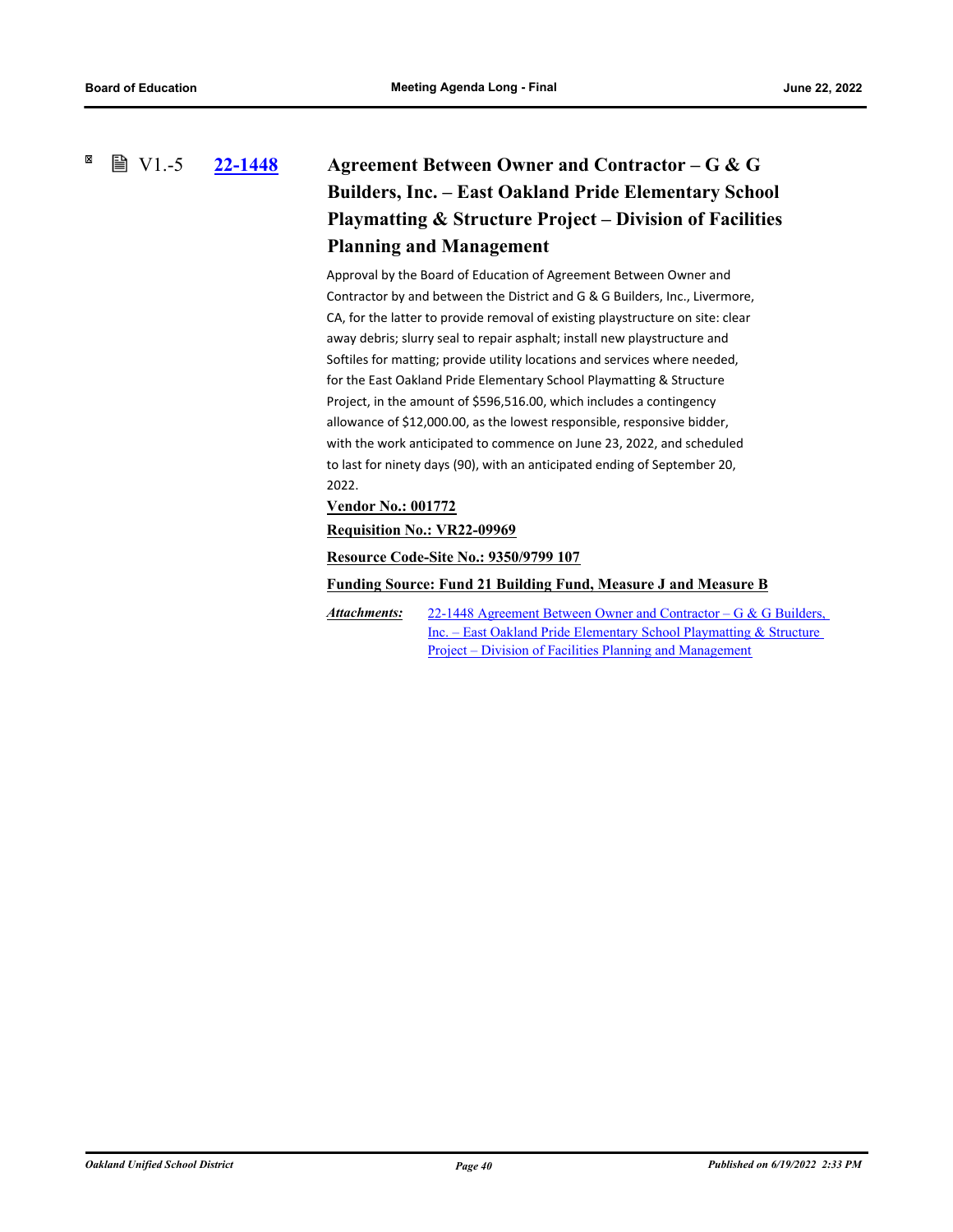<span id="page-45-0"></span> $\mathbb{B}$  V1.-6

# **[22-1450](http://ousd.legistar.com/gateway.aspx?m=l&id=/matter.aspx?key=55744) Agreement for Engineering Services – AGS, Inc. – McClymonds High School Modernization Project – Division of Facilities Planning and Management**

Approval by the Board of Education of an Agreement for Engineering Services by and between the District and AGS, Inc., Oakland, CA, for the latter to provide geotechnical and geohazard consulting services, will oversee the contract administration, manage sub-consultants, and provide support services which consist of but not limited to Geotechnical Data Review and other related geotechnical engineering review services for the McClymonds High School Modernization Project, in the not-to-exceed amount of \$127,083.00, which includes a not-to-exceed amount of \$11,553.00, for additional services, as the selected consultant, with work scheduled to commence on June 23, 2022, and scheduled to last until July 31, 2025, pursuant to the Agreement.

#### **Vendor No.: 006491**

#### **Requisition No.: VR22-09944**

#### **Resource Code-Site No.: 9655 303**

#### **Funding Source: Fund 21 Building Fund, Measure Y**

22-1450 Agreement for Engineering Services – AGS, Inc. – [McClymonds High School Modernization Project – Division of](http://ousd.legistar.com/gateway.aspx?M=F&ID=104730.pdf)  Facilities Planning and Management *Attachments:*

### <span id="page-45-1"></span>**[22-1451](http://ousd.legistar.com/gateway.aspx?m=l&id=/matter.aspx?key=55745) Amendment No. 1, General Services Agreement – Jensen Hughes – Martin Luther King, Jr. Elementary School Fire & Intrusion Alarm Project - Division of ■ V1.-7**

### **Facilities Planning and Management**

Approval by the Board of Education of Amendment No.1, General Services Agreement by and between the District and Jensen Hughes, Oakland, CA, for the latter to provide fire and intrusion alarm design and construction administration services, extending the term of Agreement from June 3, 2021, through May 31, 2022 to June 29, 2023 (an additional 394 calendar days), for the Martin Luther King, Jr. Elementary School Fire & Intrusion Alarm Project. All other terms and conditions of the Agreement remain in full force and effect.

#### **Vendor No.: 002281**

#### **Requisition No.: PO22-03113**

### **Resource Code-Site No.: 9399 182**

#### **Funding Source: Fund 21 Building Fund, Measure B**

22-1451 Amendment No. 1 General Services Agreement – Jensen [Hughes – Martin Luther King, Jr. Elementary School Fire & Intrusion](http://ousd.legistar.com/gateway.aspx?M=F&ID=104731.pdf)  Alarm Project - Division of Facilities Planning and Management *Attachments:*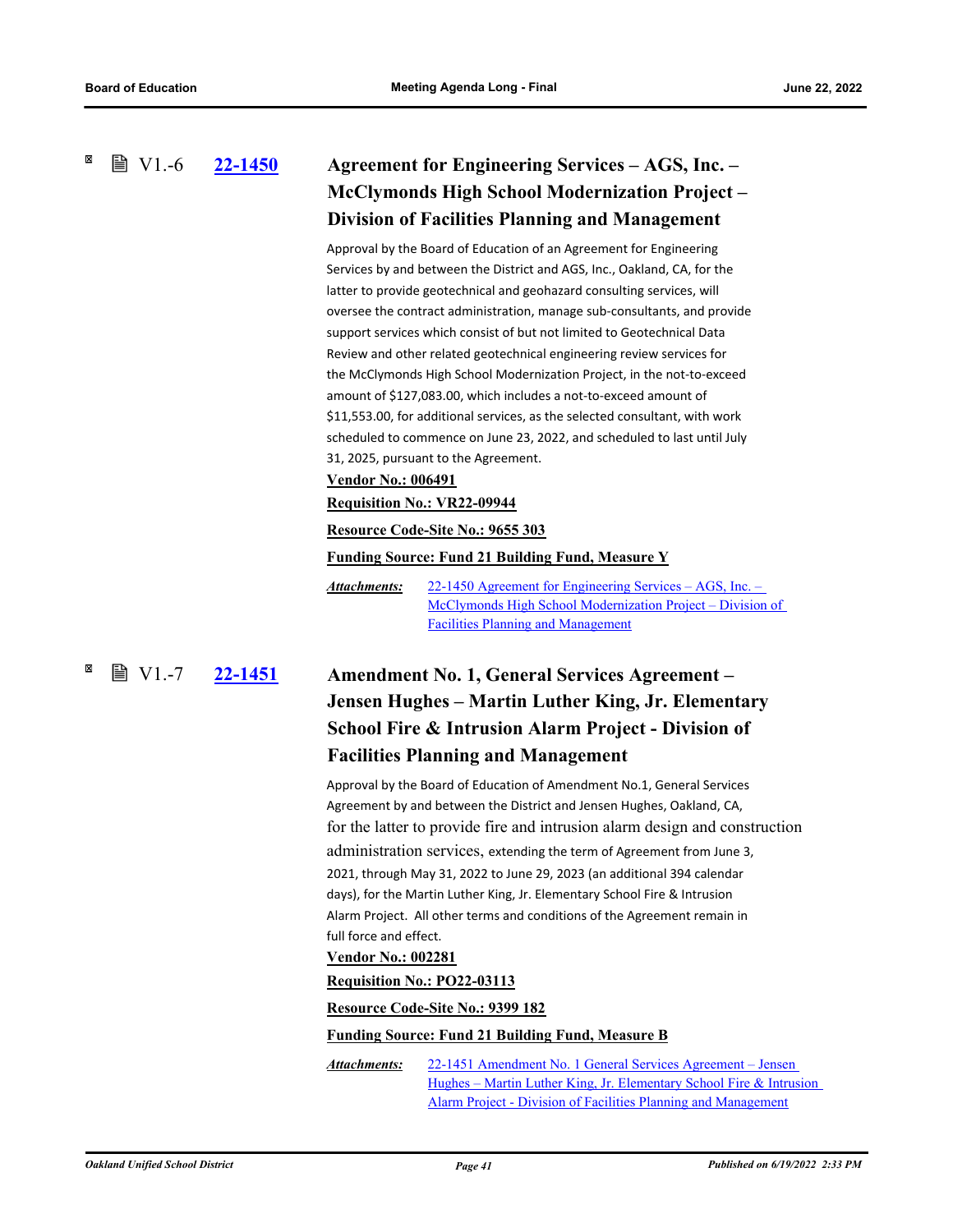#### <span id="page-46-0"></span>×  $\mathbb{B}$  V1.-8

# **[22-1452](http://ousd.legistar.com/gateway.aspx?m=l&id=/matter.aspx?key=55746) General Services Agreement – ACC Environmental Consultants – Burckhalter Elementary School Site Improvements Project - Division of Facilities Planning and Management**

Approval by the Board of Education of General Services Agreement by and between the District and ACC Environmental Consultants, Inc., Oakland, CA, for the latter to provide environmental services including assessing shallow soils for lead and arsenic, and soil waste characterization prior to the proposed development of new athletic courts and play structure for the Burckhalter Elementary School Site Improvements Project, in the not-to-exceed amount of \$7,826.50, which includes a not-to-exceed amount of \$711.50 for performance of any additional services, with work scheduled to commence on June 23, 2022, and scheduled to last until June 23, 2023.

**Vendor No.: 000230**

**Requisition No.: VR22-09949**

**Resource Code-Site No.: 9650 105**

**Funding Source: Fund 21 Building Fund, Measure J**

22-1452 General Services Agreement – ACC Environmental [Consultants – Burckhalter Elementary School Site Improvements](http://ousd.legistar.com/gateway.aspx?M=F&ID=104732.pdf)  Project - Division of Facilities Planning and Management *Attachments:*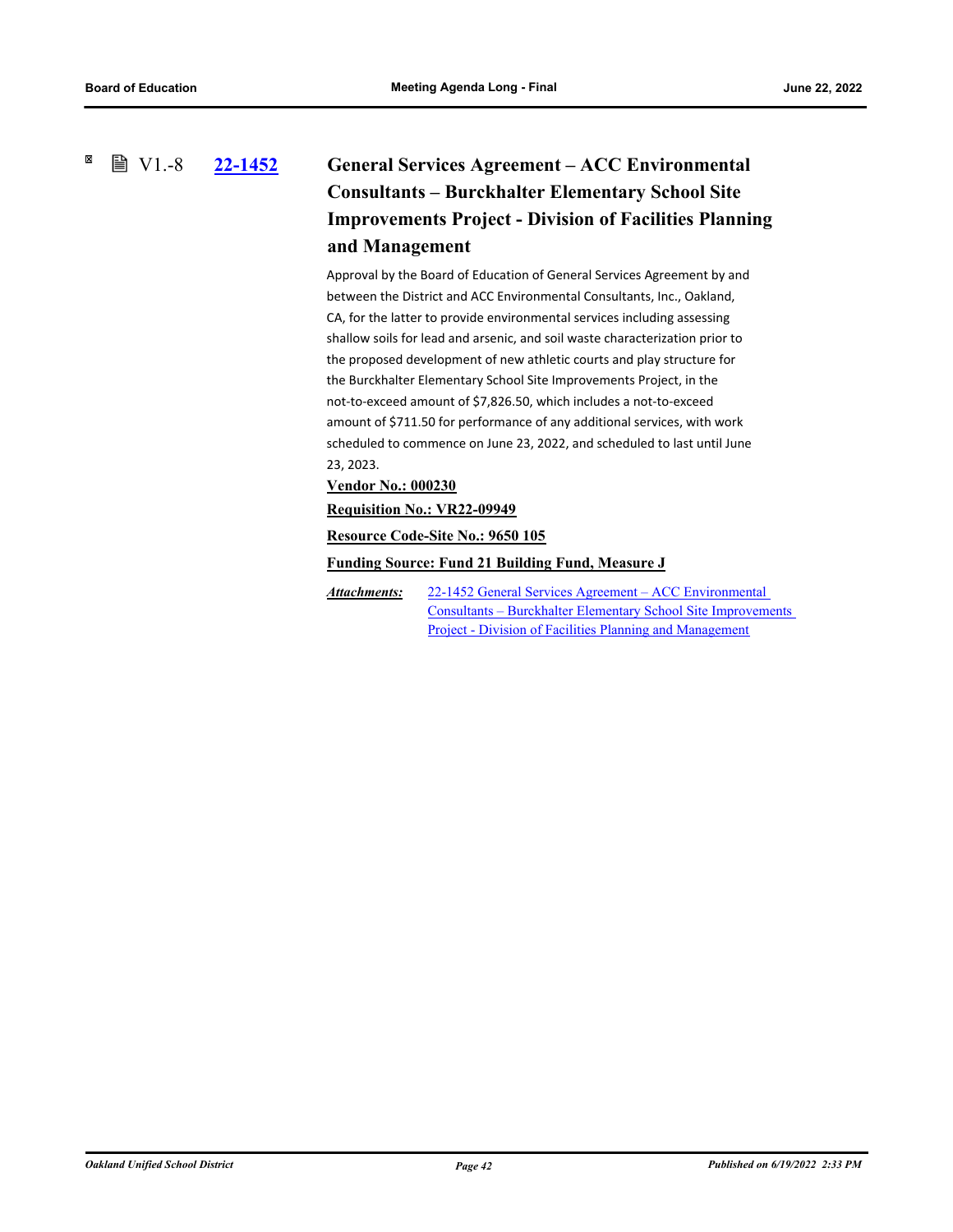<span id="page-47-0"></span>×  $\mathbb{B}$  V1.-9

# **[22-1453](http://ousd.legistar.com/gateway.aspx?m=l&id=/matter.aspx?key=55747) Amendment No. 3, Independent Consultant Agreement for Professional Services - Lowe Consulting Group, Inc. - Facilities Planning & Management Project - Division of Facilities Planning and Management**

Approval by the Board of Education of Amendment No. 3, Independent Consultant Agreement for Professional Services by and between the District and Lowe Consulting Group, Inc., Oakland CA, for the latter to provide additional Project Labor Agreement services, focusing on hiring of local residents and ensuring union representation, assist the District with monitoring prevailing wages, and local resident apprentices for Compliance purposes, for the Facilities Planning & Management Project, in an additional amount of \$198,000.00, increasing the not-to-exceed Agreement amount from \$588,000.00 to \$756,000.00, extending the term of the Agreement from June 27, 2019 through June 30, 2022 to June 30, 2023 (an additional 365 calendar days). All other terms and conditions of the Agreement remain in full force and effect.

### **Vendor No.: 006139**

**Requisition No.: VR22-09943**

### **Resource Code-Site No.: 9655 918**

### **Funding Source: Fund 21 Building Fund, Measure Y**

22-1453 Amendment No. 3, Independent Consultant Agreement for Professional Services - Lowe Consulting Group, Inc. - Facilities Planning & Management Project - Division of Facilities Planning and **Management** *Attachments:*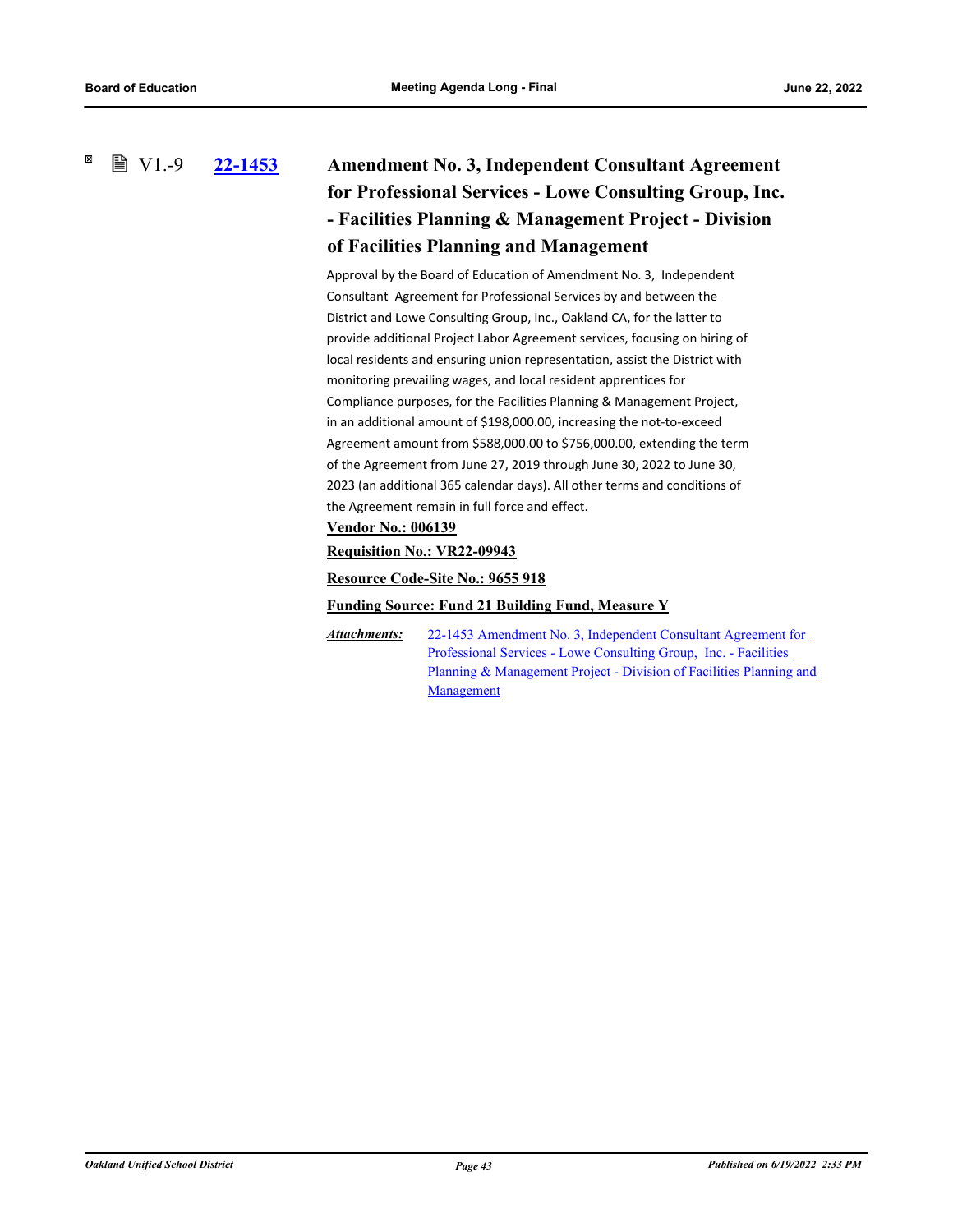### <span id="page-48-0"></span>**[22-1458](http://ousd.legistar.com/gateway.aspx?m=l&id=/matter.aspx?key=55752) General Services Agreement – Mayekawa USA, Inc. - Cole Administration the Center Project - Division of Facilities Planning and Management ■ V1.-10 22-1458**

Approval by the Board of Education of a General Services Agreement by and between the District and Mayekawa USA, Inc., York, Philadelphia, PA, for the latter to conduct a walkthrough, inspection and follow-up training and provide recommendations as necessary for correct functionality of the installed Mayekawa Refrigeration System, for the Center Project, in a not to exceed amount of \$7,805.00, with work scheduled to commence on June 23, 2022, and scheduled to last until December 31, 2022.

#### **Vendor No.: 006920**

### **Requisition No.: VR22-09971**

#### **Resource Code-Site No.: 9350 184**

**Funding Source: Fund 21 Building Fund, Measure J**

[22-1458 General Services Agreement – Mayekawa USA, Inc. - Cole](http://ousd.legistar.com/gateway.aspx?M=F&ID=104802.pdf)  Administration the Center Project - Division of Facilities Planning and Management *Attachments:*

## <span id="page-48-1"></span>**[22-1460](http://ousd.legistar.com/gateway.aspx?m=l&id=/matter.aspx?key=55754) Agreement for Inspector of Record Services for Construction - King Construction Inspection, Inc. – Melrose Leadership Academy at Maxwell Park Living Schoolyard Project – Division of Facilities Planning and Management** ■ V1.-11 22-1460

Approval by the Board of Education of an Agreement for Inspector of Record Services for Construction by and between the District and King Construction Inspection, Inc., Oakland, CA, for the latter to provide DSA Inspector of Record Services, for the Melrose Leadership Academy at Maxwell Park Living Schoolyard Project, in the not-to-exceed amount of \$47,388.00, which includes a not-to-exceed amount of \$4,308.00 for additional (contingency compensation) services, with work scheduled to commence on June 23, 2022, and scheduled to last until October 28, 2022. **Vendor No.: 007828**

### **Requisition No.: VR22-09970**

### **Resource Code-Site No.: 9655 235**

### **Funding Source: Fund 21 Building Fund, Measure Y**

[22-1460 Agreement for Inspector of Record Services for Construction](http://ousd.legistar.com/gateway.aspx?M=F&ID=104808.pdf)  - King Construction Inspection, Inc. – Melrose Leadership Academy at Maxwell Park Living Schoolyard Project – Division of Facilities Planning and Management *Attachments:*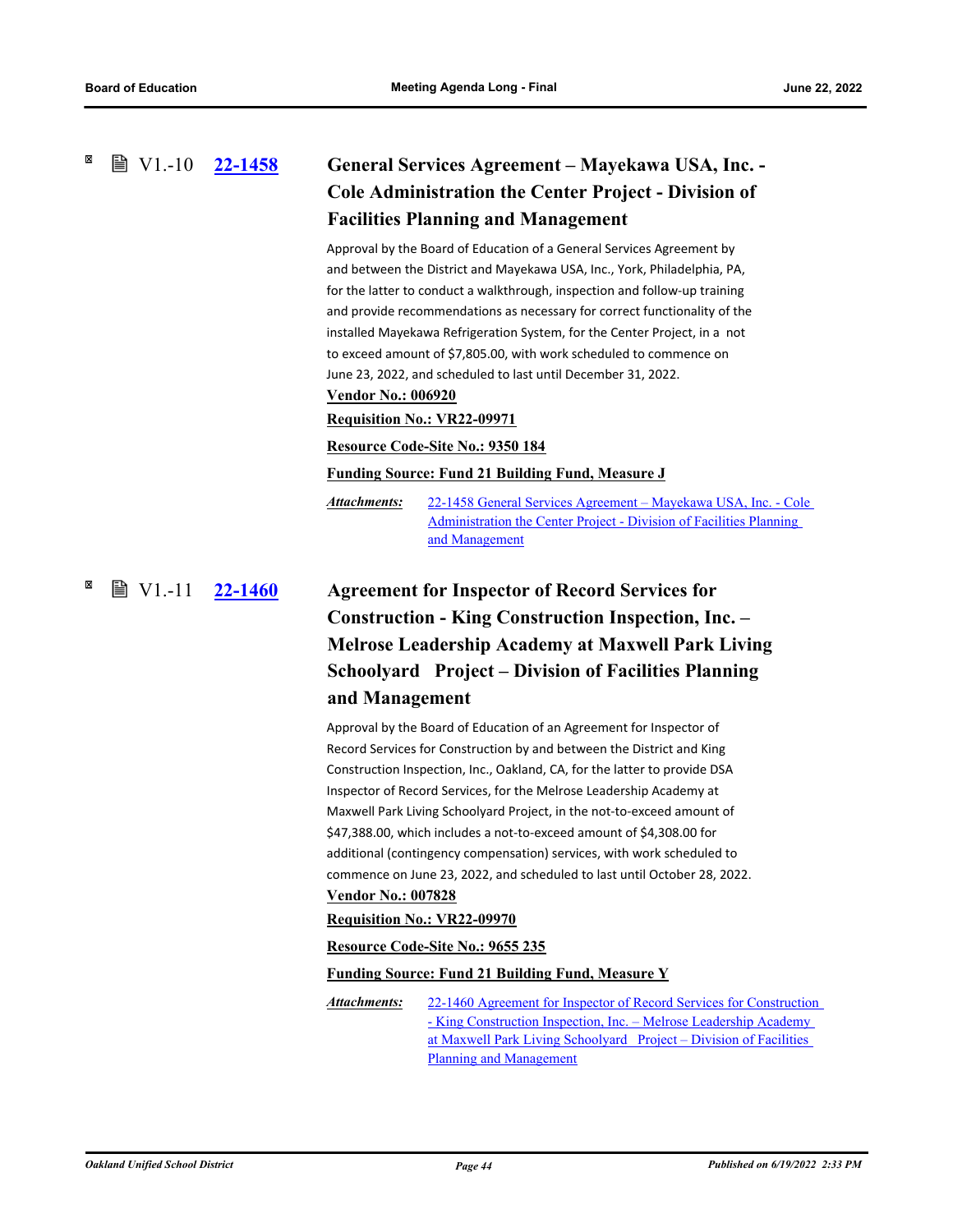#### <span id="page-49-0"></span>⊠ ■ V1.-12 22-1461

# **[22-1461](http://ousd.legistar.com/gateway.aspx?m=l&id=/matter.aspx?key=55755) Agreement for Materials Testing and Special Inspection Services – Construction Testing Services, Inc. – Melrose Leadership Academy at Maxwell Park Living Schoolyard Project –Division of Facilities Planning and Management**

Approval by the Board of Education of Agreement for Materials Testing and Special Inspection Services by and between the District and Construction Testing Services, Inc., Pleasanton, CA, for the latter to provide materials testing and special construction inspection services as required by the Division of State Architect (DSA) for the Melrose Leadership Academy at Maxwell Park Living Schoolyard Project, in the not-to-exceed amount of \$36,321.00, which includes a not-to-exceed amount of \$3,268.80 for any additional (contingency) services, with work scheduled to commence on June 23, 2022, and scheduled to last until October 28, 2022.

**Vendor No.: 007855**

### **Requisition No.: VR22-09968**

**Resource Code-Site No.: 9655 235**

**Funding Source: Fund 21 Building Fund, Measure Y**

22-1461 Agreement for Materials Testing and Special Inspection [Services – Construction Testing Services, Inc. – Melrose Leadership](http://ousd.legistar.com/gateway.aspx?M=F&ID=104804.pdf)  Academy at Maxwell Park Living Schoolyard Project –Division of Facilities Planning and Management *Attachments:*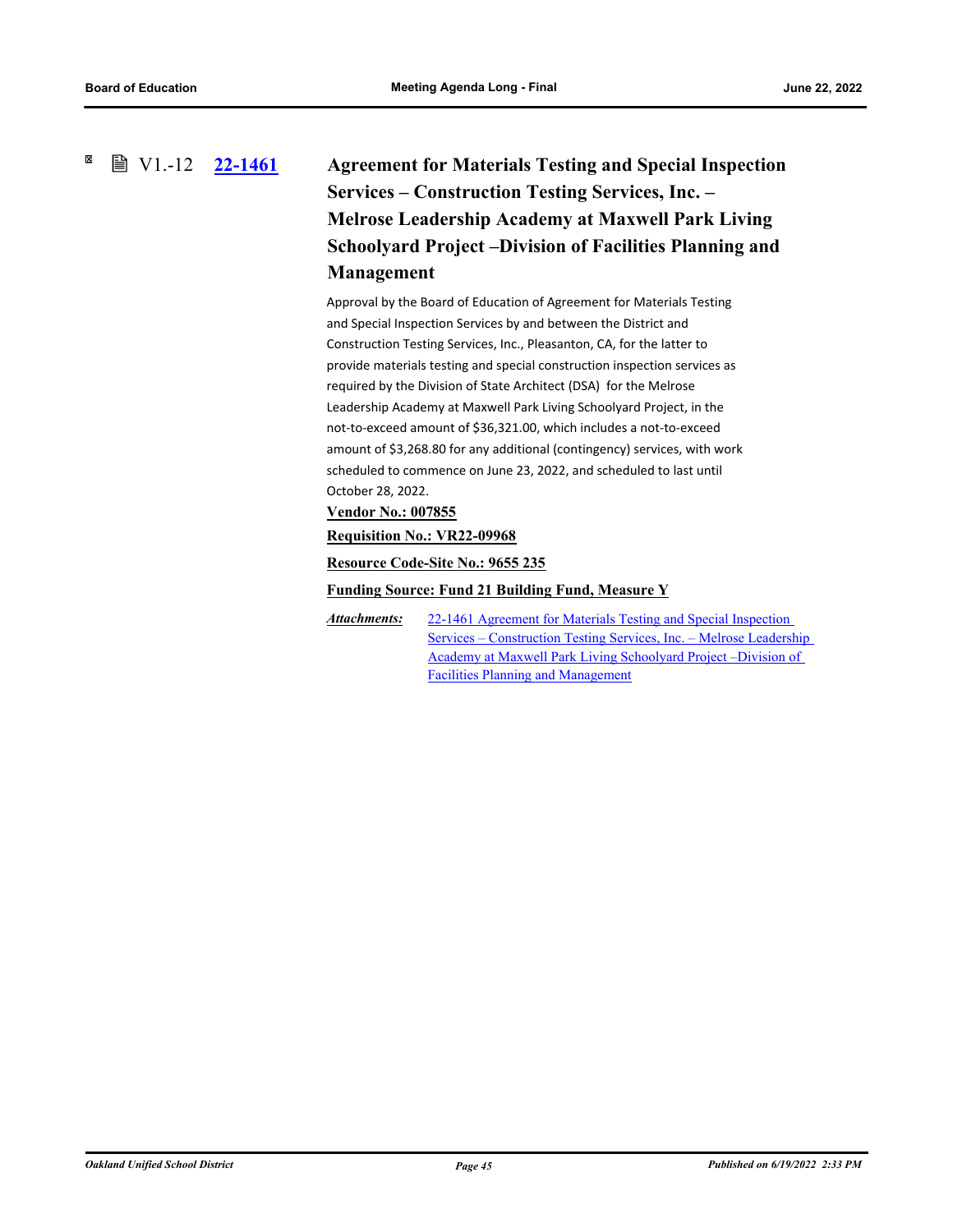### <span id="page-50-1"></span><span id="page-50-0"></span>**[22-1476](http://ousd.legistar.com/gateway.aspx?m=l&id=/matter.aspx?key=55770) General Services Agreement – School Facility Consultants – Facilities Planning and Management Project - Division of Facilities Planning and Management ■ V1.-13 22-1476**

Approval by the Board of Education of a General Services Agreement by and between the District and School Facility Consultants, Sacramento, CA, for the latter to provide assistance to the District in maximizing the building program by pursuing both State and Federal funds, maximizing funding opportunities, actively pursuing funding applications, utilizing a variety of School Facility Programs, and updating and generating additional modernization for new construction eligibility for The Facilities Planning and Management Projects, with services to be provided more specifically described in Exhibit A of Agreement - Scope of Basic Services, incorporated herein by reference a though fully set forth, in a notto-exceed amount of \$190,000.00, with work scheduled to commence on July 1, 2022, and scheduled to last until June 30, 2023.

### **Vendor No.: 003812**

#### **Requisition No.: VR22-09940**

### **Resource Code-Site No.: 9650 918**

### **Funding Source: Fund 21 Building Fund, Measure Y**

[22-1476 General Services Agreement – School Facility Consultants –](http://ousd.legistar.com/gateway.aspx?M=F&ID=104735.pdf)  Facilities Planning and Management Project - Division of Facilities Planning and Management *Attachments:*

## <span id="page-50-2"></span>**W. Introduction of New Legislative Matter(s)**

*This section of the Agenda permits the Introduction of a New Business Matter within subject matter jurisdiction of District that may be scheduled, pursuant to requirements of Board By-Law 9322, for a future meeting.*

#### **[22-1376](http://ousd.legistar.com/gateway.aspx?m=l&id=/matter.aspx?key=55670) Amendment - Board Bylaw - BB 9322 - Agenda/Meeting Materials ■ W.-1**

Approval by the Board of Education of Amendment of Board Bylaw - BB 9322 Agenda/Meeting Materials, as specified herein.

[22-1376 Amendment - Board Bylaw - BB 9322 - Agenda/Meeting](http://ousd.legistar.com/gateway.aspx?M=F&ID=104854.pdf)  **Materials** *Attachments:*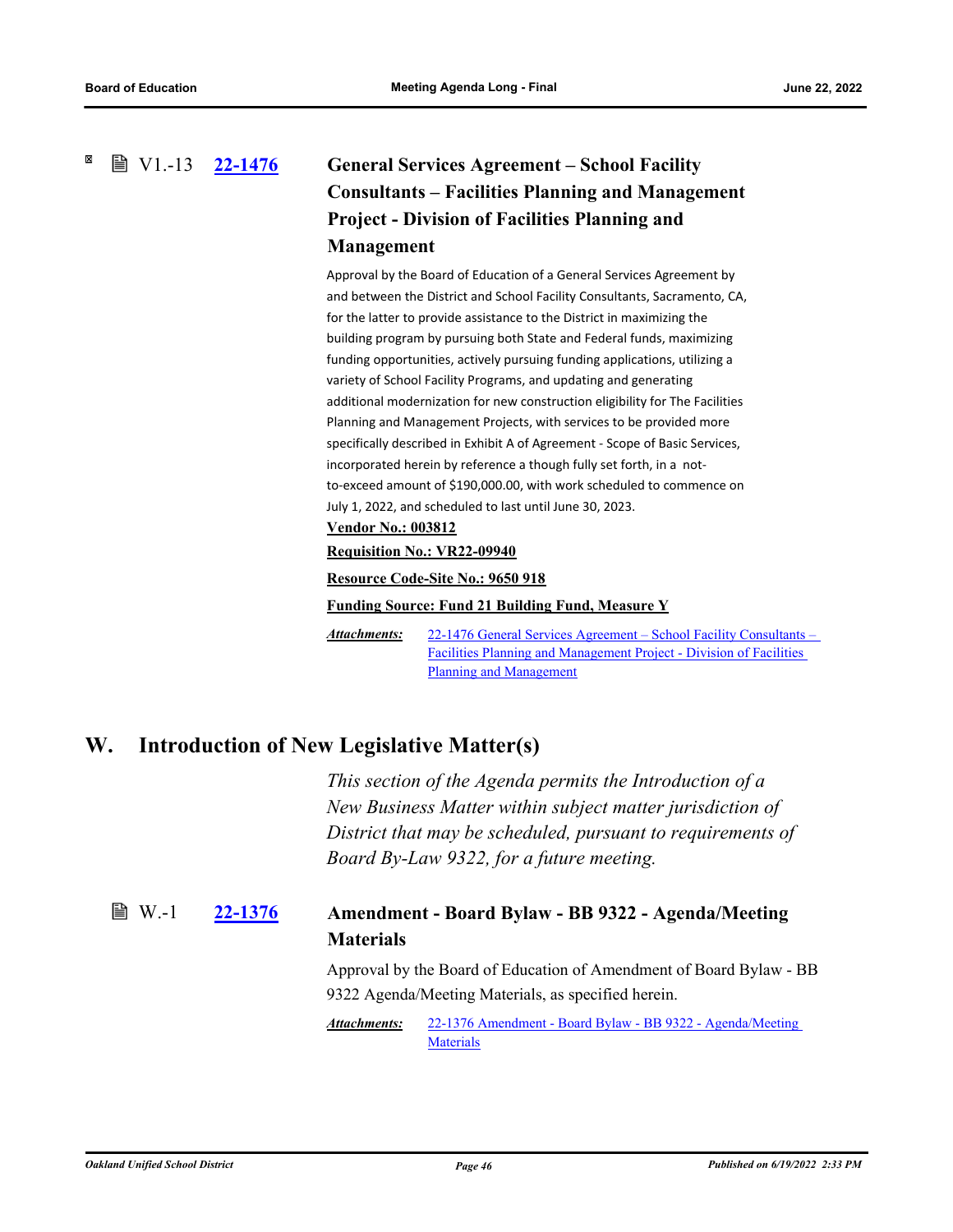<span id="page-51-2"></span><span id="page-51-1"></span><span id="page-51-0"></span>

| $W - 2$<br>22-1377 |         | Amendment – Board Bylaws – BB 9323 Meeting<br>Conduct                                                                 |                                                                                     |  |
|--------------------|---------|-----------------------------------------------------------------------------------------------------------------------|-------------------------------------------------------------------------------------|--|
|                    |         | Adoption by the Board of Education of Amendment of Board Bylaw -<br>BB 9323 Meeting Conduct, as specified herein.     |                                                                                     |  |
|                    |         | Attachments:                                                                                                          | 22-1377 Amendment – Board Bylaws – BB 9323 Meeting Conduct                          |  |
| $W.-3$             | 22-1627 | <b>Reversal and Rescission of School Consolidations -</b><br><b>Named Members of the Public</b>                       |                                                                                     |  |
|                    |         | Adoption by the Board of Education of Resolution No. 2122-0096 - Reversal<br>and Rescission of School Consolidation.* |                                                                                     |  |
|                    |         | *Introduced by named members of the Public pursuant to Board Bylaw<br>9322.                                           |                                                                                     |  |
|                    |         | <i>Requesters:</i>                                                                                                    | Azlinah Tambu, Rochelle Jenkins, Jaz Fortes,<br>Max Orozco, Holly Shogbesan         |  |
|                    |         | Attachments:                                                                                                          | 22-1627 Reversal and Rescission of School Consolidations -<br>Members of the Public |  |

# **X. Regular Board Members' Report**

*This is an oral or written Report, consistent with Brown Act requirements, to the Public by an Elected Board member of any information that he/she wishes to share regarding past, present or future personal or official activities.*

X.-1 **[22-1546](http://ousd.legistar.com/gateway.aspx?m=l&id=/matter.aspx?key=55840) Regular Board Member's Report - June 22, 2022**

Regular Board Member's Report - June 22, 2022.

# **Y. Agenda Building and Work Plan Review**